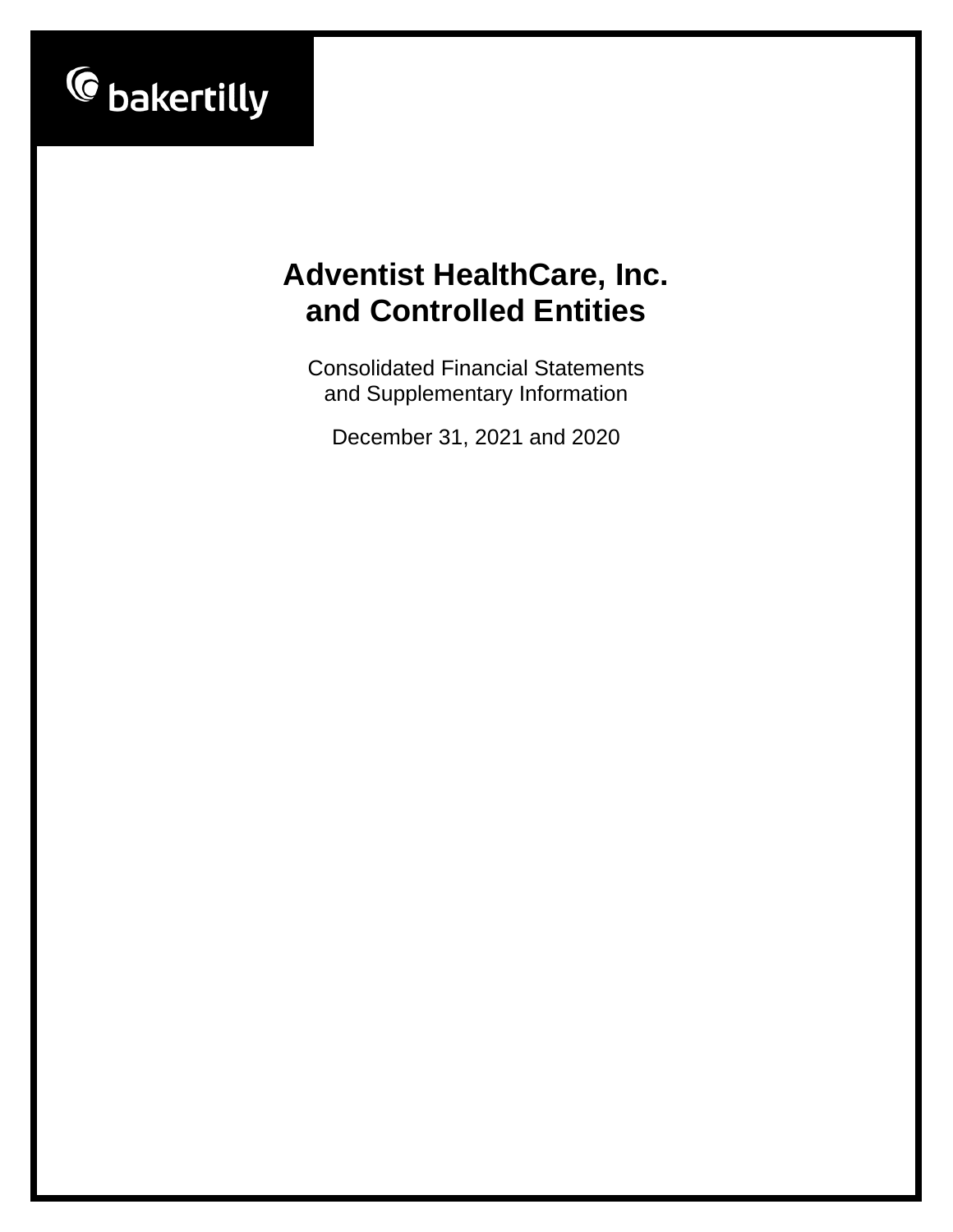Table of Contents December 31, 2021 and 2020

|                                                        | Page |
|--------------------------------------------------------|------|
| <b>Independent Auditors' Report</b>                    | 1    |
| <b>Consolidated Financial Statements</b>               |      |
| <b>Consolidated Balance Sheets</b>                     | 3    |
| <b>Consolidated Statements of Operations</b>           | 5    |
| Consolidated Statements of Changes in Net Assets       | 6    |
| <b>Consolidated Statements of Cash Flows</b>           | 7    |
| Notes to Consolidated Financial Statements             | 9    |
| <b>Supplementary Information</b>                       |      |
| Adventist HealthCare, Inc. and Controlled Entities:    |      |
| <b>Consolidating Schedule, Balance Sheet</b>           | 38   |
| <b>Consolidating Schedule, Statement of Operations</b> | 40   |

-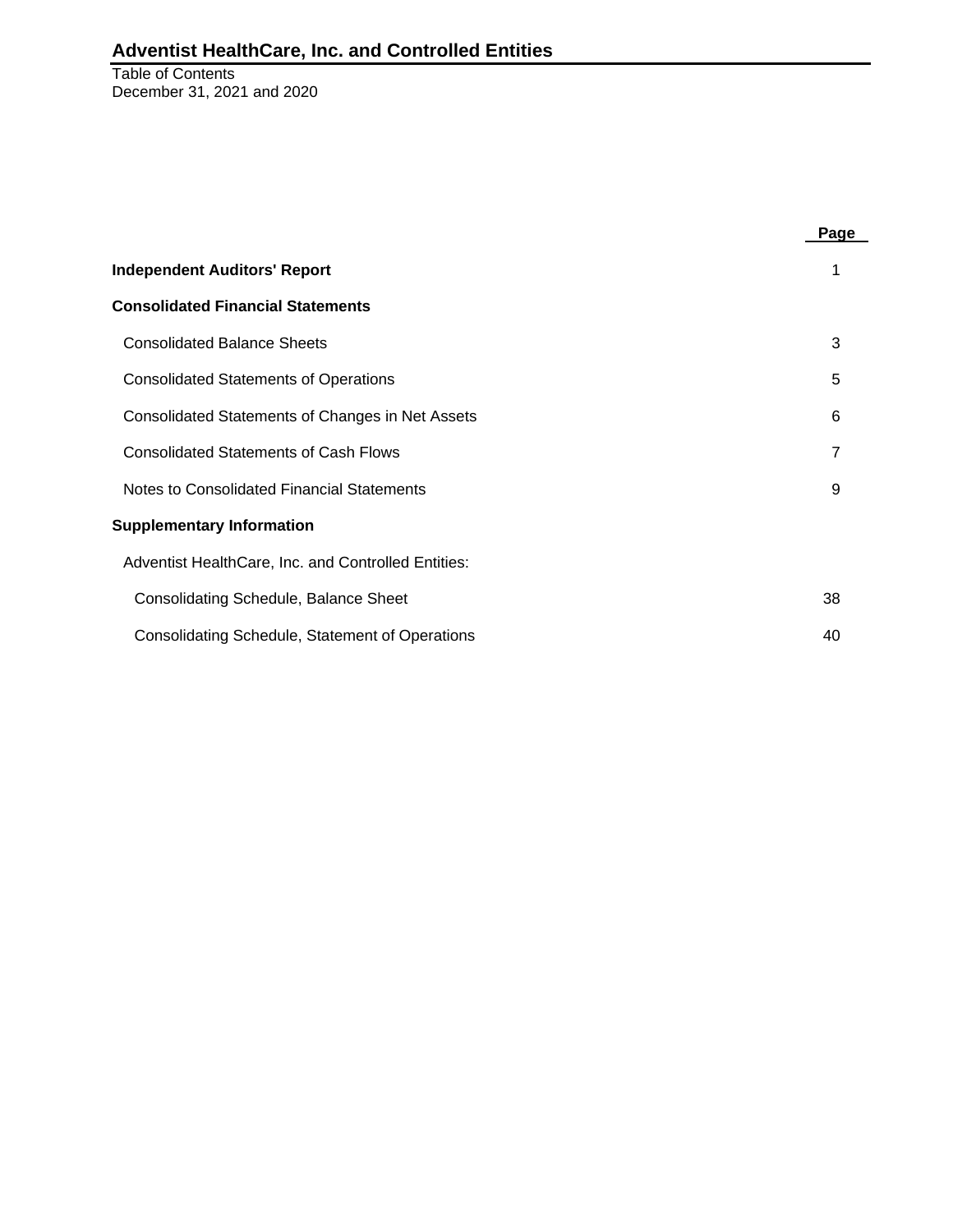

### **Independent Auditors' Report**

To the Board of Trustees of Adventist HealthCare, Inc. and Controlled Entities

#### **Opinion**

We have audited the consolidated financial statements of Adventist HealthCare, Inc. and Controlled Entities (the Corporation), which comprise the consolidated balance sheets as of December 31, 2021 and 2020, and the related consolidated statements of operations, changes in net assets and cash flows for the years then ended, and the related notes to the consolidated financial statements.

In our opinion, the accompanying consolidated financial statements present fairly, in all material respects, the consolidated financial position of the Corporation as of December 31, 2021 and 2020, and the results of their operations, changes in their net assets and their cash flows for the years then ended in accordance with accounting principles generally accepted in the United States of America (GAAP).

#### **Basis for Opinion**

We conducted our audits in accordance with auditing standards generally accepted in the United States of America (GAAS). Our responsibilities under those standards are further described in the Auditors' Responsibilities for the Audit of the Consolidated Financial Statements section of our report. We are required to be independent of the Corporation and to meet our other ethical responsibilities, in accordance with the relevant ethical requirements relating to our audits. We believe that the audit evidence we have obtained is sufficient and appropriate to provide a basis for our audit opinion.

#### **Responsibilities of Management for the Consolidated Financial Statements**

Management is responsible for the preparation and fair presentation of the consolidated financial statements in accordance with GAAP, and for the design, implementation and maintenance of internal control relevant to the preparation and fair presentation of consolidated financial statements that are free from material misstatement, whether due to fraud or error.

In preparing the consolidated financial statements, management is required to evaluate whether there are conditions or events, considered in the aggregate, that raise substantial doubt about the Corporation's ability to continue as a going concern within one year after the date that the consolidated financial statements are available to be issued.

#### **Auditors' Responsibilities for the Audit of the Consolidated Financial Statements**

Our objectives are to obtain reasonable assurance about whether the consolidated financial statements as a whole are free from material misstatement, whether due to fraud or error, and to issue an auditors' report that includes our opinion. Reasonable assurance is a high level of assurance but is not absolute assurance and therefore is not a guarantee that an audit conducted in accordance with GAAS will always detect a material misstatement when it exists. The risk of not detecting a material misstatement resulting from fraud is higher than for one resulting from error, as fraud may involve collusion, forgery, intentional omissions, misrepresentations or the override of internal control. Misstatements are considered material if there is a substantial likelihood that, individually or in the aggregate, they would influence the judgment made by a reasonable user based on the consolidated financial statements.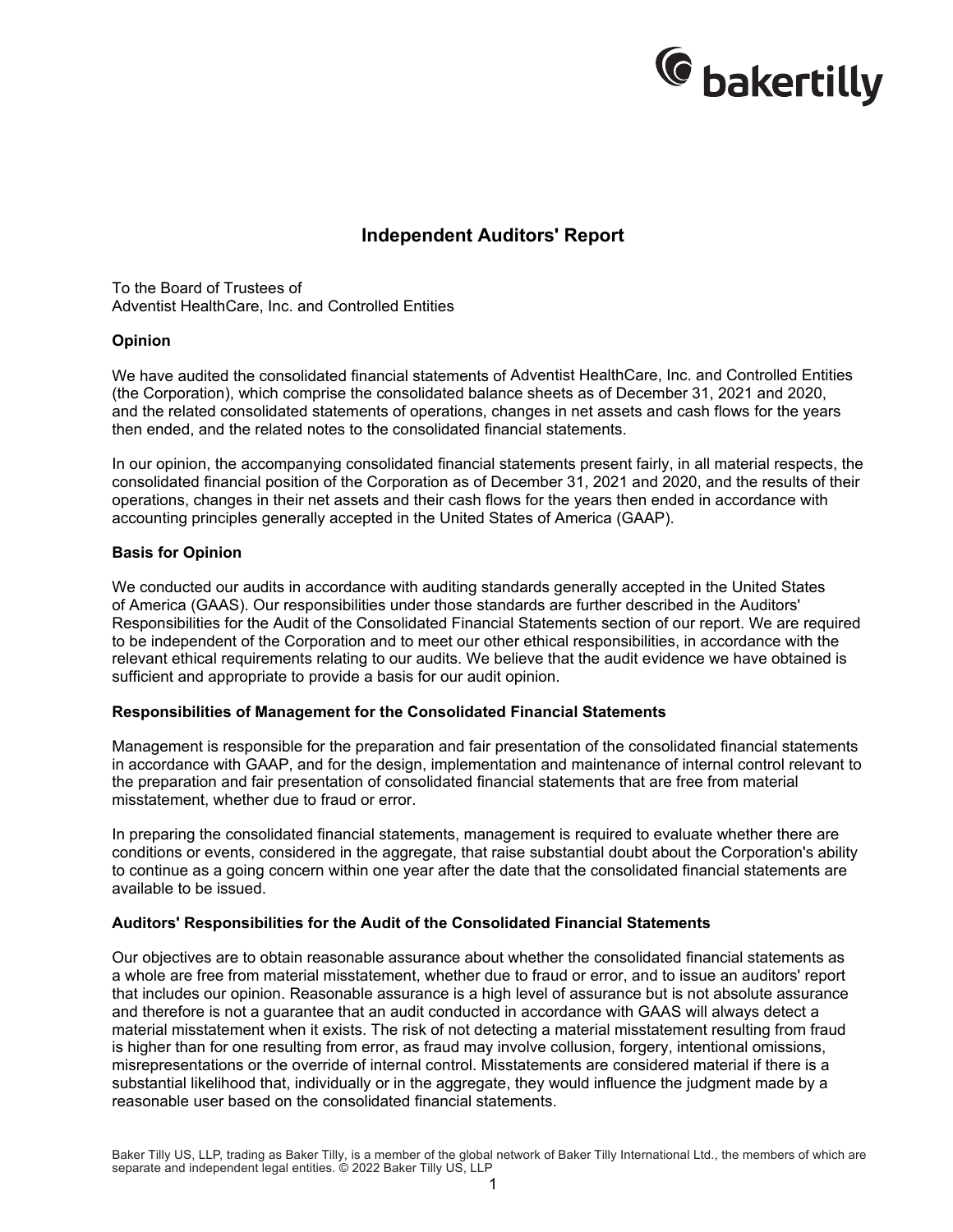In performing an audit in accordance with GAAS, we:

- Exercise professional judgment and maintain professional skepticism throughout the audit.
- Identify and assess the risks of material misstatement of the consolidated financial statements, whether due to fraud or error, and design and perform audit procedures responsive to those risks. Such procedures include examining, on a test basis, evidence regarding the amounts and disclosures in the consolidated financial statements.
- Obtain an understanding of internal control relevant to the audit in order to design audit procedures that are appropriate in the circumstances, but not for the purpose of expressing an opinion on the effectiveness of the Corporation's internal control. Accordingly, no such opinion is expressed.
- Evaluate the appropriateness of accounting policies used and the reasonableness of significant accounting estimates made by management, as well as evaluate the overall presentation of the consolidated financial statements.
- Conclude whether, in our judgment, there are conditions or events, considered in the aggregate, that raise substantial doubt about the Corporation's ability to continue as a going concern for a reasonable period of time.

We are required to communicate with those charged with governance regarding, among other matters, the planned scope and timing of the audit, significant audit findings and certain internal control-related matters that we identified during the audit.

### **Supplementary Information**

Our audits were conducted for the purpose of forming an opinion on the consolidated financial statements as a whole. The consolidating information located on pages 38-40 is presented for purposes of additional analysis of the consolidated financial statements rather than to present the financial position, changes in net assets and cash flows of the individual organizations, and it is not a required part of the consolidated financial statements. Such information is the responsibility of management and was derived from and relates directly to the underlying accounting and other records used to prepare the consolidated financial statements. The consolidating information has been subjected to the auditing procedures applied in the audit of the consolidated financial statements and certain additional procedures, including comparing and reconciling such information directly to the underlying accounting and other records used to prepare the consolidated financial statements or to the consolidated financial statements themselves, and other additional procedures in accordance with auditing standards generally accepted in the United States of America. In our opinion, the consolidating information is fairly stated, in all material respects, in relation to the consolidated financial statements as a whole.

Baker Tilly US, LLP

Wilkes-Barre, Pennsylvania April 27, 2022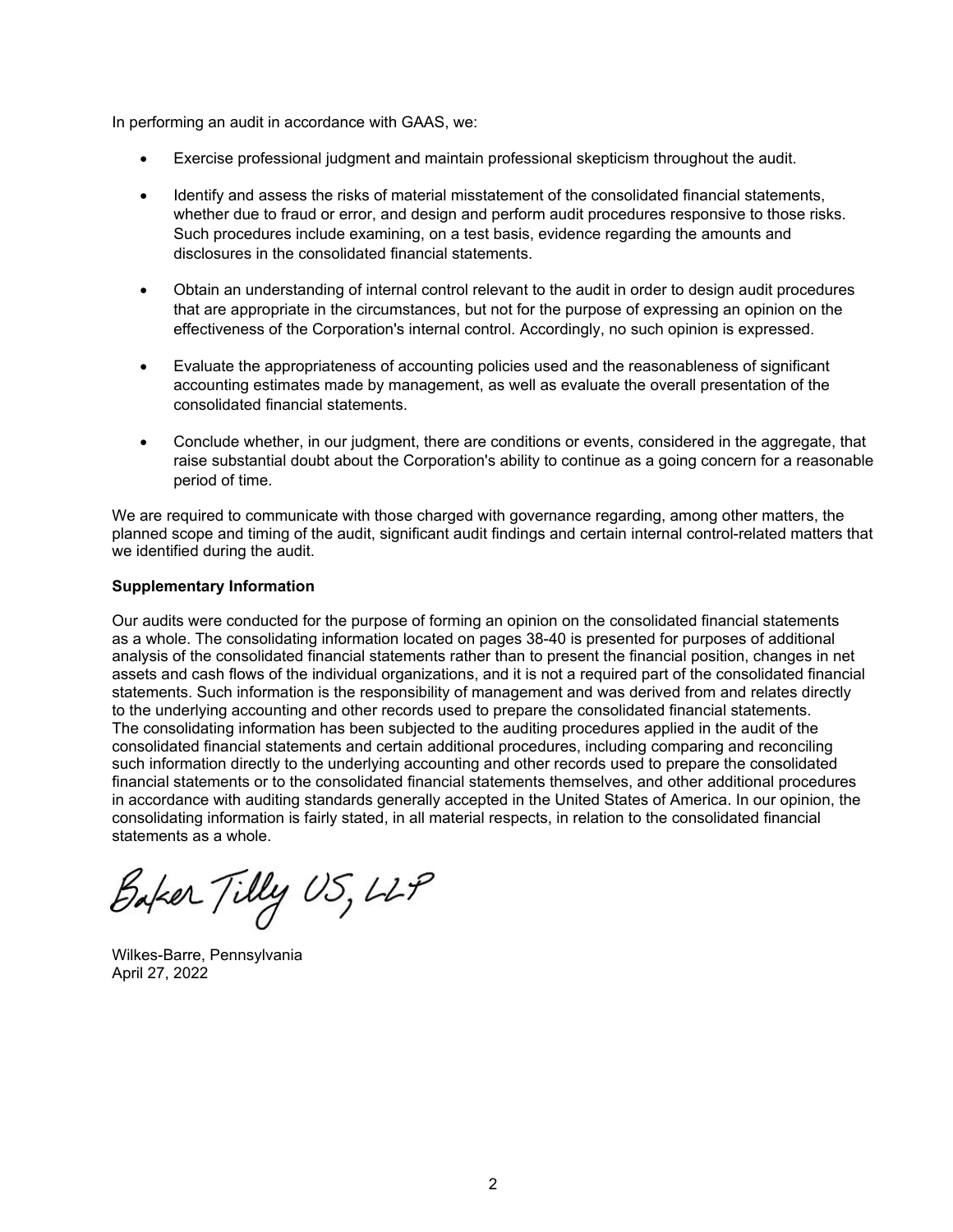(In Thousands) Consolidated Balance Sheets December 31, 2021 and 2020

|                                                                      | 2021            | 2020 |           |
|----------------------------------------------------------------------|-----------------|------|-----------|
| <b>Assets</b>                                                        |                 |      |           |
| <b>Current Assets</b>                                                |                 |      |           |
| Cash and cash equivalents                                            | \$<br>37,017    | \$   | 55,444    |
| Medicare advance and accelerated payments                            | 85,080          |      | 140,112   |
| Short-term investments                                               | 254,738         |      | 250,502   |
| Assets whose use is limited                                          | 18,718          |      | 16,597    |
| Patient accounts receivable                                          | 125,171         |      | 117,816   |
| Other receivables                                                    | 89,085          |      | 41,574    |
| Inventories                                                          | 10,328          |      | 11,567    |
| Prepaid expenses and other current assets                            | 11,917          |      | 10,089    |
| Total current assets                                                 | 632,054         |      | 643,701   |
| <b>Property and Equipment, Net</b>                                   | 778,129         |      | 729,007   |
| <b>Financing Lease Right-of-Use Assets</b>                           | 19,990          |      | 10,364    |
| <b>Operating Lease Right-of-Use Assets</b>                           | 81,512          |      | 99,334    |
| <b>Assets Whose Use is Limited</b>                                   |                 |      |           |
| Under trust indentures and mortgage loan agreement,                  |                 |      |           |
| held by trustees and banks                                           | 182,561         |      | 30,464    |
| Professional liability trust fund                                    | 14,528          |      | 16,361    |
| Deferred compensation fund                                           | 1,977           |      | 1,405     |
| <b>Cash and Cash Equivalents Restricted for Capital Acquisitions</b> | 1,673           |      | 1,075     |
| Investments and Investments in Unconsolidated Subsidiaries           | 29,438          |      | 29,021    |
| <b>Land Held for Healthcare Development</b>                          | 5,177           |      | 49,430    |
| <b>Intangible Assets, Net</b>                                        | 7,513           |      | 7,717     |
| <b>Deposits and Other Noncurrent Assets</b>                          | 7,387           |      | 6,104     |
| <b>Assets Held for Sale</b>                                          | 12,054          |      | 12,029    |
| Total assets                                                         | \$<br>1,773,993 | \$   | 1,636,012 |

*See notes to consolidated financial statements*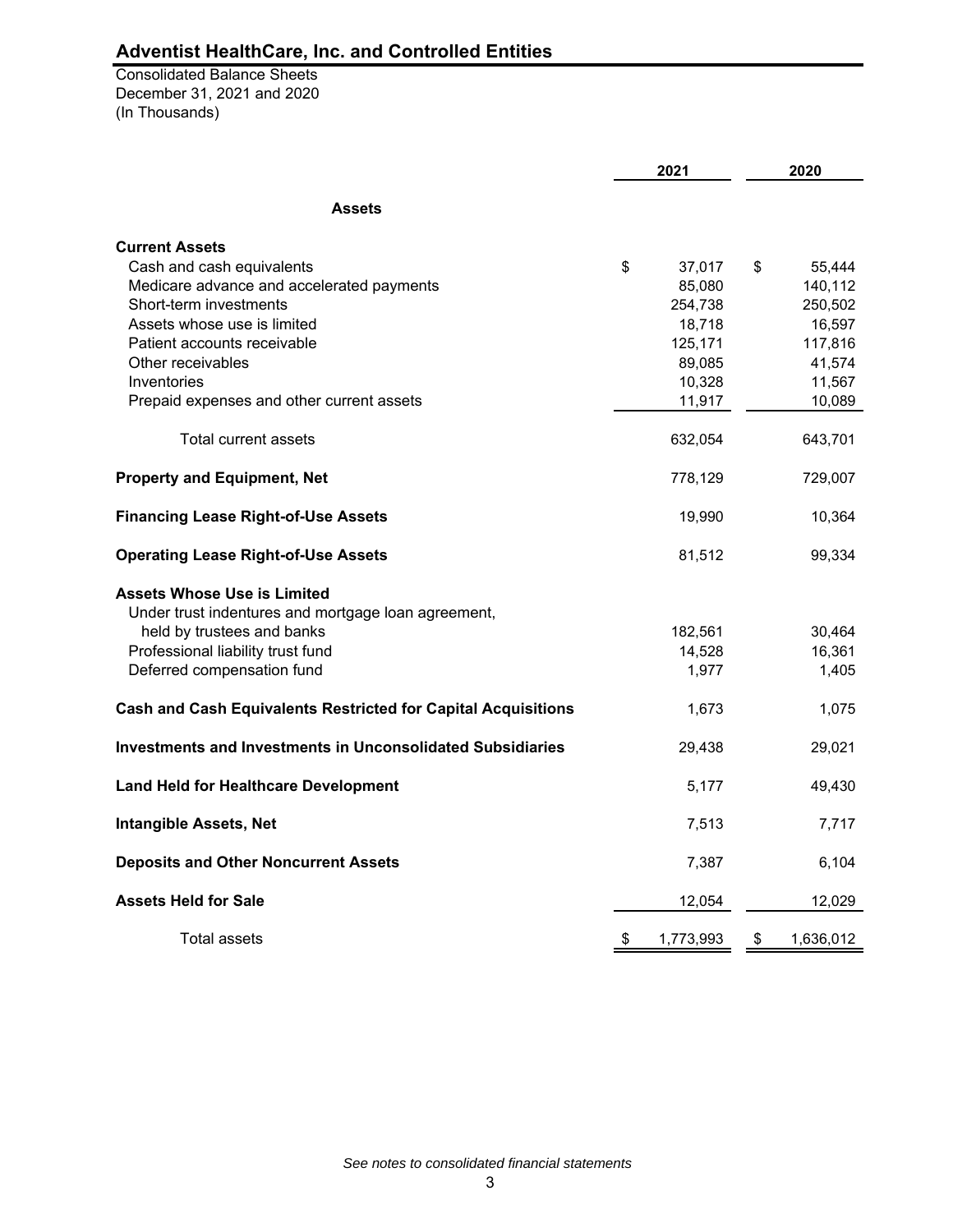(In Thousands) Consolidated Balance Sheets December 31, 2021 and 2020

|                                                      | 2021 |           | 2020 |           |
|------------------------------------------------------|------|-----------|------|-----------|
| <b>Liabilities and Net Assets</b>                    |      |           |      |           |
| <b>Current Liabilities</b>                           |      |           |      |           |
| Accounts payable and accrued expenses                | \$   | 159,269   | \$   | 124,674   |
| Accrued compensation and related items               |      | 62,324    |      | 55,350    |
| Interest payable                                     |      | 8,311     |      | 9,312     |
| Deferred revenues                                    |      | 9,019     |      | 52,512    |
| Due to third party payors                            |      | 20,727    |      | 20,897    |
| Medicare advance and accelerated payments            |      | 85,080    |      | 60,771    |
| Estimated self-insured professional liability        |      | 2,519     |      | 1,942     |
| Current maturities of:                               |      |           |      |           |
| Long-term obligations                                |      | 13,832    |      | 13,991    |
| Financing lease obligations                          |      | 3,373     |      | 1,922     |
| Operating lease obligations                          |      | 14,587    |      | 15,042    |
| <b>Total current liabilities</b>                     |      | 379,041   |      | 356,413   |
| <b>Construction Payable</b>                          |      | 9,707     |      | 3,878     |
| <b>Long-Term Obligations, Net</b>                    |      |           |      |           |
| Bonds payable                                        |      | 715,656   |      | 526,600   |
| Notes payable                                        |      | 6,857     |      | 26,529    |
| <b>Financing Lease Obligations</b>                   |      | 15,174    |      | 8,347     |
| <b>Operating Lease Obligations</b>                   |      | 69,478    |      | 86,228    |
| <b>Other Liabilities</b>                             |      | 9,515     |      | 9,893     |
| <b>Medicare Advance and Accelerated Payments</b>     |      |           |      | 79,341    |
| <b>Estimated Self-Insured Professional Liability</b> |      | 17,818    |      | 17,995    |
| <b>Total liabilities</b>                             |      | 1,223,246 |      | 1,115,224 |
| <b>Net Assets</b>                                    |      |           |      |           |
| Net assets without donor restrictions                |      | 537,796   |      | 513,402   |
| Net assets with donor restrictions                   |      | 12,951    |      | 7,386     |
| Total net assets                                     |      | 550,747   |      | 520,788   |
| Total liabilities and net assets                     | \$   | 1,773,993 | \$   | 1,636,012 |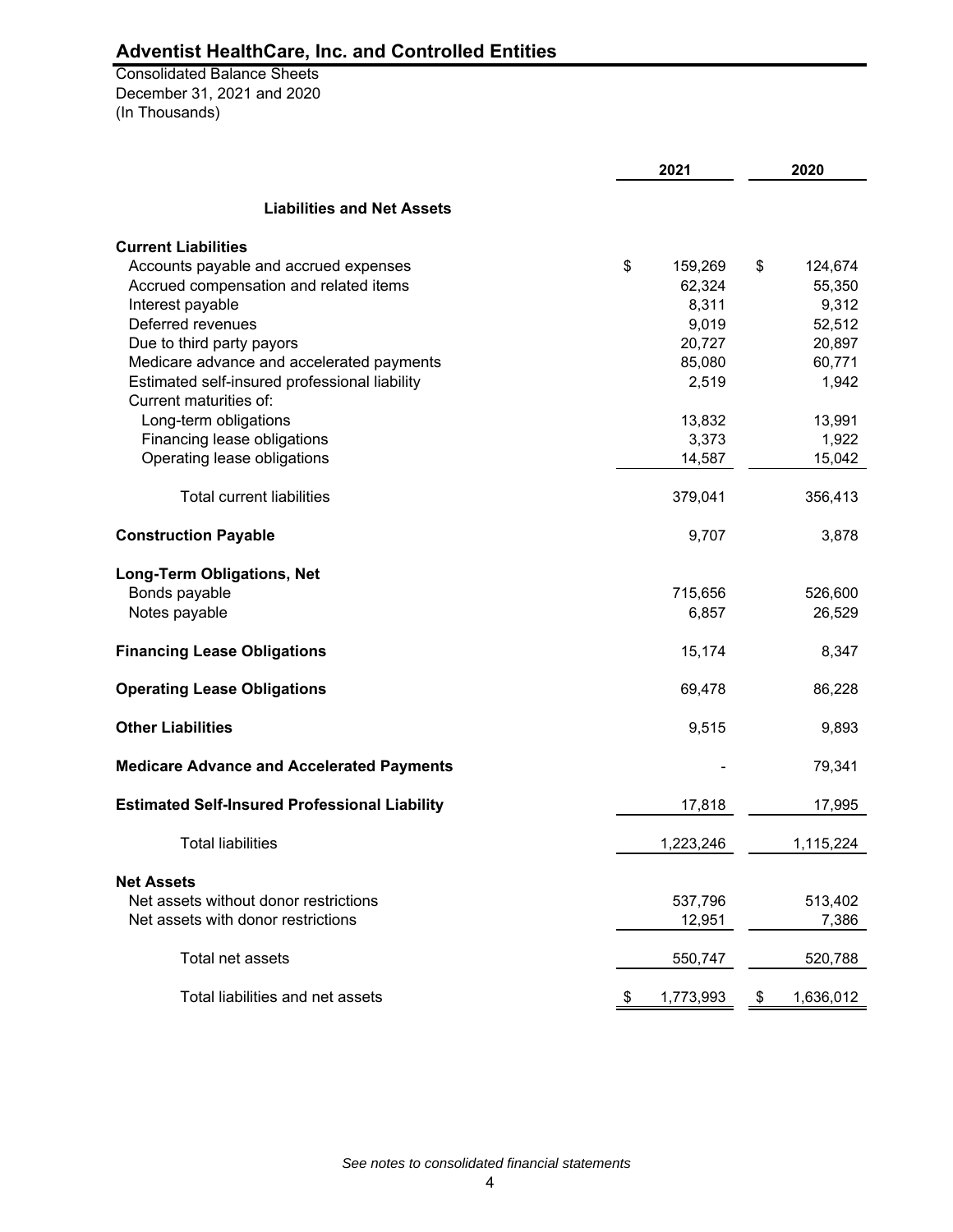(In Thousands) Consolidated Statements of Operations Years Ended December 31, 2021 and 2020

|                                                        | 2021          | 2020          |
|--------------------------------------------------------|---------------|---------------|
| <b>Revenues</b>                                        |               |               |
| Net patient service revenue                            | \$<br>914,726 | \$<br>873,273 |
| Other revenues                                         | 163,282       | 57,416        |
| COVID-19 grant income                                  | 76,268        | 44,222        |
|                                                        |               |               |
| <b>Total revenues</b>                                  | 1,154,276     | 974,911       |
| <b>Expenses</b>                                        |               |               |
| Salaries and wages                                     | 428,251       | 414,329       |
| Employee benefits                                      | 81,799        | 78,553        |
| Contract labor                                         | 187,907       | 67,926        |
| <b>Medical supplies</b>                                | 133,024       | 125,485       |
| General and administrative                             | 139,161       | 132,269       |
| Building and maintenance                               | 83,785        | 51,311        |
| Insurance                                              | 13,579        | 10,357        |
| Interest                                               | 25,635        | 25,414        |
| Depreciation and amortization                          | 48,191        | 45,906        |
| Total expenses                                         | 1,141,332     | 951,550       |
| Income from operations                                 | 12,944        | 23,361        |
| <b>Other Income (Expense)</b>                          |               |               |
| Investment income                                      | 11,410        | 14,346        |
| Other loss                                             | (6)           | (612)         |
| Loss on extinguishment of debt                         | (750)         | (281)         |
| Total other income                                     | 10,654        | 13,453        |
| Revenues in excess of expenses from                    |               |               |
| continuing operations                                  | 23,598        | 36,814        |
|                                                        |               |               |
| <b>Change in Net Unrealized Gains and Losses on</b>    |               |               |
| <b>Investments in Debt Securities</b>                  | (5,489)       | 4,271         |
| <b>Net Assets Released From Restrictions for</b>       |               |               |
| <b>Purchases of Property and Equipment</b>             | 5,697         | 5,687         |
| <b>Deferred Compensation Plan Liability Adjustment</b> | 112           | 860           |
| <b>Other Net Asset Activity</b>                        | 701           | 2,070         |
| Increase in net assets without donor restrictions      |               |               |
| from continuing operations                             | 24,619        | 49,702        |
| <b>Loss From Discontinued Operations</b>               |               |               |
|                                                        | (225)         | (7, 576)      |
| Increase in net assets without donor restrictions      | \$<br>24,394  | \$<br>42,126  |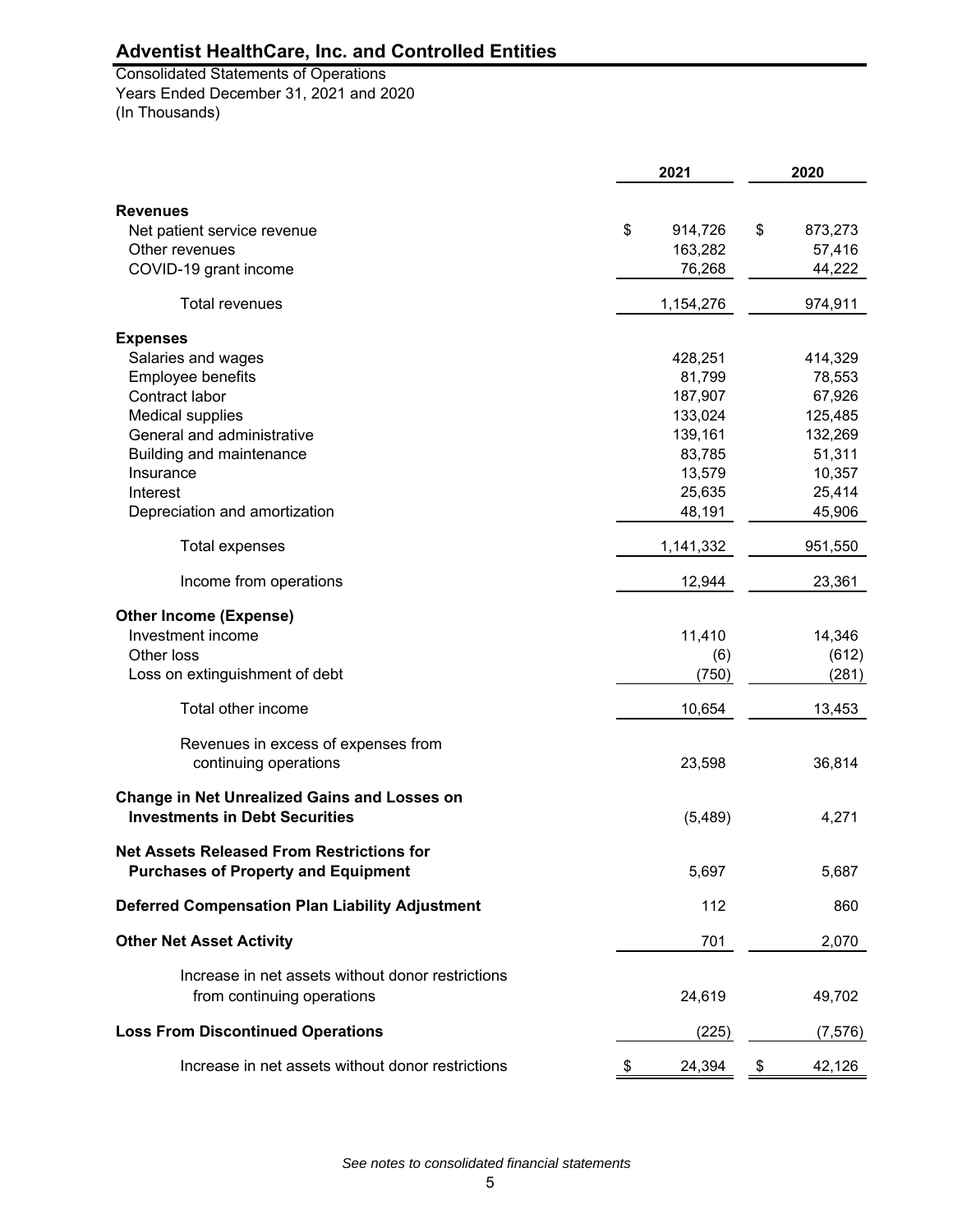(In Thousands) Consolidated Statements of Changes in Net Assets Years Ended December 31, 2021 and 2020

|                                                                                | 2021 |         | 2020 |          |
|--------------------------------------------------------------------------------|------|---------|------|----------|
| <b>Net Assets Without Donor Restrictions</b>                                   |      |         |      |          |
|                                                                                |      |         |      |          |
| Revenues in excess of expenses from continuing operations                      | \$   | 23,598  | \$   | 36,814   |
| Change in net unrealized gains and losses on investments<br>in debt securities |      |         |      |          |
|                                                                                |      | (5,489) |      | 4,271    |
| Net assets released from restrictions for purchase of                          |      | 5,697   |      |          |
| property and equipment                                                         |      |         |      | 5,687    |
| Deferred compensation plan liability adjustment                                |      | 112     |      | 860      |
| Other net asset activity                                                       |      | 701     |      | 2,070    |
| Increase in net assets without donor restrictions                              |      |         |      |          |
| from continuing operations                                                     |      | 24,619  |      | 49,702   |
|                                                                                |      |         |      |          |
| Loss from discontinued operations                                              |      | (225)   |      | (7, 576) |
| Increase in net assets without donor restrictions                              |      | 24,394  |      | 42,126   |
| <b>Net Assets With Donor Restrictions</b>                                      |      |         |      |          |
| Restricted gifts and donations                                                 |      | 13,081  |      | 9,623    |
| Net assets released from restrictions for purchase of                          |      |         |      |          |
| property and equipment                                                         |      | (5,697) |      | (5,687)  |
| Net assets released from restrictions used for operations                      |      | (1,765) |      | (2, 564) |
| Change in value of beneficial interest in trusts and charitable                |      |         |      |          |
| gift annuity obligation                                                        |      | (13)    |      | 47       |
| Change in discount of pledges receivable and provision for                     |      |         |      |          |
| doubtful pledges                                                               |      | (41)    |      |          |
| Donor restricted investment income                                             |      |         |      | 8        |
| Increase in net assets with donor restrictions                                 |      | 5,565   |      | 1,427    |
| Increase in net assets                                                         |      | 29,959  |      | 43,553   |
| <b>Net Assets, Beginning</b>                                                   |      | 520,788 |      | 477,235  |
| <b>Net Assets, Ending</b>                                                      | \$   | 550,747 | \$   | 520,788  |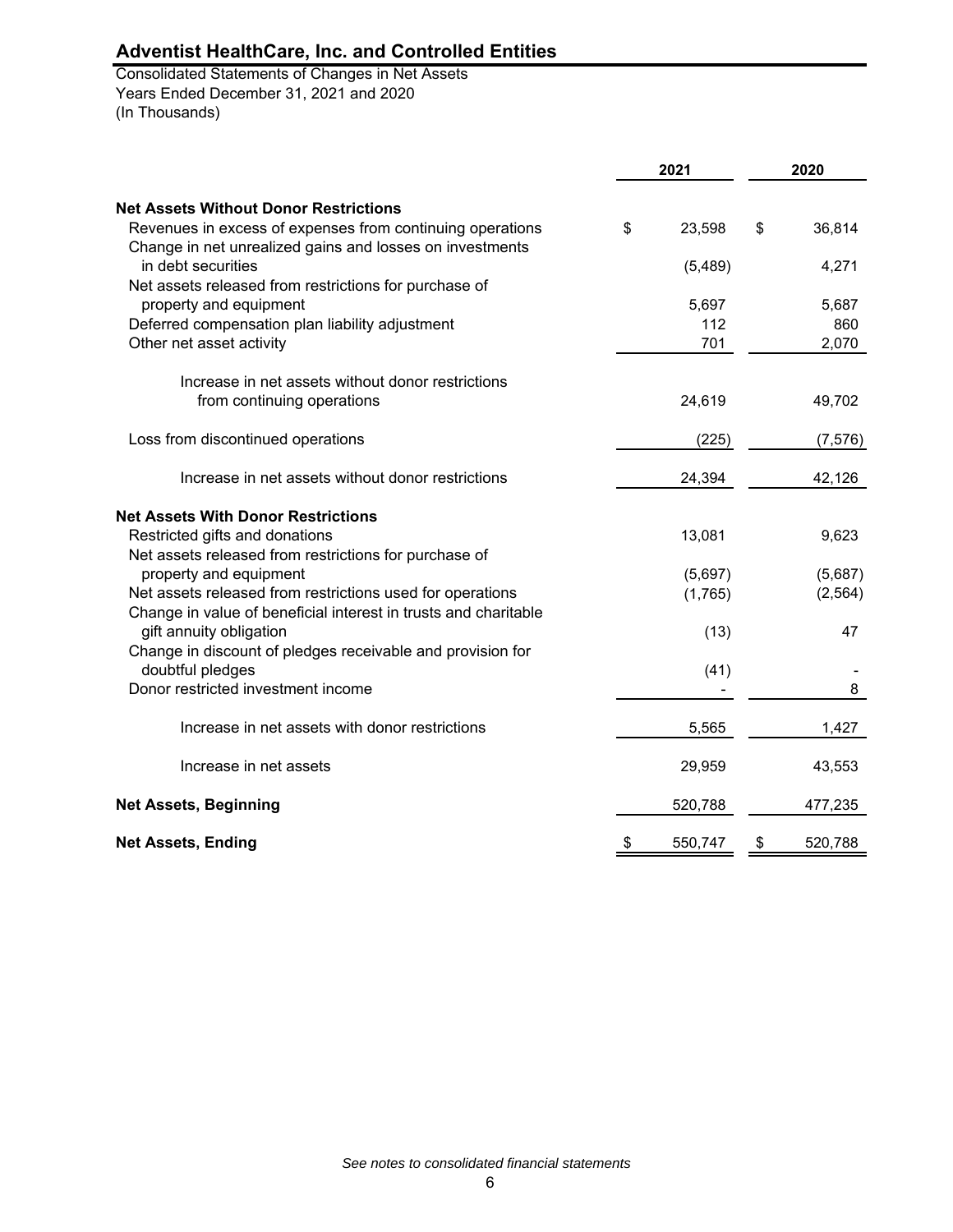(In Thousands) Consolidated Statements of Cash Flows Years Ended December 31, 2021 and 2020

|                                                                 |    | 2021      | 2020         |
|-----------------------------------------------------------------|----|-----------|--------------|
| <b>Cash Flows From Operating Activities</b>                     |    |           |              |
| Increase in net assets                                          | \$ | 29,959    | \$<br>43,553 |
| Adjustments to reconcile increase in net assets to net cash     |    |           |              |
| (used in) provided by operating activities:                     |    |           |              |
| Depreciation and amortization                                   |    | 48,191    | 45,906       |
| Change in operating lease right-of-use assets and obligations   |    | 18,322    | 18,214       |
| Termination of operating lease right-of-use assets              |    |           |              |
| and obligations                                                 |    | (227)     |              |
| Amortization of deferred financing costs                        |    | 254       | 212          |
| Deferred compensation plan liability adjustment                 |    | (112)     | (860)        |
| Loss on extinguishment of debt                                  |    | 750       | 281          |
| Restricted contributions and grants                             |    | (13,081)  | (7,907)      |
| Losses (earnings) recognized from unconsolidated                |    |           |              |
| subsidiaries and affiliates                                     |    | 912       | (300)        |
| Impairment of land held for healthcare development              |    | 26,108    |              |
| Loss on disposal of property and equipment                      |    |           | 4,763        |
| Net realized and unrealized gains and losses on investments     |    | (5,786)   | (1,682)      |
| Change in net unrealized gains and losses on investments        |    |           |              |
| in debt securities                                              |    | 5,489     | (4,271)      |
| Change in value of beneficial interest in trusts and charitable |    |           |              |
| gift obligation                                                 |    | 13        | (47)         |
| Change in discount on pledges receivable and provision for      |    |           |              |
| doubtful pledges                                                |    | 41        |              |
| Operating lease obligations, payments                           |    | (18, 346) | (17, 352)    |
| Changes in assets and liabilities:                              |    |           |              |
| Patient accounts receivable                                     |    | (7, 355)  | (318)        |
| Other receivables                                               |    | (47, 511) | (27, 810)    |
| Inventories, prepaid expenses and other current assets          |    | (589)     | (1, 162)     |
| Accounts payable and accrued expenses                           |    | 34,595    | 16,340       |
| Accrued compensation and related items                          |    | 6,974     | 9,675        |
| Interest payable                                                |    | (1,001)   | (604)        |
| Deferred revenues                                               |    | (43, 493) | 50,509       |
| Estimated self-insured professional liability                   |    | 400       | 1,869        |
| Due to third party payors                                       |    | (170)     | 1,308        |
| Medicare advance and accelerated payments                       |    | (55,032)  | 140,112      |
| Other noncurrent assets and liabilities                         |    | (1, 136)  | (5, 415)     |
| Net cash (used in) provided by operating activities             |    | (21, 831) | 265,014      |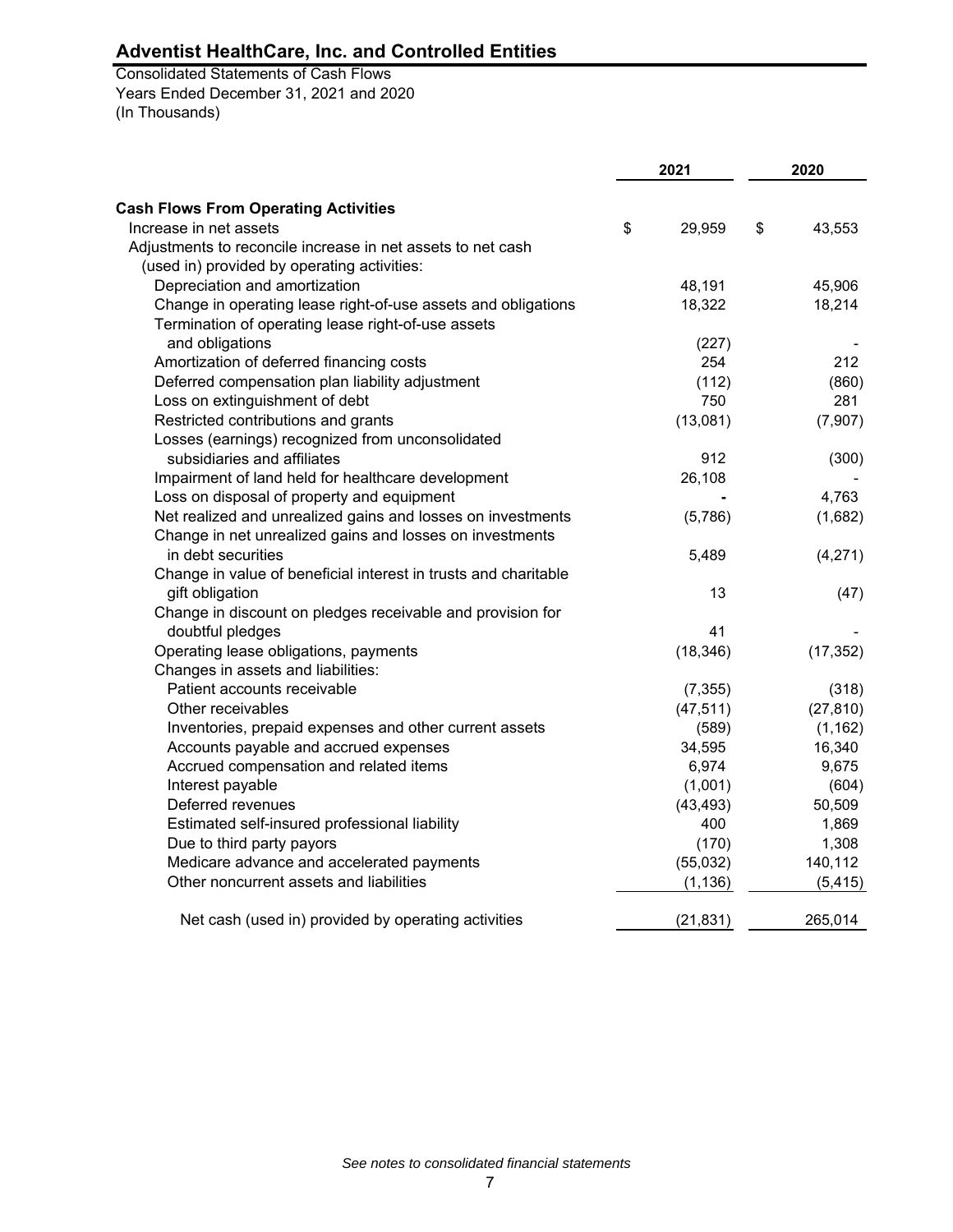(In Thousands) Consolidated Statements of Cash Flows Years Ended December 31, 2021 and 2020

| 2021                  |                                                                                                | 2020            |
|-----------------------|------------------------------------------------------------------------------------------------|-----------------|
|                       |                                                                                                | (56, 946)       |
| 51,093                |                                                                                                | (157, 148)      |
|                       |                                                                                                | (1, 339)        |
|                       |                                                                                                | 583             |
|                       |                                                                                                | (7, 562)        |
| (139, 799)            |                                                                                                | 5,199           |
| (162, 977)            |                                                                                                | (217, 213)      |
|                       |                                                                                                |                 |
|                       |                                                                                                | (206)           |
|                       |                                                                                                | 314             |
|                       |                                                                                                | (14, 435)       |
|                       |                                                                                                | (1,058)         |
|                       |                                                                                                | 7,907           |
| 180,137               |                                                                                                | (7, 478)        |
| (4,671)               |                                                                                                | 40,323          |
| 83,826                |                                                                                                | 43,503          |
| \$<br>79,155          | \$                                                                                             | 83,826          |
| \$<br>26,434          | \$                                                                                             | 25,476          |
|                       |                                                                                                |                 |
| \$<br>10,795          | \$                                                                                             | 8,525           |
| \$<br>4,360           | \$                                                                                             | 40,961          |
| \$<br>9,707           | \$                                                                                             | 3,878           |
| \$<br>93,570          | \$                                                                                             | 20,500          |
|                       |                                                                                                |                 |
| \$<br>37,017<br>1,673 | \$                                                                                             | 55,444<br>1,075 |
| 18,718                |                                                                                                | 16,597          |
| 21,747                |                                                                                                | 10,710          |
| <u>79,155</u>         |                                                                                                | 83,826          |
| \$                    | (90, 620)<br>18,145<br>824<br>(2,620)<br>(2,019)<br>187,354<br>(15, 762)<br>(2, 517)<br>13,081 | \$              |

*See notes to consolidated financial statements*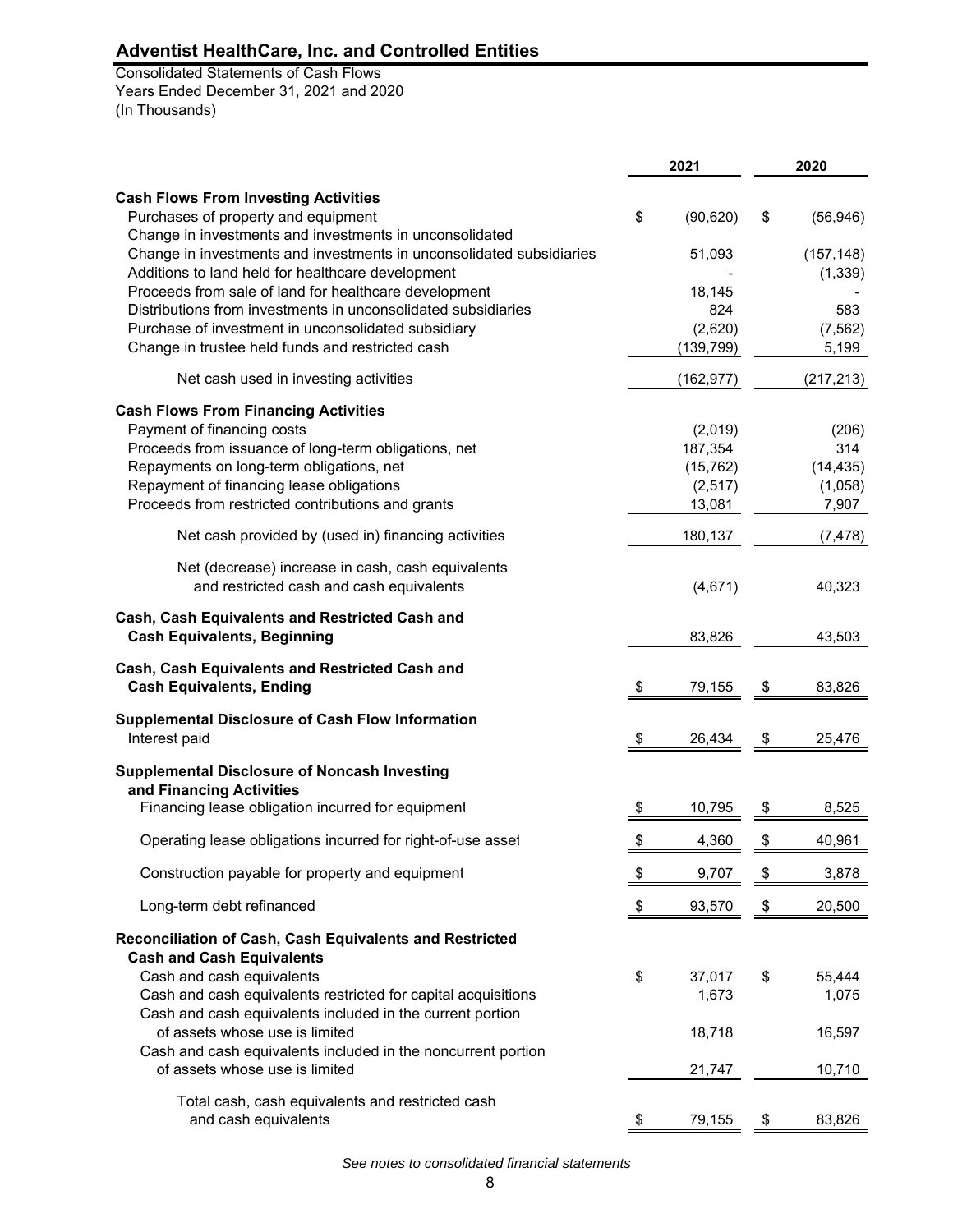Notes to Consolidated Financial Statements December 31, 2021 and 2020 (In Thousands)

### **1. Nature of Operations and Summary of Significant Accounting Policies**

#### **Nature of Operations**

Adventist HealthCare, Inc. (AHC) is a nonstock membership corporation organized to effectuate coordinated administration of hospitals and other health care organizations through the provision of key management and administrative services. The mission of AHC is to extend God's care through the ministry of physical, mental and spiritual healing. AHC is tax-exempt under Section 501(c)(3) of the Internal Revenue Code (IRC). AHC is not exempt from income taxes for unrelated business income. AHC's sole corporate member is Mid-Atlantic Adventist HealthCare, Inc. AHC is comprised of several operating divisions and controlled entities, as follows:

Shady Grove Medical Center (SGMC) is a 329-bed acute care hospital located in Rockville, Maryland. Behavioral Health & Wellness Services (BH&WS) is a department of SGMC and as a result is reimbursed under SGMC's Global Budget Revenue Agreement. BH&WS is comprised of BH&WS - Rockville, a 117-bed psychiatric hospital.

White Oak Medical Center (WOMC) is a 178-bed acute care hospital located in Silver Spring, Maryland, which opened in August 2019.

Rehabilitation (Rehab) operates two inpatient hospitals and five outpatient locations in Maryland. The two inpatient hospitals consist of Rehab-Rockville, a 55-bed rehabilitation facility, and Rehab-WOMC (relocated from Takoma Park in December 2021), a 42-bed rehabilitation facility.

Adventist HealthCare Imaging (Imaging) operates eight clinical sites and provides inpatient and outpatient imaging services at SGMC and WOMC.

Clinical Integration Services (CIS) is comprised of Adventist Medical Group (AMG). AMG is a not-for-profit entity that provides primary care and specialty care physician professional health services to the communities it serves. AHC contracted with Medical Faculty Associates, Inc. (MFA) to employ the AMG employees, through a wholly owned affiliate of MFA, in exchange for certain economic support to facilitate the growth by MFA of the AMG physician practices. In December 2017, however, AHC terminated its contract with MFA as it relates to the primary care, physiatry and endocrinology practices. The termination was effective July 2018, at which time AHC began operating the primary care, physiatry and endocrinology practices. The remaining specialty care practices transitioned back to AHC during 2021 and the contract with MFA ended. The respective operating results of the specialist practices are recorded in SGMC and WOMC. CIS also includes the administration needed to facilitate the coordination of patient care across conditions, providers and settings.

The Other Health Services (OHS) operating division is comprised of two entities. Lifework Strategies (LWS) provides employee assistance and employee wellness programs to client employees. LWS's mission is to help individuals live healthier, happier and more productive lives. Capital Choice Pathology Lab (CCPL) provides full pathology production services to client hospitals.

In May 2020, an alternate care site (ACS) opened to increase the number of beds available in the State of Maryland to care for COVID-19 patients as a result of the following sequence of events. In March 2020, the Secretary of Health within the State of Maryland identified the Takoma Park campus as a potential location for the treatment, isolation and quarantining of COVID-19 patients. On April 4, 2020, the Maryland Health Care Commission approved an Emergency Certificate of Need to establish a 200 bed ACS. In accordance with the terms of the agreement with the State of Maryland, all costs to open, operate and close and decommission the campus will be reimbursed.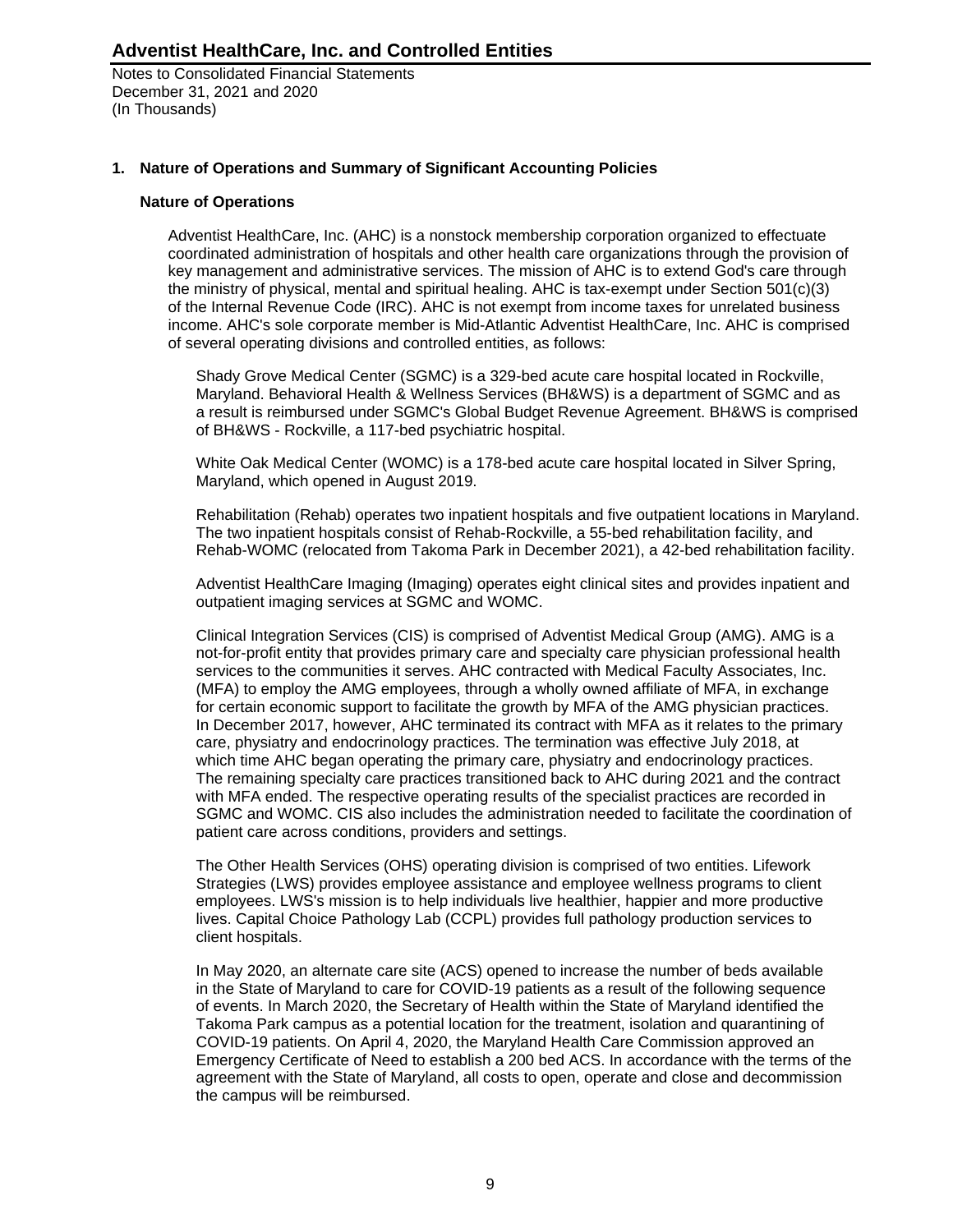Notes to Consolidated Financial Statements December 31, 2021 and 2020 (In Thousands)

> The Corporation has amounts due from the State of Maryland of \$38,883 and \$12,297 as of December 31, 2021 and 2020, respectively, which is included in other receivables in the accompanying consolidated balance sheets. Any reimbursement received by the Corporation for services provided to patients is required to be remitted to the State of Maryland. The Corporation has amounts due to the State of Maryland of \$23,183 and \$6,054 as of December 31, 2021 and 2020, respectively, which is included in accounts payable and accrued expenses in the accompanying consolidated balance sheets. The agreement will remain in effect until the earlier of the determination by the State of Maryland and the Corporation that the ACS is no longer needed or the termination of the State of Emergency and a Catastrophic Health Emergency proclamation by the Governor of Maryland. The financial results of the ACS are included in OHS.

> The Support Center is comprised of the Corporate Office (CO) and the AHC benefit business unit. The CO provides corporate and centralized shared service functions that benefit the entire AHC system. The AHC benefit business unit administers the self-insurance health benefit program, including health insurance, dental and vision coverage for AHC and controlled entities.

> In October 2019, Adventist HealthCare Fort Washington Medical Center, Inc., a subsidiary of AHC, acquired Fort Washington Medical Center (FWMC). FWMC is a 28-bed acute care hospital located in Fort Washington, Maryland.

The Lourie Center for Infants and Young Children (Lourie Center) is a not-for-profit organization that specializes in the diagnosis, treatment and prevention of developmental and emotional disorders in children from birth through ten years of age.

Adventist Home Care Services, Inc. (AHCS) is a nonstock membership corporation organized to provide home health services in Maryland and includes Adventist Home Assistance (AHA). AHA provides nonclinical assistance to homebound patients who cannot perform certain daily activities on their own.

Adventist HealthCare Urgent Care Center, Inc. (Urgent Care) is comprised of three urgent care centers located in Germantown, Laurel and Rockville, Maryland. These centers provide ambulatory services to patients without life threatening conditions, as well as occupational health screenings to the community. On December 3, 2021, Urgent Care entered into an asset purchase agreement with an unrelated party for the purchase of the Germantown, Laurel and Rockville urgent care centers which closed on February 1, 2022. AHC entered into an affiliation agreement with the unrelated party as of February 1, 2022 to become the exclusive health system affiliate for the urgent care centers through One Health Quality Alliance (OHQA).

OHQA is a physician-led clinically integrated network designed to deliver value to payors, employers and consumers through the highest quality care at a lower cost. Through this alliance, participating physicians gain access to resources to support the transition to value-based care, while maintaining their independence. Through this collaboration, OHQA aims to improve the health of patient populations and communities, while enhancing the patient experience and reducing the costs of health care. The OHQA currently has over 1,559 physician members, most of whom are on the medical staff of AHC, including primary care, orthopedics and other community and hospital-based specialists.

The Foundations operating division is comprised of Washington Adventist Hospital Foundation, Inc., d/b/a White Oak Medical Center Foundation Inc. and Shady Grove Medical Center Foundation, Inc. (collectively, the Foundations). Each are separate nonstock corporations that operate for the furtherance of each named hospital's health care objectives primarily through the solicitation of contributions, gifts and bequests. The Foundations also exist to help fund new equipment purchases and capital improvement projects for their respective hospitals.

All of the operating divisions and controlled entities mentioned above are tax-exempt under Section 501(c)(3) of the IRC.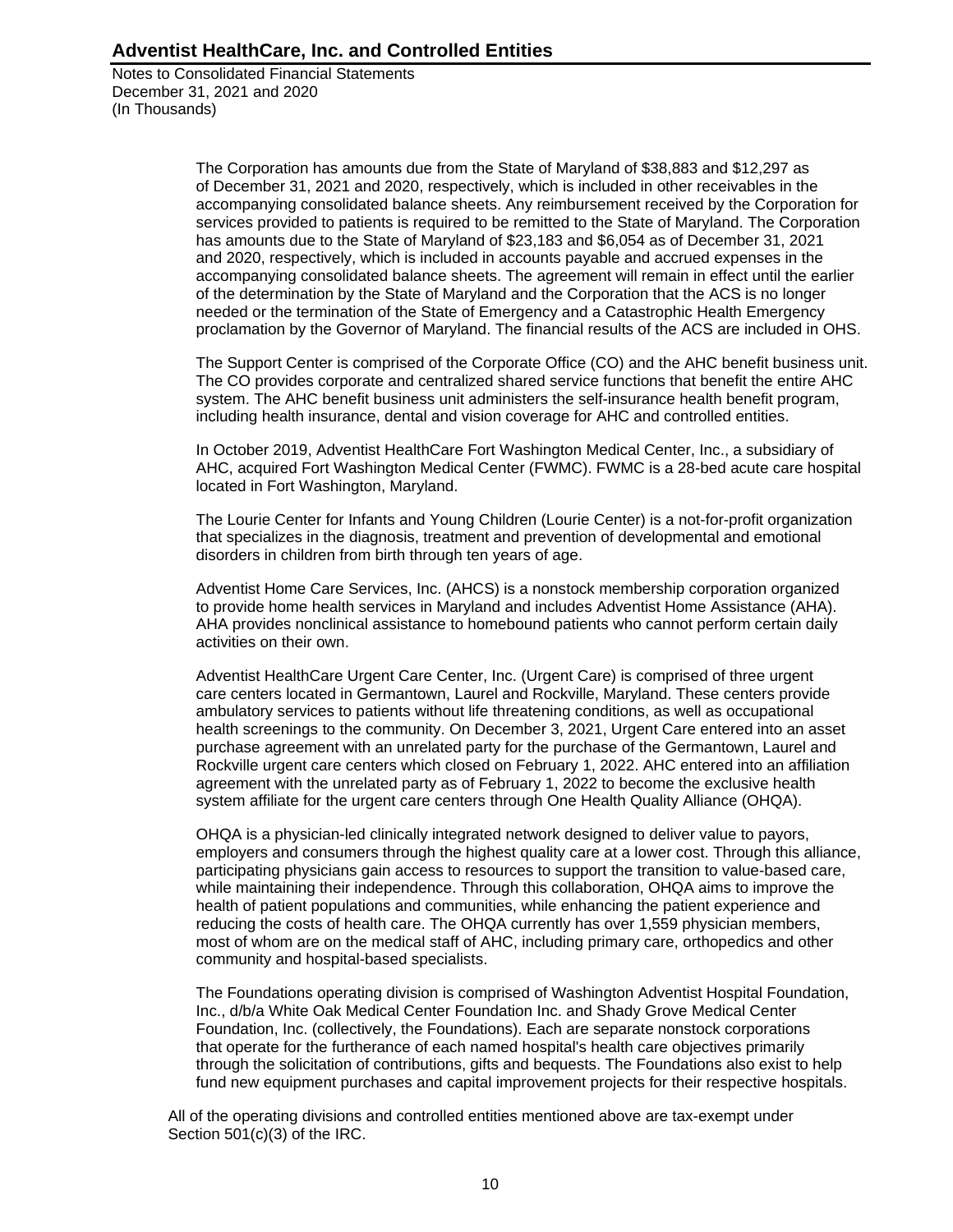Notes to Consolidated Financial Statements December 31, 2021 and 2020 (In Thousands)

### **Principles of Consolidation**

The consolidated financial statements include the accounts of AHC, the controlling parent, SGMC, WOMC, Rehab, Imaging, CIS, LWS, CCPL, ACS, the Support Center, FWMC, the Lourie Center, AHCS, Urgent Care, OHQA, and the Foundations, which include their majority-owned subsidiaries and controlled affiliates (collectively, the Corporation). All significant intercompany balances and transactions have been eliminated in the consolidated financial statements of the Corporation.

### **Reclassification**

Certain 2020 amounts have been reclassified to conform to the 2021 consolidated financial statements presentation.

### **Subsequent Events**

The Corporation evaluated subsequent events for recognition or disclosure through April 27, 2022, the date the consolidated financial statements were available to be issued.

### **Use of Estimates**

The preparation of consolidated financial statements in conformity with accounting principles generally accepted in the United States of America requires management to make estimates and assumptions that affect the reported amounts of assets and liabilities and disclosure of contingent assets and liabilities at the date of the consolidated financial statements and the reported amounts of revenues and expenses during the reporting period. Actual results could differ from those estimates.

#### **Maryland Health Services Cost Review Commission**

Certain hospital charges are subject to review and approval by the Maryland Health Services Cost Review Commission (HSCRC). The HSCRC has jurisdiction over hospital reimbursement in Maryland by agreement with the Centers for Medicare and Medicaid Services (CMS). This agreement is based on a waiver from the Medicare Prospective Payment System reimbursement principles granted under Section 1814(b) of the Social Security Act. Management has filed the required forms with the HSCRC and believes all entities that fall under the HSCRC's jurisdiction are in compliance with applicable requirements.

In January 2014, the Centers for Medicare and Medicaid Services approved a modernized waiver that grants Maryland (via the HSCRC) the authority to regulate hospital revenue within a rigorous per capita expenditure limit. Maryland's All Payer Model Agreement builds on decades of innovation and equity in healthcare payment and delivery - with an aim to enhance patient care, improve health outcomes and lower costs.

As a result of the waiver, the HSCRC introduced revenue arrangements, including the Global Budget Revenue (GBR) model. The GBR methodology encourages hospitals to focus on population health strategies by establishing a fixed annual revenue cap for each GBR hospital. The agreement establishes a fixed amount of charging authority (i.e. revenue) at the beginning of the rate year. It is evergreen in nature and covers both regulated inpatient and outpatient revenues. Annual revenue is calculated from a base year and is adjusted annually for inflation, infrastructure requirements, population changes, performance in quality-based programs and changes in the levels of uncompensated care. Revenue may also be adjusted annually for market levels and shifts of services from one health system to another and from a regulated setting to an unregulated setting (or vice versa).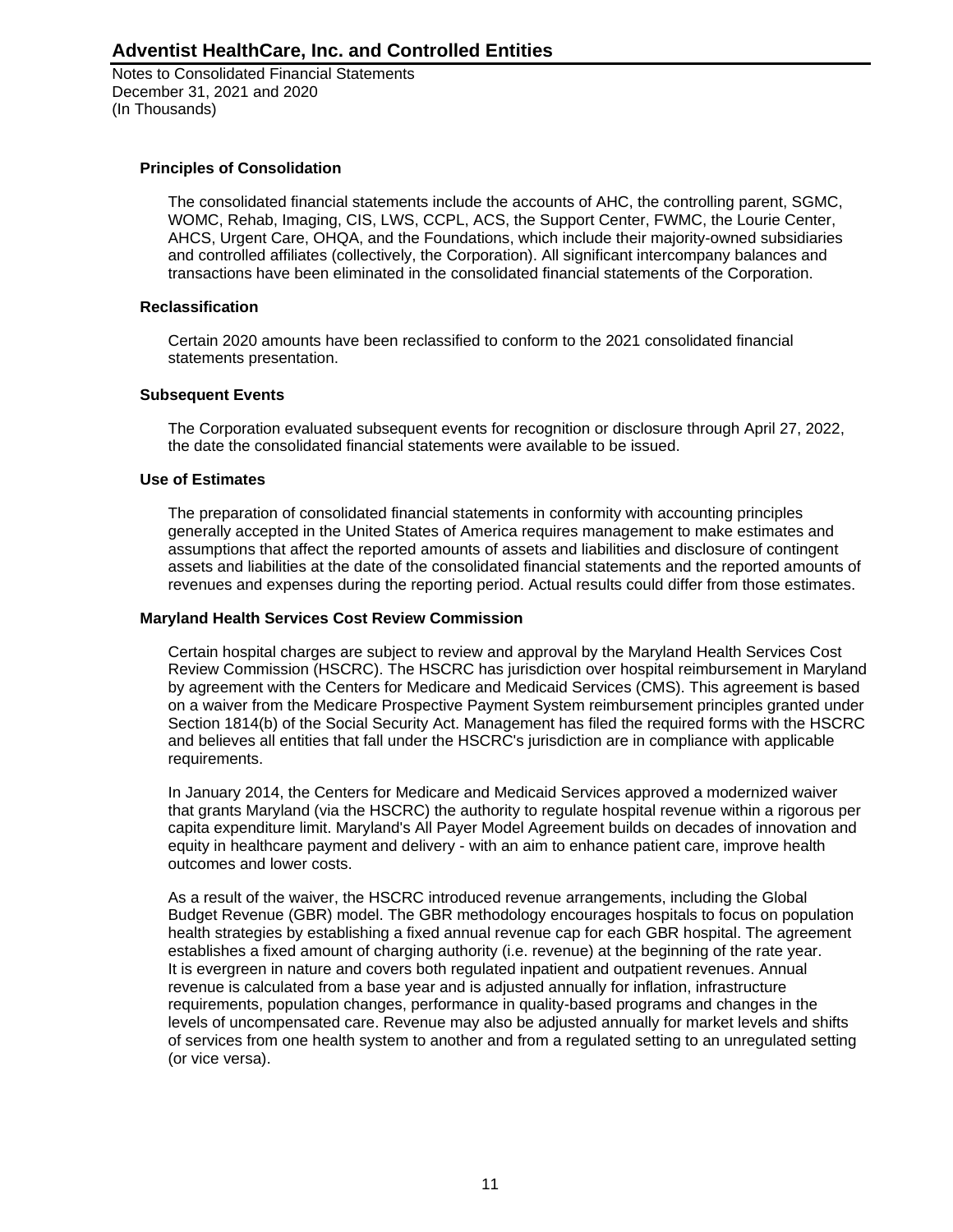Notes to Consolidated Financial Statements December 31, 2021 and 2020 (In Thousands)

> In 2014, AHC entered into GBR Agreements with the HSCRC for SGMC, WOMC and Shady Grove Germantown Emergency Center. FWMC entered into a GBR agreement with the HSCRC in 2014. The agreements set an initial fixed amount of revenue for each entity for the period July 1, 2013 through June 30, 2014 and is subsequently updated on an annual basis every July 1.

The HSCRC requires rate-regulated hospitals under its jurisdiction to calculate the amount of revenue lost or gained due to variances from approved rates. Revenue lost due to undercharges in rates is recouped through increases in prospective rates. Similarly, revenue gained due to overcharges in rates is paid back, wholly or in part, through reductions in prospective rates. The Corporation reported a net overcharge of \$11,010 and a net undercharge of \$801 as of December 31, 2021 and 2020, respectively. These price variances reflect the variance between actual patient charges and the pro-rata share of approved rate orders. The net amounts are reported as a component of net patient service revenue and patient accounts receivable in the accompanying consolidated financial statements. Since the HSCRC's rate year extends from July 1 through June 30, these amounts will continue to fluctuate until the end of the rate year as actual patient charges deviate from the total approved charging authority. At the conclusion of the rate year ended June 30, 2021, any over/under charges are amortized on the straight-line basis over the following rate year when the price variance adjustments are actually built into each entity's rate order. Due to unique funding made available by the Coronavirus Aid, Relief and Economic Security (CARES) Act during 2020, net patient service revenue for hospitals under the HSCRC jurisdiction were recognized as actual charges and no accrual for net overcharges or undercharges were made for the period July 1, 2019 through December 31, 2020. The variance between the HSCRC approved Global Budget and the amount charged for services during this period was calculated as lost revenues covered by the CARES Act Provider Relief Fund and reported as other revenues in the accompanying consolidated statements of operations.

Under Maryland law, charges of specialty hospitals such as Rehab are subject to review and approval by the HSCRC. The HSCRC regulations also include a provision whereby a hospital may apply for an exemption from the requirements to charge for services in accordance with the HSCRC regulations. Certain conditions regarding the percentage of revenue related to Medicare and Medicaid patients and total revenues must be met to receive the initial exemption and must be met each year thereafter. Reporting requirements as established by the HSCRC continue even if an exemption regarding charging for services is received. The Corporation's management believes Rehab met the conditions for exemption during 2021 and 2020.

### **Cash and Cash Equivalents**

Cash and cash equivalents include investments in money market funds and certificates of deposit purchased with original maturities of less than 90 days, excluding assets whose use is limited. For purposes of the consolidated statements of cash flows, cash, cash equivalents and restricted cash and cash equivalents include investments purchased with an initial maturity of three months or less.

#### **Patient Accounts Receivable**

The Corporation assesses collectability on patient contracts prior to the recognition of net patient service revenue. Patient accounts receivable are reported at their net realizable value. Accounts are written off through bad debt expense when the Corporation has exhausted all collection efforts and determines accounts are impaired based on changes in patient credit worthiness. Patient accounts receivable also includes management's estimate of the impact of certain undercharges to be recouped or overcharges to be paid back for inpatient and outpatient services in subsequent years rates as discussed earlier.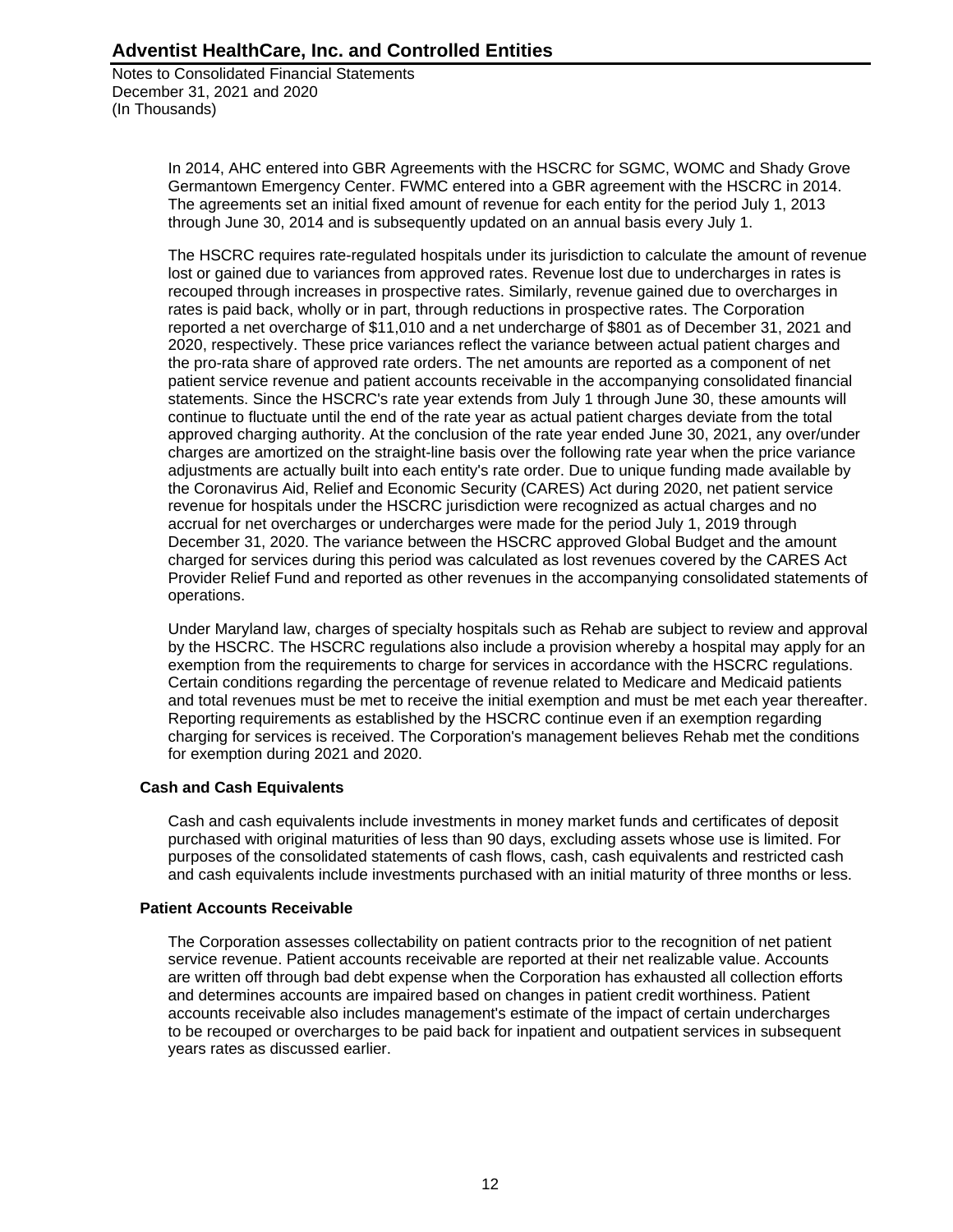Notes to Consolidated Financial Statements December 31, 2021 and 2020 (In Thousands)

### **Other Receivables**

Other receivables represent amounts due to the Corporation for charges other than providing health care services to patients, pledges from donors reported at their net realizable value and amounts obligated by the Federal Emergency Management Agency (FEMA) for eligible costs as a result of the Corporation's COVID-19 response. These services include, but are not limited to, fees from educational programs, rental of health care facility space, interest earned and management services provided to unconsolidated subsidiaries. Other receivables from FEMA as of December 31, 2021 are \$28,572 and were received subsequent to year-end. Other receivables are written off when they are determined to be uncollectible based on management's assessment of individual accounts.

### **Assets Whose Use Is Limited**

Assets whose use is limited includes assets held by bond trustees under trust indentures, assets set aside as required by the Corporation's self-funded professional liability trust, assets set aside for deferred compensation agreements and those set aside in accordance with the United States Department of Housing and Urban Development (HUD) mortgage loan payable. Amounts available to meet current liabilities of the Corporation have been reclassified as current assets in the accompanying consolidated balance sheets.

#### **Investments and Investment Risk**

Investments in equity securities with readily determinable fair values and all investments in debt securities are measured at fair value in the accompanying consolidated balance sheets. Cash and cash equivalents and certificates of deposit are carried at cost which approximates fair value. Investments in joint ventures are accounted for using the equity or cost method of accounting depending on the Corporation's ownership interest. Investment income or loss (including realized and unrealized gains and losses on investments, write-downs of the cost basis of investments in debt securities due to an other-than-temporary decline in fair value, interest and dividends) is included in the determination of revenues in excess of expenses from continuing operations unless the income or loss is restricted by donor or law. Unrealized gains and losses on investments in debt securities are excluded from the determination of revenues in excess of expenses from continuing operations. Donor restricted investment income is reported as an increase in net assets with donor restrictions. Investments available for current operations have been classified as short-term investments in the accompanying consolidated balance sheets.

Investments and investments in unconsolidated subsidiaries includes the Corporation's investments in healthcare entities in which the Corporation has a financial interest. The Corporation follows authoritative guidance in determining whether to record such investments at cost or using the equity method.

The Corporation's investments are comprised of a variety of financial instruments. The fair values reported in the consolidated balance sheets are subject to various risks, including changes in the equity markets, the interest rate environment and general economic conditions. Due to the level of risk associated with certain investment securities and the level of uncertainty related to changes in the fair value of investment securities, it is reasonably possible that the amounts reported in the accompanying consolidated financial statements could change materially in the near term.

#### **Inventories**

Inventories of drugs, medical supplies and surgical supplies are valued at the lower of cost or net realizable value. Cost is determined primarily by the weighted average cost method.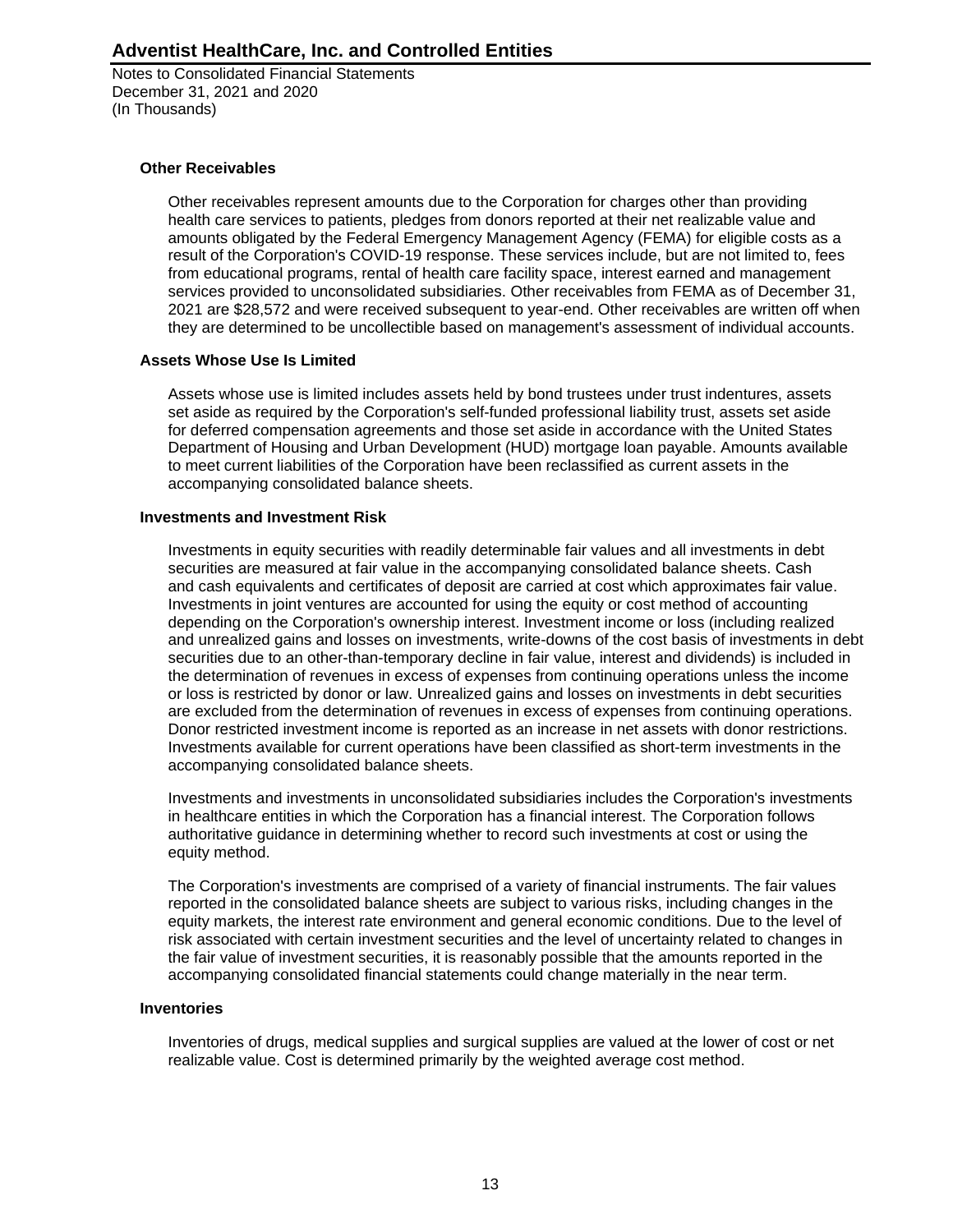Notes to Consolidated Financial Statements December 31, 2021 and 2020 (In Thousands)

### **Property and Equipment, Net**

Property and equipment acquisitions are recorded at cost. Depreciation is provided over the estimated useful lives of the assets using the straight-line method.

Gifts of long-lived assets such as land, buildings or equipment are reported as unrestricted support unless explicit donor stipulations specify how the donated assets must be used. Gifts of long-lived assets with explicit restrictions that specify how the assets are to be used and gifts of cash or other assets that must be used to acquire long-lived assets are reported as restricted support. Expirations of donor restrictions are reported when the donated or acquired long-lived assets are placed in service.

Impairment losses are recognized in the consolidated statements of operations as a component of revenues in excess of expenses from continuing operations as they are determined. The Corporation reviews its long-lived assets whenever events or changes in circumstances indicate that the carrying value of an asset may not be recoverable. In that event, the Corporation calculates the estimated future net cash flows to be generated by the asset. If those future net cash flows are less than the carrying value of the asset, an impairment loss is recognized for the difference between the estimated fair value and the carrying value of the asset. There were no impairment losses on property and equipment recognized in 2021 or 2020.

### **Leases and Right-of-Use Assets**

The Corporation evaluates at contract inception whether a lease exists and recognizes a lease obligation and right-of-use (ROU) asset for all leases with a term greater than 12 months. Leases are classified as either financing or operating. All lease liabilities are measured as the present value of the future lease payments using a discount rate. The future lease payments used to measure the lease liability include fixed payments, as well as the exercise price of any options to purchase the underlying asset that have been deemed reasonably certain of being exercised, if applicable. Future lease payments for optional renewal periods that are not reasonably certain of being exercised are excluded from the measurement of the lease liability. For all leases, the ROU asset is initially derived from the measurement of the lease liability and adjusted for certain items, such as initial direct costs and lease incentives received. ROU assets are subject to long-lived impairment testing.

Amortization of financing lease ROU assets, which is recognized on a straight-line basis over the lesser of the lease term or the estimated useful life of the asset, is included within depreciation and amortization expense in the consolidated statements of operations. Interest expense associated with financing lease obligations is included within interest expense in the consolidated statements of operations. Operating lease expense is recognized on a straight-line basis over the lease term and is included within building and maintenance expense in the consolidated statements of operations. The lease term is determined based on the date the Corporation acquires control of the leased premises or equipment through the end of the lease term. Optional renewal periods are initially not included in the lease term unless they are deemed to be reasonably certain of being exercised at lease commencement.

#### **Intangible Assets**

The Corporation's intangible assets primarily include costs in excess of net assets acquired related to certain business acquisitions. The Corporation is amortizing certain intangible assets over a period not to exceed 40 years. Amortization of these intangible assets was \$204 in 2021 and \$202 in 2020. Accumulated amortization of intangible assets was \$4,463 and \$4,259 as of December 31, 2021 and 2020, respectively.

Goodwill, which is included in intangible assets in the accompanying consolidated balance sheets, is reviewed annually for impairment or more frequently if events or circumstances indicate the carrying amount of the goodwill will not be recoverable.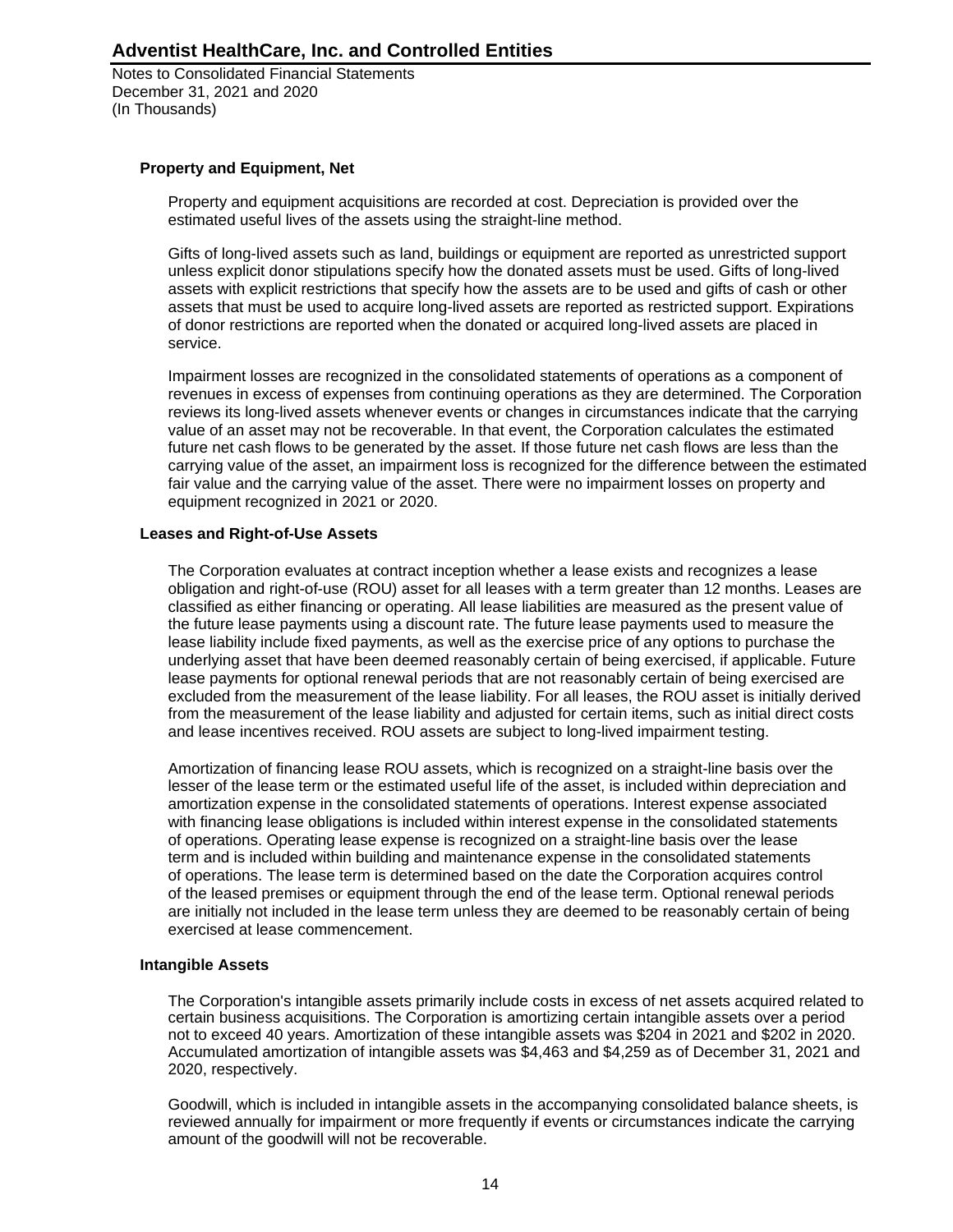Notes to Consolidated Financial Statements December 31, 2021 and 2020 (In Thousands)

### **Deferred Financing Costs**

Costs incurred in connection with the issuance of long-term obligations have been deferred and are being amortized over the term of the related obligation using the straight-line method. Deferred financing costs remaining as of December 31, 2021 and 2020 totaled \$6,039 and \$5,024, respectively, and are included in the consolidated balance sheets as a reduction of bonds payable. Amortization expense was \$254 and \$212 in 2021 and 2020, respectively, and is included as a component of interest expense in the consolidated statements of operations.

### **Due to Third Party Payors**

The Corporation receives advances from third party payors to provide working capital for services rendered to the beneficiaries of such services. These advances are principally determined based on the timing differences between the provision of care and the anticipated payment date of the claim for service in accordance with the HSCRC's rate regulations. These advances are subject to periodic adjustment.

Settlements with third party payors for retroactive adjustments due to audits, reviews or investigations are considered variable consideration and are included in the determination of the estimated transaction price for providing patient care. These settlements are estimated based on reimbursable costs, the terms of the payment agreement with the payor, correspondence with the payor and the Corporation's historical settlement activity, including an assessment to ensure that it is probable that a significant reversal in the amount of cumulative revenue recognized will not occur when the uncertainty associated with the retroactive adjustment is subsequently resolved. Estimated settlements are adjusted in future periods as adjustments become known (that is, new information become available), or as years are settled or no longer subject to such audits, reviews and investigations. Adjustments arising from a change in the transaction price, were not significant in 2021 or 2020.

Laws and regulations concerning government programs, including Medicare and Medicaid, are complex and subject to varying interpretation. As a result, health care entities, may from time to time and in the ordinary course of business, receive requests for information and notices from government agencies regarding alleged noncompliance with those laws and regulations, some of which may result in settlement agreements. Compliance with such laws and regulations may also be subject to future government review and interpretation as well as significant regulatory action, including fines, penalties and potential exclusion from the related programs. Management is not aware of any material incidents of noncompliance, however, there can be no assurance that regulatory authorities will not challenge the Corporation's compliance in the future.

#### **Medicare Advance and Accelerated Payments**

The CARES Act included provisions to expand the Centers for Medicare and Medicaid Services (CMS) Accelerated and Advance Payment Program in order to improve cash flows for providers impacted by the COVID-19 pandemic. In April 2020, the Corporation received \$140,112 in advance payments under this program, of which \$85,080 and \$60,771 is classified as a current liability in the accompanying consolidated balance sheets as of December 31, 2021 and 2020, respectively and \$79,341 is classified as a long-term liability in the accompanying consolidated balance sheet as of December 31, 2020. The proceeds received were invested in short-term investments and are separately classified on the accompanying consolidated balance sheets.

Repayment of the advances began one year after receipt of the advances and will end 17 months later (29 months from initial payment), at which time the advances are required to be repaid in full. The Corporation began repaying the Medicare advance during April 2021 and the remainder of the liability is expected to be paid in full during 2022. The repayments occur automatically through a partial offset in Medicare payments due to the Corporation for services rendered to Medicare program beneficiaries.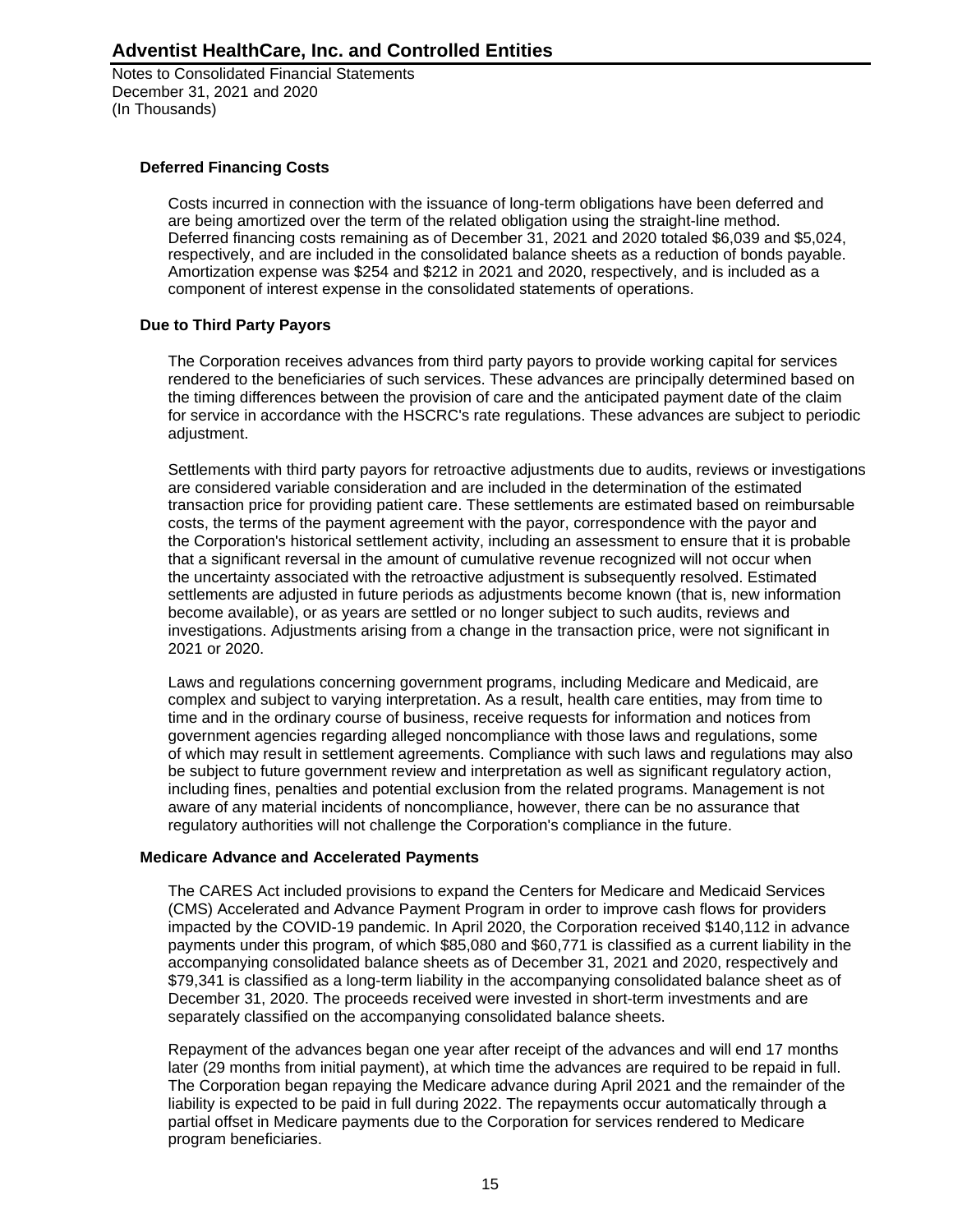Notes to Consolidated Financial Statements December 31, 2021 and 2020 (In Thousands)

#### **Estimated Self-Insured Professional Liability**

The provision for estimated self-insured professional liability includes estimates of the ultimate costs for both reported claims and claims incurred but not reported, including costs associated with litigating or settling claims. Anticipated insurance recoveries associated with reported claims are reported separately in the Corporation's consolidated balance sheets at net realizable value.

#### **Net Assets**

Net assets, revenues, gains and losses are classified based on the existence or absence of donor imposed restrictions. Accordingly, net assets and changes therein are classified and reported as follows:

**Net Assets Without Donor Restrictions** - Net assets without donor restrictions include amounts available for use in general operations and not subject to donor restrictions. All revenues not restricted by donors as well as donor restricted contributions whose restrictions are met in the same period in which they are received, are accounted for in net assets without donor restrictions.

**Net Assets With Donor Restrictions** - Net assets with donor restrictions include amounts subjected to donor imposed restrictions which are temporary in nature, such as those that will be met by the passage of time or other events specified by the donor. Other donor imposed restrictions are perpetual in nature, where the donor stipulates that resources be maintained in perpetuity. All revenues restricted by donors as to either timing or purpose of the related expenditures or required to be maintained in perpetuity as a source of investment income are accounted for in net assets with donor restrictions. When a donor restriction expires, that is when a stipulated time restriction ends or purpose restriction is accomplished, net assets with donor restrictions are reclassified to net assets without donor restrictions. Net assets were released from donor restriction by satisfying their restricted purposes in the amount of \$7,462 in 2021 and \$8,251 in 2020.

Net assets with donor restrictions includes those whose use by the Corporation has been limited by donors to specific purposes in the amount of \$12,951 and \$7,386 as of December 31, 2021 and 2020, respectively.

Unconditional promises to give cash and other assets are reported at fair value at the date the promise is received. Conditional promises to give and indications of intentions to give are reported at fair value at the date the gift is received or when the underlying conditions have been substantially met. The gifts are reported as net assets with donor restrictions if they are received with donor stipulations that limit the use of the donated assets. Restricted funds to be used for capital acquisitions have been reported as noncurrent assets in the accompanying consolidated balance sheets, while other restricted cash and investments are included with the cash and cash equivalents of net assets without donor restrictions.

#### **Measure of Operations**

The consolidated statements of operations reflect all changes in net assets without donor restrictions, including changes from both operating and nonoperating activities. Operating revenues and expenses consist of those items that are an integral part of the Corporation's provision of healthcare and related supporting activities. Nonoperating activities are limited to resources that generate return from investments and other activities considered to be of a more unusual or nonrecurring nature.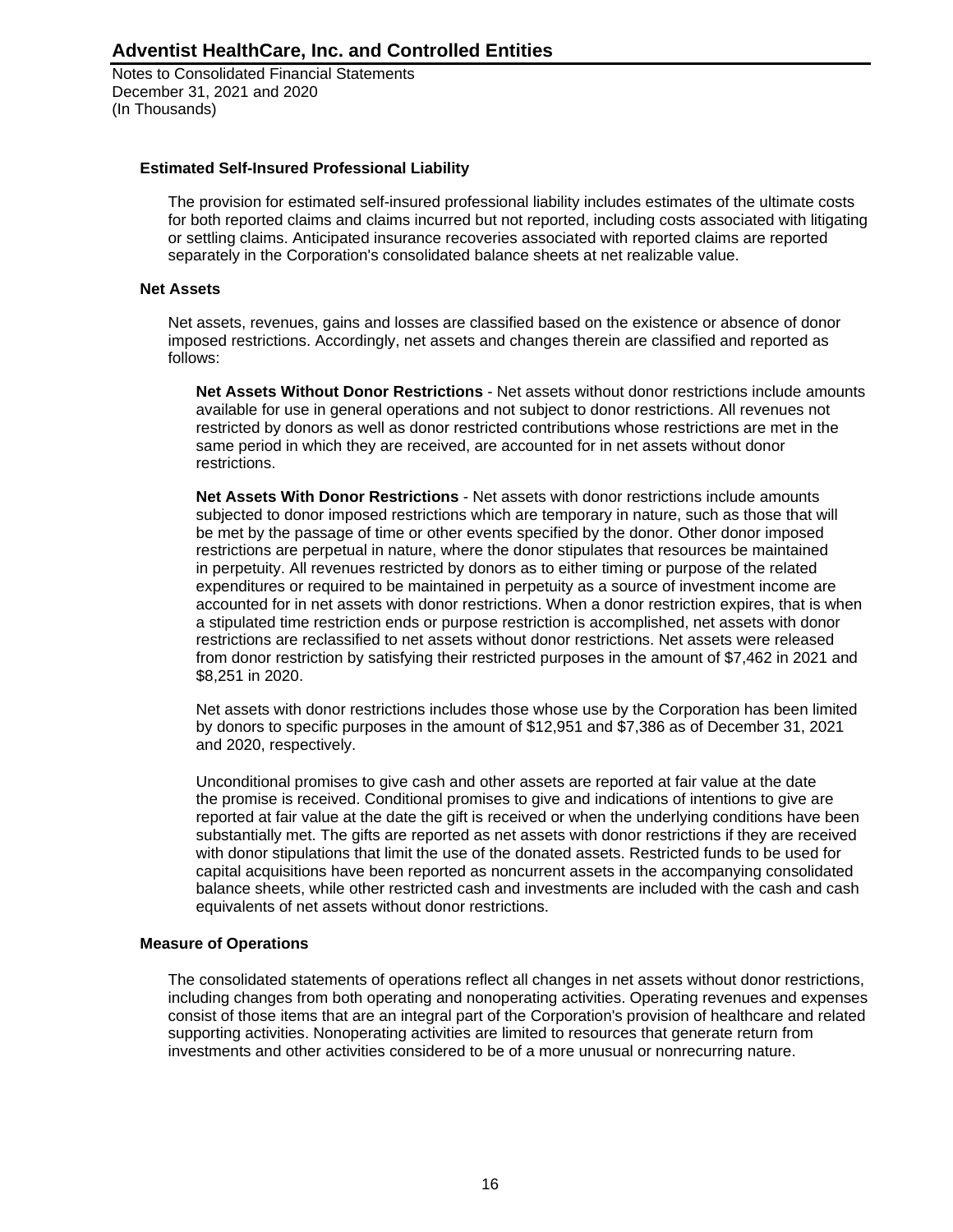Notes to Consolidated Financial Statements December 31, 2021 and 2020 (In Thousands)

### **Revenues in Excess of Expenses From Continuing Operations**

The consolidated statements of operations include the determination of revenues in excess of expenses from continuing operations. Revenues in excess of expenses from continuing operations is the Corporation's performance indicator. Changes in net assets without donor restrictions which are excluded from the determination of revenues in excess of expenses from continuing operations, consistent with industry practice, include the change in net unrealized gains and losses on investments in debt securities, contributions of long-lived assets (including contributions which by donor restriction were to be used for the purpose of acquiring such long-lived assets), the deferred compensation plan liability adjustment, other net asset without donor restriction activity and the loss from discontinued operations.

### **Net Patient Service Revenue**

Net patient service revenue is recognized at the amount that reflects the consideration to which the Corporation expects to be entitled in exchange for providing patient care. These amounts are due from patients, third party payors (including commercial and governmental programs) and others and includes variable consideration for retroactive revenue adjustments due to settlement of audits, reviews and investigations. Generally, the Corporation bills the patients and third party payors after the services are performed and/or the patient is discharged from the facility. Revenue is recognized as performance obligations are satisfied.

Performance obligations are determined based on the nature of the services provided by the Corporation. Revenues for performance obligations satisfied over time are recognized based on actual charges incurred in relation to total expected (or actual) charges, ultimately adjusted in accordance with the charging authority awarded at the beginning of every year by the HSCRC. The Corporation believes that this method provides a faithful depiction of the transfer of services over the term of the performance obligation based on the inputs needed to satisfy the obligation. Generally, performance obligations satisfied over time relate to patients in our hospitals receiving services over multiple days. The Corporation measures the performance obligation from admission into the hospital to the point when it is no longer required to provide services to that patient, which is generally at the time of discharge. Revenues for performance obligations satisfied at a point in time are generally recognized when goods or services are provided and the Corporation does not believe it is required to provide additional services to the patient. Generally, performance obligations satisfied at a point in time relate to patients receiving outpatient services in a single day. The Corporation measures the performance obligation from the commencement of the outpatient service, to the point when it is no longer required to provide services to that patient, which is generally the completion of the outpatient service.

All of the Corporation's performance obligations generally relate to contracts with a duration of less than one year, therefore, the Corporation has elected to apply the optional exemptions provided in the Financial Accounting Standards Board (FASB) Accounting Standards Codification (ASC) 606-10-50-14(a) and as a result is not required to disclose the aggregate amount of the transaction price allocated to performance obligations that are unsatisfied or partially unsatisfied at the end of the reporting period. The unsatisfied or partially unsatisfied performance obligations referred to above are primarily related to inpatient acute care services at the end of the reporting period. The performance obligations for these contracts are generally completed when the patients are discharged, which generally occurs within days or weeks of the end of the reporting period.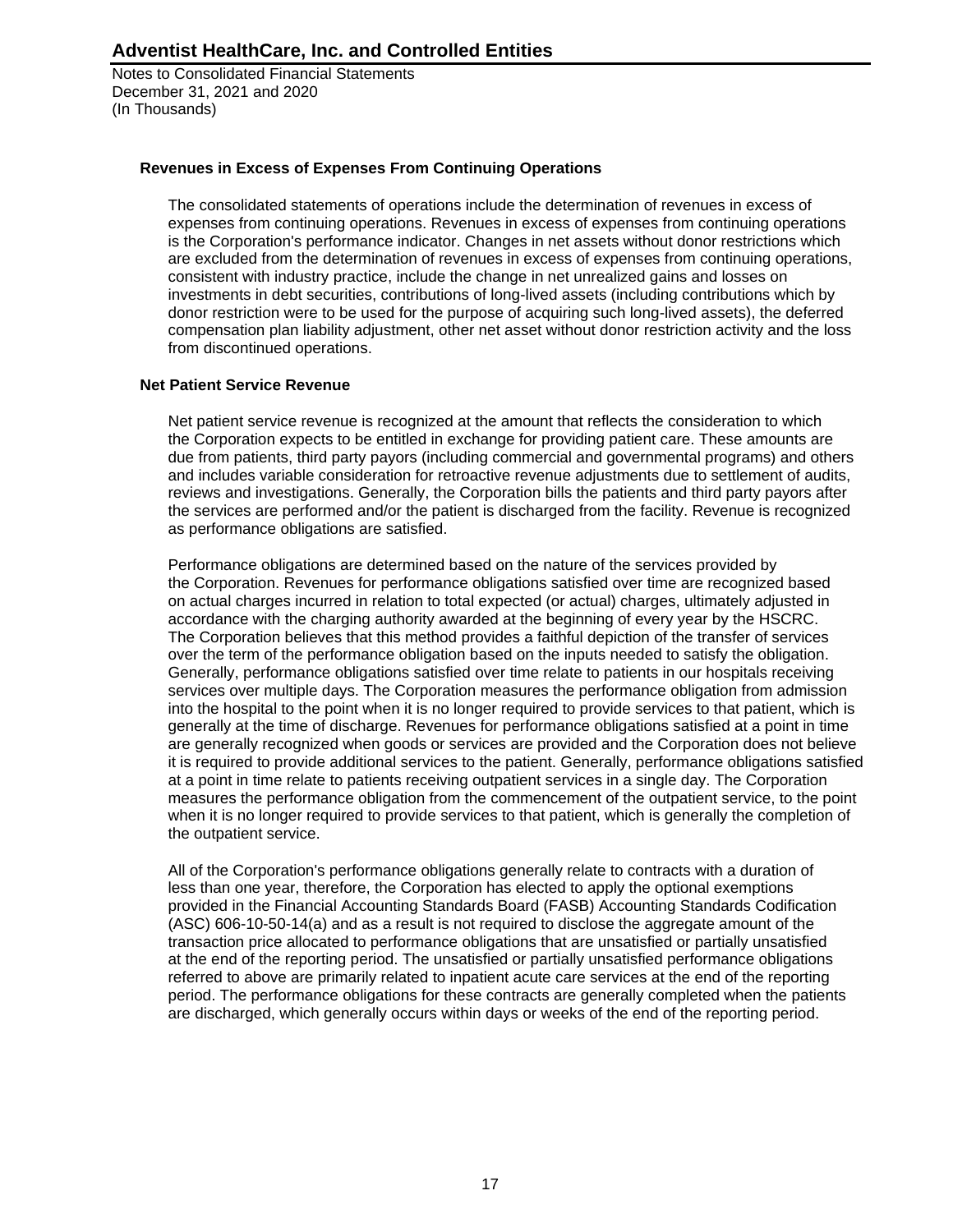Notes to Consolidated Financial Statements December 31, 2021 and 2020 (In Thousands)

> The Corporation determines the transaction price based on standard charges for services provided, reduced by contractual adjustments provided to third party payors, financial assistance provided to uninsured or underinsured patients in accordance with the Corporation's policies, and/or implicit price concessions provided to uninsured or underinsured patients. The Corporation determines its estimates of contractual adjustments based on contractual agreements, its financial assistance policies and historical experience. The Corporation determines its estimates of implicit price concessions based on its historical collection experience with a respective class of patient. Certain amounts categorized as implicit price concessions under ASC 606 were previously categorized as provision for doubtful accounts. The Corporation pursues collection of amounts defined as implicit price concessions.

The Corporation has elected the practical expedient allowed under FASB ASC 606-10-32-18 and does not adjust the promised amount of consideration from patients and third party payors for the effects of a significant financing component due to the Corporation's expectation that the period between the time the service is provided to a patient and the time that the patient or a third party payor pays for that service will be one year or less.

### **COVID-19 Grant Income and Deferred Revenues**

COVID-19 grant income includes amounts received from federal, state and local funding sources related to the COVID-19 pandemic. The Corporation accounts for this funding in accordance with the FASB ASC 958-605 guidance for conditional contributions, and accordingly, revenues are measured and recognized when barriers are substantially met which occurs when the Corporation complies with the terms and conditions related to the purpose of the grant rather than those that are administrative in nature.

In March 2020, the CARES Act was signed into law to combat the financial effects of COVID-19. The CARES Act created a Provider Relief Fund (PRF) to provide financial support for hospitals and other healthcare providers. In accordance with the terms and conditions of PRF, the Corporation could apply the funding against lost revenues and eligible expenses not reimbursed from other sources. The Company received \$4,596 and \$95,988 in the years ended December 31, 2021 and 2020, respectively, related to this funding. In 2021, as discussed earlier, FEMA obligated \$28,572 for eligible costs. The Corporation also received funding from various state and other funding sources of \$849 in 2021 and \$4,705 in 2020 to offset eligible expenses in accordance with the terms and conditions of the respective funding sources. Subsequent to December 31, 2021, the Corporation received additional funding of \$1,425 from the PRF and other sources.

The Corporation incurred lost revenues and eligible expenses of \$76,268 in 2021 and \$44,222 in 2020 in accordance with the terms of the respective funding sources. These amounts were recognized and included in COVID-19 grant income in the accompanying consolidated statements of operations. A portion of the funding was also applied to eligible capital expenditures of \$3,784 in 2021 and \$5,839 in 2020 and is included in net assets released from restrictions for purchase of property and equipment in the accompanying consolidated statements of operations.

Deferred revenues include \$4,597 and \$50,632 as of December 31, 2021 and 2020 of amounts received which the Corporation has determined the recognition criteria was not met as of year-end.

In 2020, the Corporation's methodology for calculating lost revenues was based on the difference between charges and the prospective Global Budget allowed by the HSCRC for hospitals falling under jurisdiction of the HSCRC rate setting and the difference between 2020 budgeted and actual 2020 net patient service revenues for revenues not subject to the HSCRC rate setting.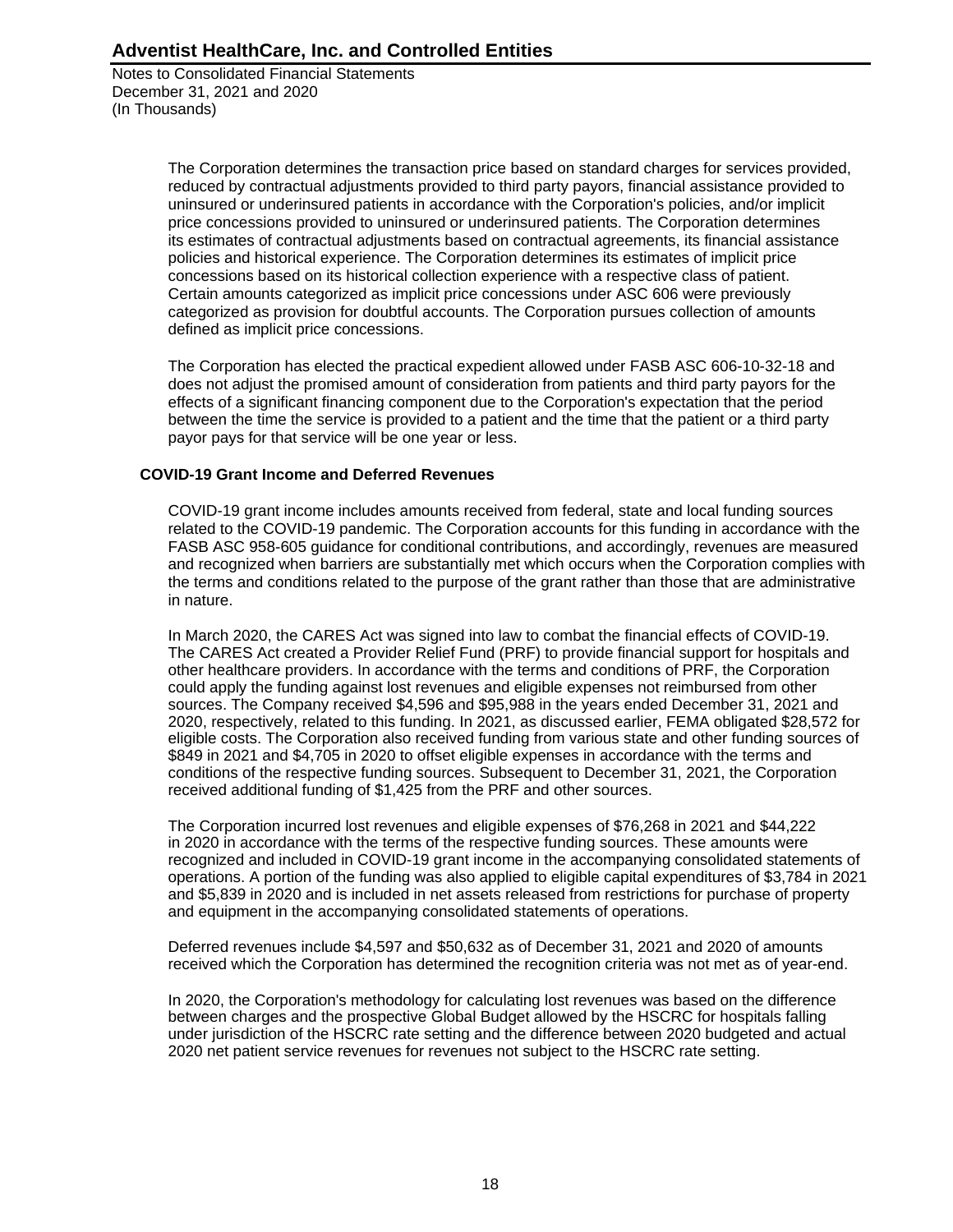Notes to Consolidated Financial Statements December 31, 2021 and 2020 (In Thousands)

> Based on additional guidance provided related to the measurement of lost revenues for the PRF and the HSCRC in 2021, the Corporation changed its methodology for the measurement of lost revenues. The methodology used in 2021 was based on the difference between 2020 budgeted patient care revenues compared to actual patient care revenues in 2021 and 2020. The change in methodology resulted in an increase in measurement of lost revenues through December 31, 2020 of \$17,914.

> The majority of the funding received is subject to future reporting and audit requirements. Noncompliance with the terms and conditions of the funding sources could result in repayment of some or all of the support, which can be subject to government review and interpretation. An estimate of the possible effects of these matters cannot be made as of the date these consolidated financial statements were issued.

#### **Income Taxes**

The Corporation accounts for uncertainty in income taxes using a recognition threshold of more-likely-than-not to be sustained upon examination by the appropriate taxing authority. Measurement of the tax uncertainty occurs if the recognition threshold is met. Management determined there were no tax uncertainties that met the recognition threshold in 2021 or 2020.

The Corporation's policy is to recognize interest related to unrecognized tax benefits in interest expense and penalties in operating expenses.

### **Charity Care**

The Corporation provides care to patients who meet certain criteria under its charity care policy without charge or at amounts less than its established rates. Such patients are identified based on financial information obtained from the patient (or their guarantor) and subsequent analysis which includes the patient's ability to pay for services rendered. Because the Corporation does not pursue collection of amounts determined to qualify as charity care, such amounts are not reported as a component of net patient service revenue or patient accounts receivable.

The Corporation maintains records to identify and monitor the level of charity care it provides. The costs associated with the charity care services provided are estimated by applying a cost-to-charge ratio to the amount of gross uncompensated charges for the patients receiving charity care. The level of charity care provided by the Corporation amounted to \$16,446 and \$15,302 in 2021 and 2020, respectively.

### **Advertising Costs**

The Corporation expenses advertising costs as they are incurred.

### **2. Accounting Standards**

#### **Goodwill**

During January 2017, the FASB issued Accounting Standards Update (ASU) No. 2017-04, *Simplifying the Test for Goodwill Impairment*. ASU No. 2017-04 simplifies how an entity is required to test goodwill for impairment by eliminating Step 2 from the goodwill impairment test. ASU No. 2017-04 is effective for annual or any interim goodwill impairment tests in fiscal years beginning after December 15, 2021. Early adoption is permitted for interim or annual goodwill impairment tests performed on testing dates after January 1, 2017. The Corporation does not believe that the adoption of ASU No. 2017-04 will have a material effect on its consolidated financial statements.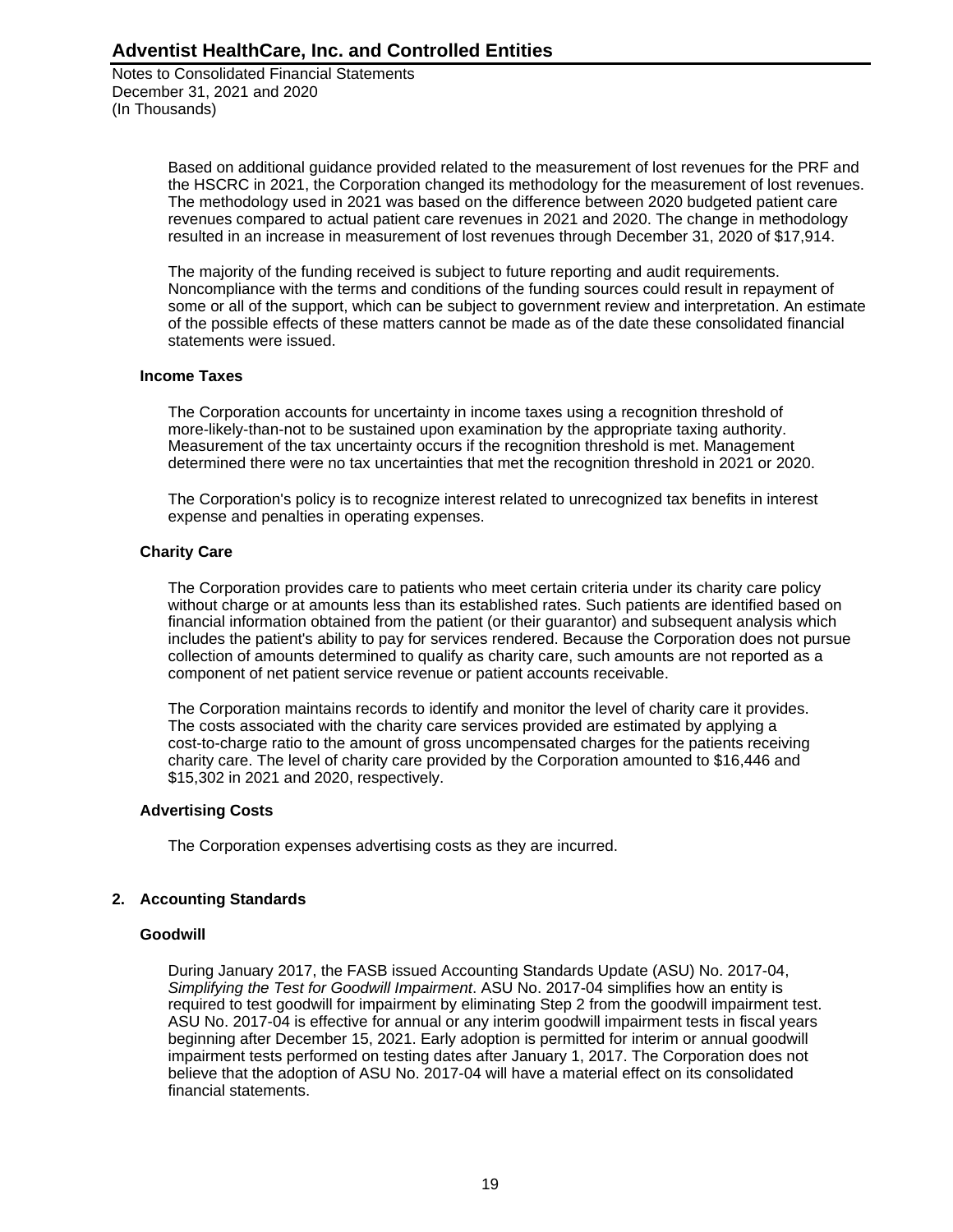Notes to Consolidated Financial Statements December 31, 2021 and 2020 (In Thousands)

### **Contributed Nonfinancial Assets**

During September 2020, the FASB issued ASU No. 2020-07, *Presentation and Disclosures by Not-for-Profit Entities for Contributed Nonfinancial Assets*. ASU No. 2020-07 improves financial reporting by providing new presentation and disclosure requirements about contributed nonfinancial assets, including additional disclosure requirements for recognized contributed services. The standard will be required to be applied retrospectively for annual periods beginning after June 15, 2021. The Corporation has not yet determined the impact adoption of ASU No. 2020-07 will have on its consolidated financial statements.

### **Reference Rate Reform**

During March 2020, the FASB issued ASU No. 2020-04, *Reference Rate Reform (Topic 848): Facilitation of the Effects of Reference Rate Reform on Financial Reporting.* ASU No. 2020-04 provides optional expedients and exceptions for applying generally accepted accounting principles (GAAP) to contracts, hedging relationships and other transactions that reference LIBOR or another reference rate expected to be discontinued because of reference rate reform, if certain criteria are met. Entities may elect the optional expedients and exceptions included in ASU No. 2020-04 as of March 12, 2020 and through December 31, 2022. The Corporation has not elected the optional expedients and exceptions included in ASU No. 2020-04 as of December 31, 2021.

### **3. Discontinued Operations and Assets Held for Sale**

In July 2019, AHC entered into an agreement to sell the Takoma Park campus to an unrelated third party for \$12,000. The opportunities for growth and expansion at the Takoma Park campus were limited, and the Corporation wanted to expand access to care throughout the Washington DC region, leading to the decision to sell the campus. The closing is expected to take place upon the closure of the ACS (Note 1).

The current operations on the Takoma Park Campus consist of a walk-in clinic, which began in August 2019, which is included in the loss from discontinued operations in the accompanying consolidated statements of operations.

As a result of entering into the sale agreement, a significant amount of property and equipment (other than real estate) was disposed of and a loss of \$11,576 was recognized in 2019. During 2020, an additional loss on disposal of \$4,822 was recognized and included in the loss from discontinued operations in the accompanying consolidated statements of operations.

Assets held for sale in the accompanying consolidated balance sheets is comprised of land and improvements of \$264 and building and improvements of \$11,790 and \$11,765 at December 31, 2021 and 2020, respectively, that will be sold as part of the agreement. No gain or loss on sale has been recognized for the sale in 2021 or 2020.

The following amounts related to discontinued operations are included in the loss from discontinued operations in the accompanying consolidated statements of operations:

|                                                               | 2021  | 2020 |         |  |
|---------------------------------------------------------------|-------|------|---------|--|
| Total revenues                                                |       |      |         |  |
| Total expenses, including loss on disposal of \$4,822 in 2020 | (225) |      | (7,576) |  |
| Loss on discontinued operations                               | (225) |      | (7,576) |  |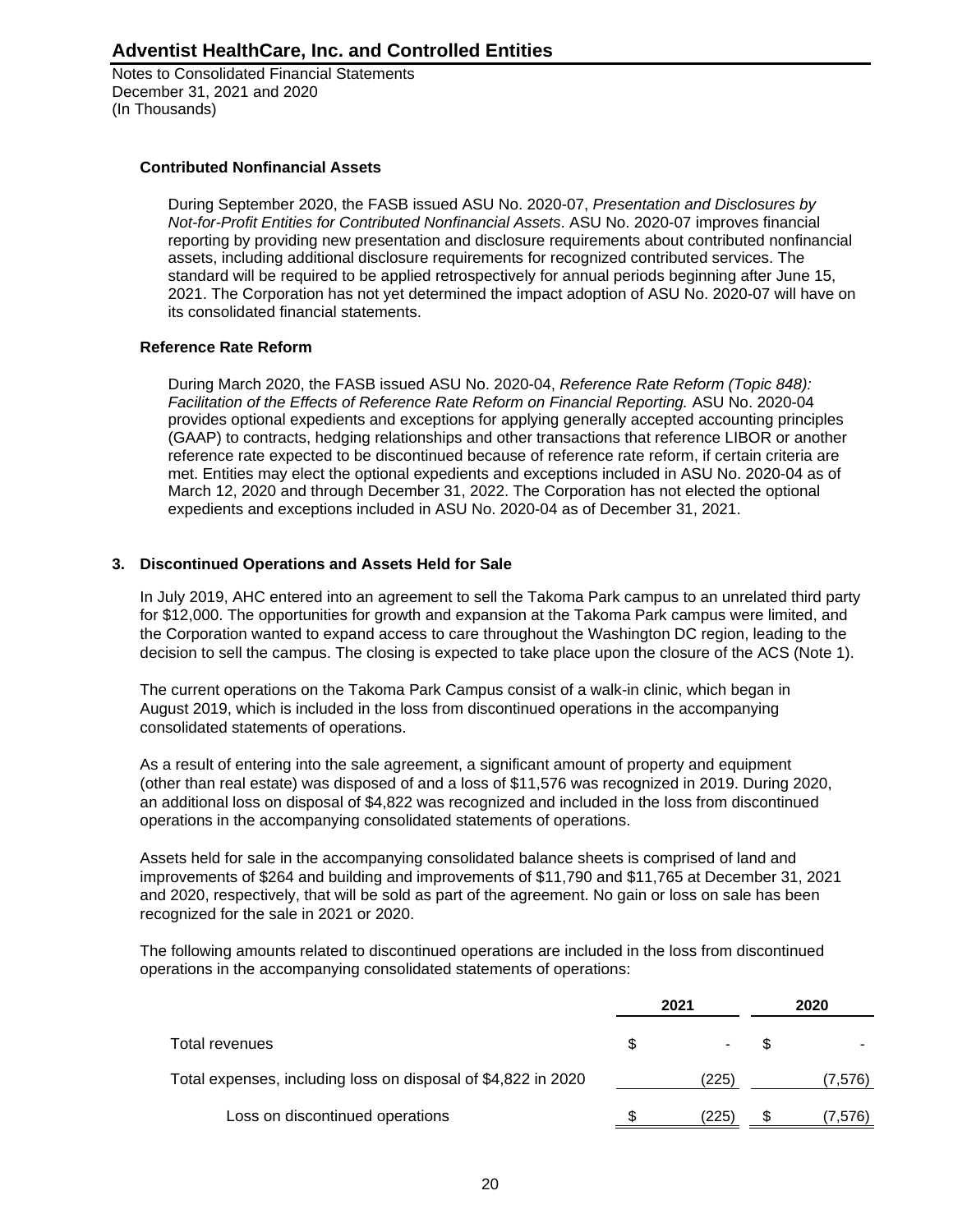Notes to Consolidated Financial Statements December 31, 2021 and 2020 (In Thousands)

### **4. Net Patient Service Revenue**

The Corporation routinely obtains assignments of (or is otherwise entitled to receive) patient benefits receivable under their health insurance programs, plans or policies (i.e. third party payors). Third party payors include both government payors, which include Medicare, Medicaid and Management Care Organizations and commercial insurance carriers. Agreements with third party payors typically provide for payments at amounts less than established charges. A summary of payment arrangements with third party payors, by service type, is as follows:

- Global Budget Revenue SGMC, WOMC and FWMC have entered into agreements by which the third party payors pay a percentage of approved HSCRC charges. A reduced percentage can be obtained if the payor advances a certain amount of working capital.
- Rehabilitation services Rehab has entered into agreements by which the third party payors pay at a contract rate per day or visit.
- Physician practice services AMG has entered into agreements by which the third party payors pay negotiated rates per procedures as defined in the term sheet of the agreements.
- Imaging services Imaging has entered into agreements by which the third party payors pay negotiated rates per procedures as defined in the term sheet of the agreements.
- Home health services AHCS has entered into agreements by which the third party payors pay negotiated rates on a per visit basis.

Generally, patients who are covered by third party payors are responsible for related deductibles and coinsurance, which vary in amount. The Corporation also provides services to uninsured patients, and offers those uninsured or underinsured patients financial assistance, by either policy or law, from standard charges. The Corporation estimates the transaction price for patients with deductibles and coinsurance and from those who are uninsured based on historical experience and current market conditions. The initial estimate of the transaction price is determined by reducing the standard charges by any contractual adjustments, financial assistance and implicit price concessions. Subsequent changes to the estimate of the transaction price are generally recorded as adjustments to net patient service revenue in the period of the change. Subsequent changes that are determined to be the result of an adverse change in the patient's ability to pay are recorded as bad debt expense.

Consistent with the Corporation's mission, care is provided to patients regardless of their ability to pay. Therefore, the Corporation has determined it has provided implicit price concessions to uninsured patients and other patient balances (for example, copays and deductibles). The implicit price concessions included in estimating the transaction price represent the difference between amounts billed to patients and the amounts the Corporation expects to collect based on its collection history with those patients.

The Corporation disaggregates revenue from contracts with customers by type of service and payor source as this depicts the nature, amount, timing and uncertainty of its revenues and cash flows as affected by economic factors. Tables providing details of these factors are presented below.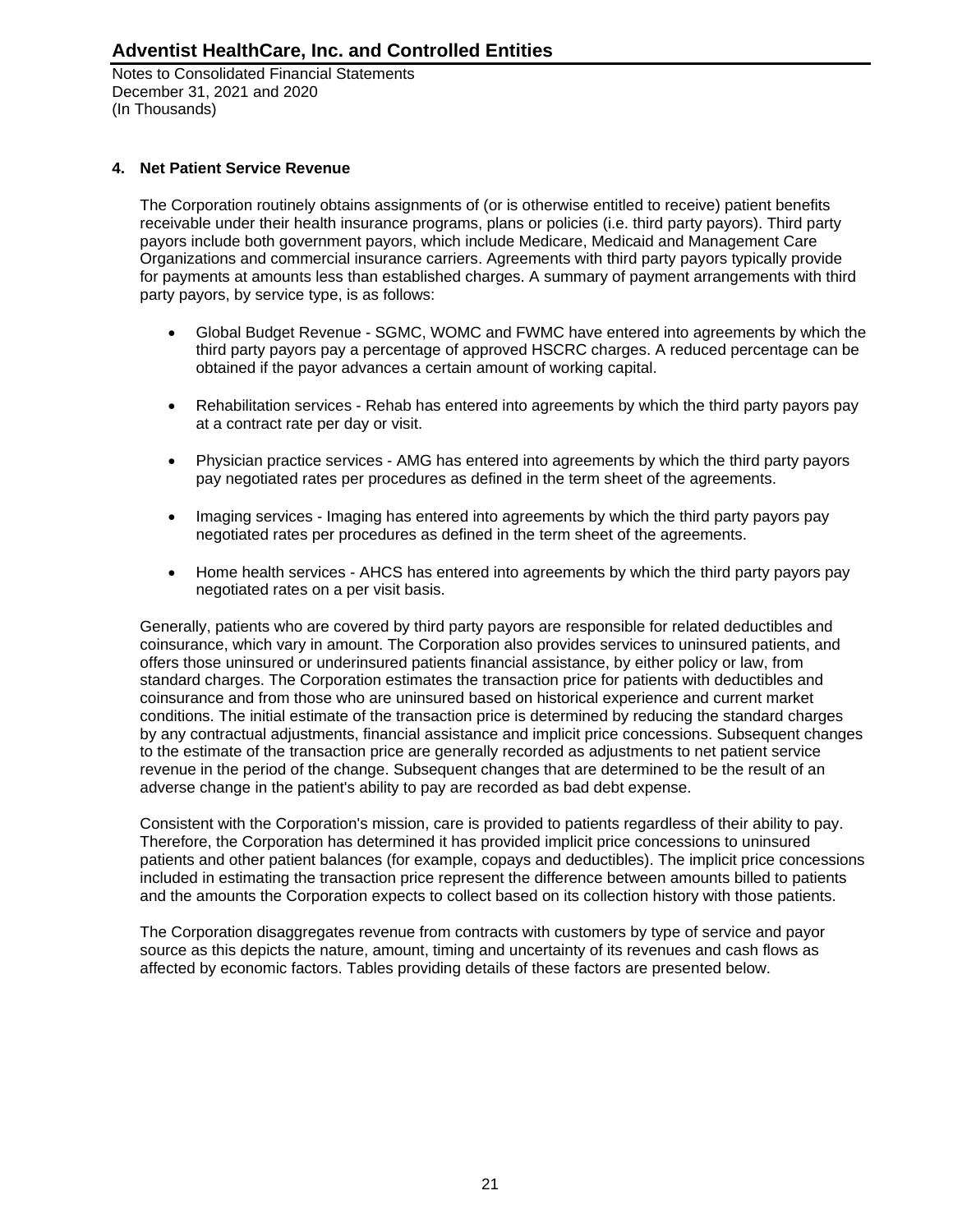Notes to Consolidated Financial Statements December 31, 2021 and 2020 (In Thousands)

Net patient service revenue disaggregated by service type for the years ended December 31, 2021 and 2020 are as follows:

|                                | 2021 |         |    | 2020    |  |  |
|--------------------------------|------|---------|----|---------|--|--|
| Global budget revenue          | \$   | 761,918 | \$ | 737,799 |  |  |
| <b>Rehabilitation services</b> |      | 55,318  |    | 47,781  |  |  |
| Physician practice services    |      | 26,359  |    | 24,775  |  |  |
| Imaging services               |      | 32,833  |    | 25,605  |  |  |
| Home health services           |      | 26,994  |    | 27,917  |  |  |
| Other health services          |      | 11,304  |    | 9,396   |  |  |
|                                |      |         |    |         |  |  |
| Total                          |      | 914.726 | S  | 873,273 |  |  |

Net patient service revenue disaggregated by payor for the years ended December 31, 2021 and 2020 are as follows:

|                   | <b>Medicare</b> | <b>Medicaid</b> | <b>Other Third</b><br><b>Party Payors</b> | Self-Pay<br>and Other | Total   |
|-------------------|-----------------|-----------------|-------------------------------------------|-----------------------|---------|
| December 31, 2021 | 329.931         | 71.531          | 475.667                                   | 37.597                | 914,726 |
| December 31, 2020 | 323,111         | 87.327          | 419.171                                   | 43.664                | 873,273 |

#### **5. Investments**

#### **Short-Term Investments**

The Corporation's short-term investments at December 31, 2021 and 2020 are comprised of the following:

|                                                | 2021 |          | 2020 |           |
|------------------------------------------------|------|----------|------|-----------|
|                                                |      |          |      |           |
| Cash and cash equivalents                      | \$   | 9,444    | \$   | 25,011    |
| Corporate bonds                                |      | 100,070  |      | 107,316   |
| Asset backed securities                        |      | 112,419  |      | 80,143    |
| Marketable equity securities                   |      | 27,715   |      | 22,564    |
| U.S. government securities:                    |      |          |      |           |
| U.S. treasury notes                            |      | 75,758   |      | 93,033    |
| Mutual funds:                                  |      |          |      |           |
| Fixed income, short-term                       |      | 1,381    |      | 50,195    |
| Equity, balanced                               |      | 6,634    |      | 6,457     |
| Equity, growth                                 |      | 6,397    |      | 5,895     |
| Total                                          |      | 339,818  |      | 390,614   |
| Less Medicare advance and accelerated payments |      | (85,080) |      | (140,112) |
| Total short-term investments                   | \$   | 254,738  | \$   | 250,502   |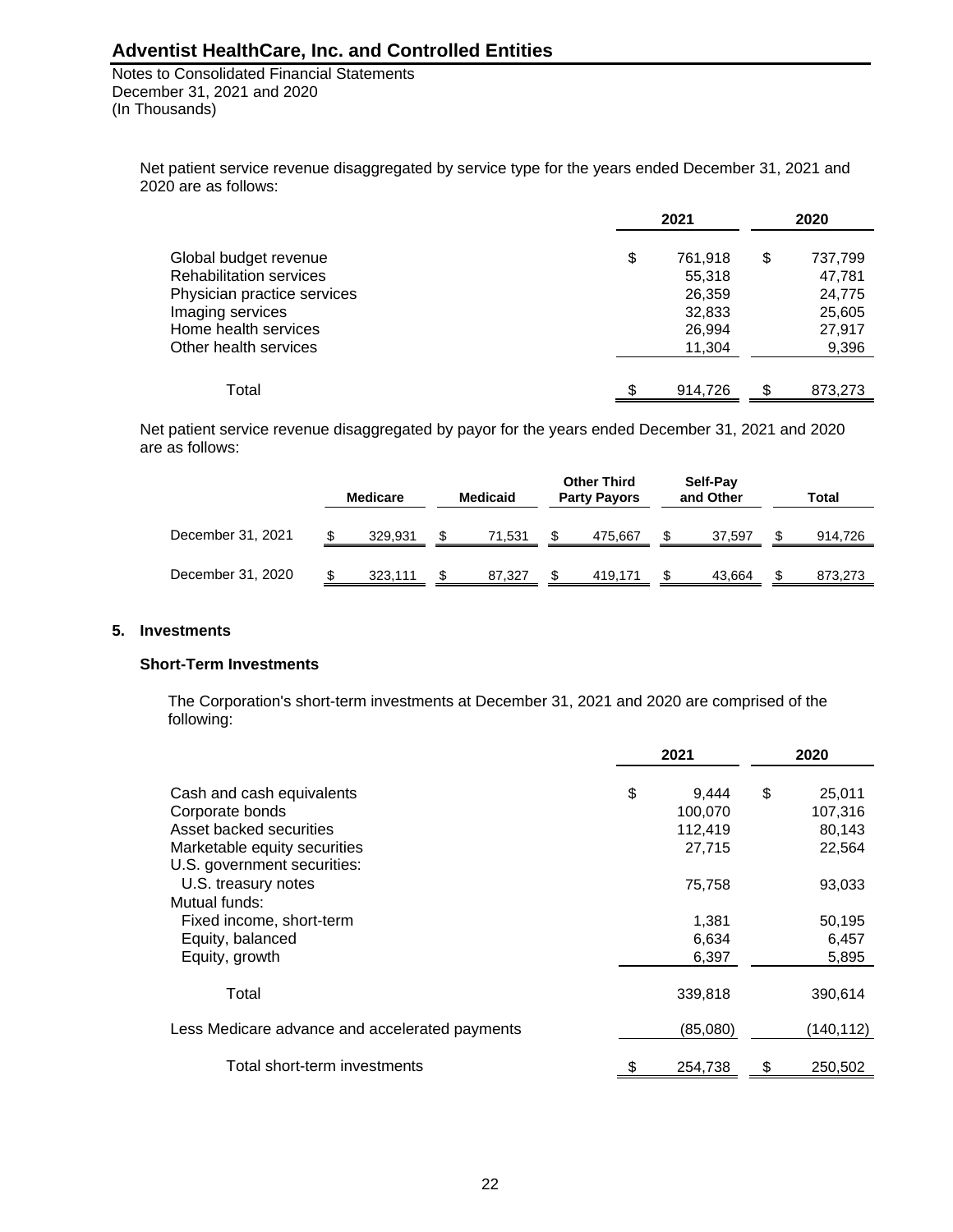Notes to Consolidated Financial Statements December 31, 2021 and 2020 (In Thousands)

#### **Assets Whose Use is Limited**

The composition of assets whose use is limited at December 31, 2021 and 2020 is set forth in the following tables:

|                                                                                                                                                                                                       |               | 2021                                         | 2020                                      |
|-------------------------------------------------------------------------------------------------------------------------------------------------------------------------------------------------------|---------------|----------------------------------------------|-------------------------------------------|
| Under trust indentures and mortgage loan agreement,<br>held by trustees and banks:<br>Cash and cash equivalents<br>U.S. government securities:<br>U.S. treasury notes<br>U.S. government agency notes | \$            | 37,960<br>150,197<br>10,699                  | \$<br>24,781<br>20,338                    |
| Total                                                                                                                                                                                                 |               | 198,856                                      | 45,119                                    |
| Less funds held for current liabilities                                                                                                                                                               |               | 16,295                                       | 14,655                                    |
| Noncurrent portion of assets held under trust<br>indentures and mortgage loan agreement, held by<br>trustees and banks                                                                                | \$<br>182,561 |                                              | \$<br>30,464                              |
|                                                                                                                                                                                                       |               | 2021                                         | 2020                                      |
| Professional liability trust fund:<br>Cash and cash equivalents<br>Mutual funds:                                                                                                                      | \$            | 2,505                                        | \$<br>2,526                               |
| Equity, large value<br>Equity, growth<br>Fixed income, intermediate<br>Fixed income, multi-sector<br>Fixed income, short-term                                                                         |               | 3,231<br>3,074<br>2,882<br>2,475<br>2,784    | 2,962<br>3,275<br>3,026<br>2,504<br>4,010 |
| Total                                                                                                                                                                                                 |               | 16,951                                       | 18,303                                    |
| Less funds held for current liabilities                                                                                                                                                               |               | 2,423                                        | 1,942                                     |
| Noncurrent portion of professional liability trust fund                                                                                                                                               | \$            | 14,528                                       | \$<br>16,361                              |
|                                                                                                                                                                                                       |               | 2021                                         | 2020                                      |
| Deferred compensation fund:<br>Mutual funds:                                                                                                                                                          |               |                                              |                                           |
| Equity, growth<br>Equity, large value<br>Equity, midcap value<br>Equity, other<br>Equity, international<br>Fixed income, multi-sector<br>Fixed income, intermediate                                   | \$            | 294<br>282<br>98<br>183<br>300<br>267<br>553 | \$<br>292<br>237<br>110<br>298<br>468     |
|                                                                                                                                                                                                       | \$            | 1,977                                        | \$<br>1,405                               |

The indenture requirements of certain tax-exempt financings provide for the establishment and maintenance of various accounts with a trustee (Note 11). These arrangements require the trustee to control the payment of interest and the ultimate repayment of respective debt to bondholders.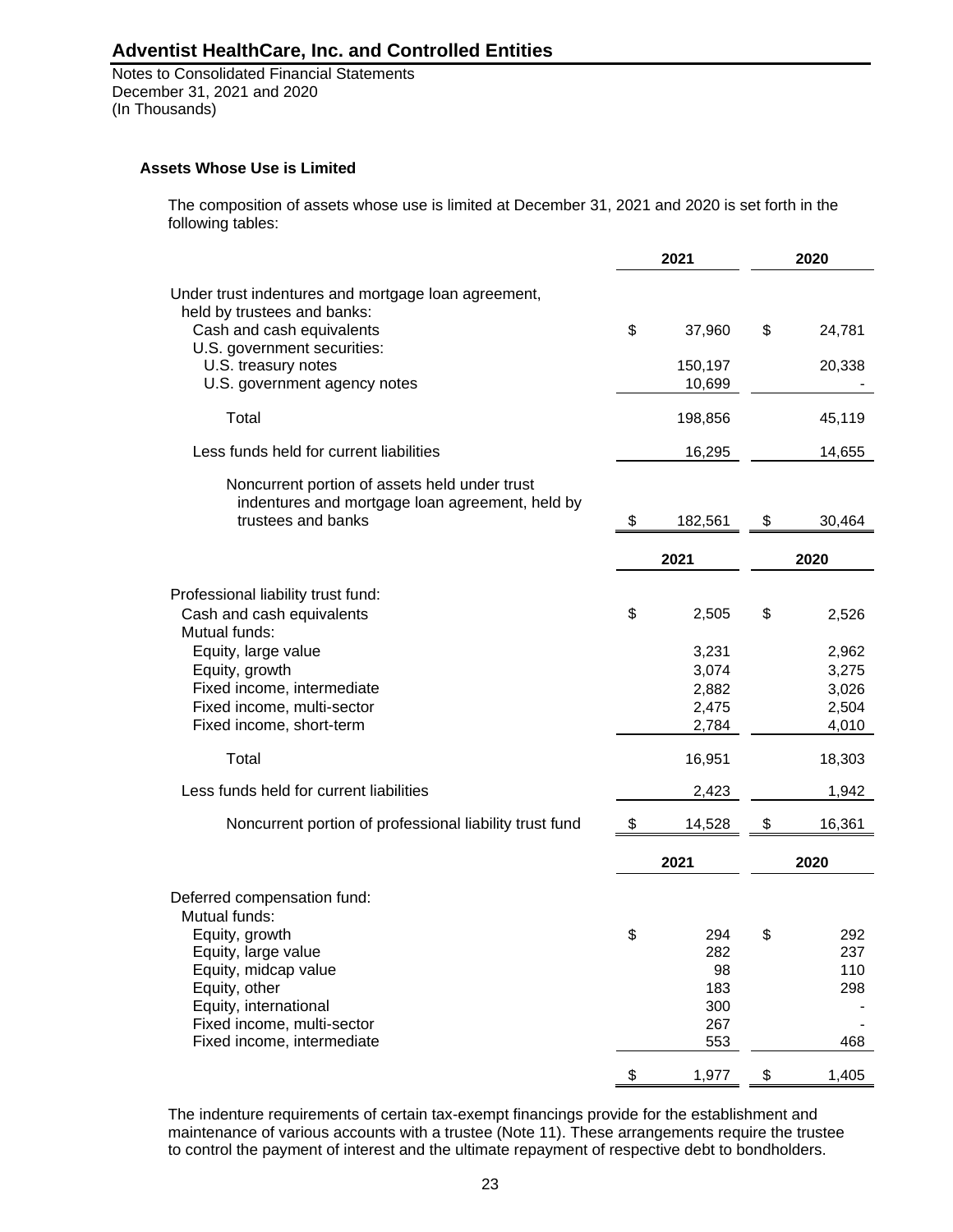Notes to Consolidated Financial Statements December 31, 2021 and 2020 (In Thousands)

> The composition of assets whose use is limited under trust indentures and mortgage loan agreement, held by trustees and banks at December 31, 2021 and 2020 is as follows:

|                              |    | 2020    |    |        |
|------------------------------|----|---------|----|--------|
| Debt service reserve funds   | \$ | 25,329  | \$ | 28,804 |
| Principal and interest funds |    | 31,570  |    | 9,185  |
| Project fund                 |    | 140,258 |    | 5,471  |
| Mortgage reserve funds       |    | 1.699   |    | 1,659  |
| Total                        |    | 198,856 |    | 45,119 |

Investment income and gains and losses for investments, assets whose use is limited and cash and cash equivalents without donor restrictions are comprised of the following in 2021 and 2020:

|                                                                                | 2021          |    | 2020   |
|--------------------------------------------------------------------------------|---------------|----|--------|
| Investment income:                                                             |               |    |        |
| Interest and dividends, net                                                    | \$<br>5.058   | \$ | 12,126 |
| Interest on trustee held funds                                                 | 566           |    | 538    |
| Net realized and unrealized gains and losses                                   |               |    |        |
| on investments                                                                 | 5,786         |    | 1,682  |
| Total                                                                          | 11,410        | S  | 14,346 |
|                                                                                | 2021          |    | 2020   |
| Other changes in net assets without donor restrictions:                        |               |    |        |
| Change in net unrealized gains and losses on investments in<br>debt securities | \$<br>(5,489) | \$ | 4.271  |

#### **6. Fair Value Measurements and Financial Instruments**

The Corporation measures its short-term investments, assets whose use is limited, investments and beneficial interest in trusts at fair value on a recurring basis in accordance with accounting principles generally accepted in the United States of America.

Fair value is defined as the price that would be received to sell an asset or the price that would be paid to transfer a liability in an orderly transaction between market participants at the measurement date. The framework that the authoritative guidance establishes for measuring fair value includes a hierarchy used to classify the inputs used in measuring fair value. The hierarchy prioritizes the inputs used in determining valuations into three levels. The level in the fair value hierarchy within which the fair value measurement falls is determined based on the lowest level input that is significant to the fair value measurement.

The levels of the fair value hierarchy are as follows:

Level 1 - Fair value is based on unadjusted quoted prices in active markets that are accessible to the Corporation for identical assets. These generally provide the most reliable evidence and are used to measure fair value whenever available.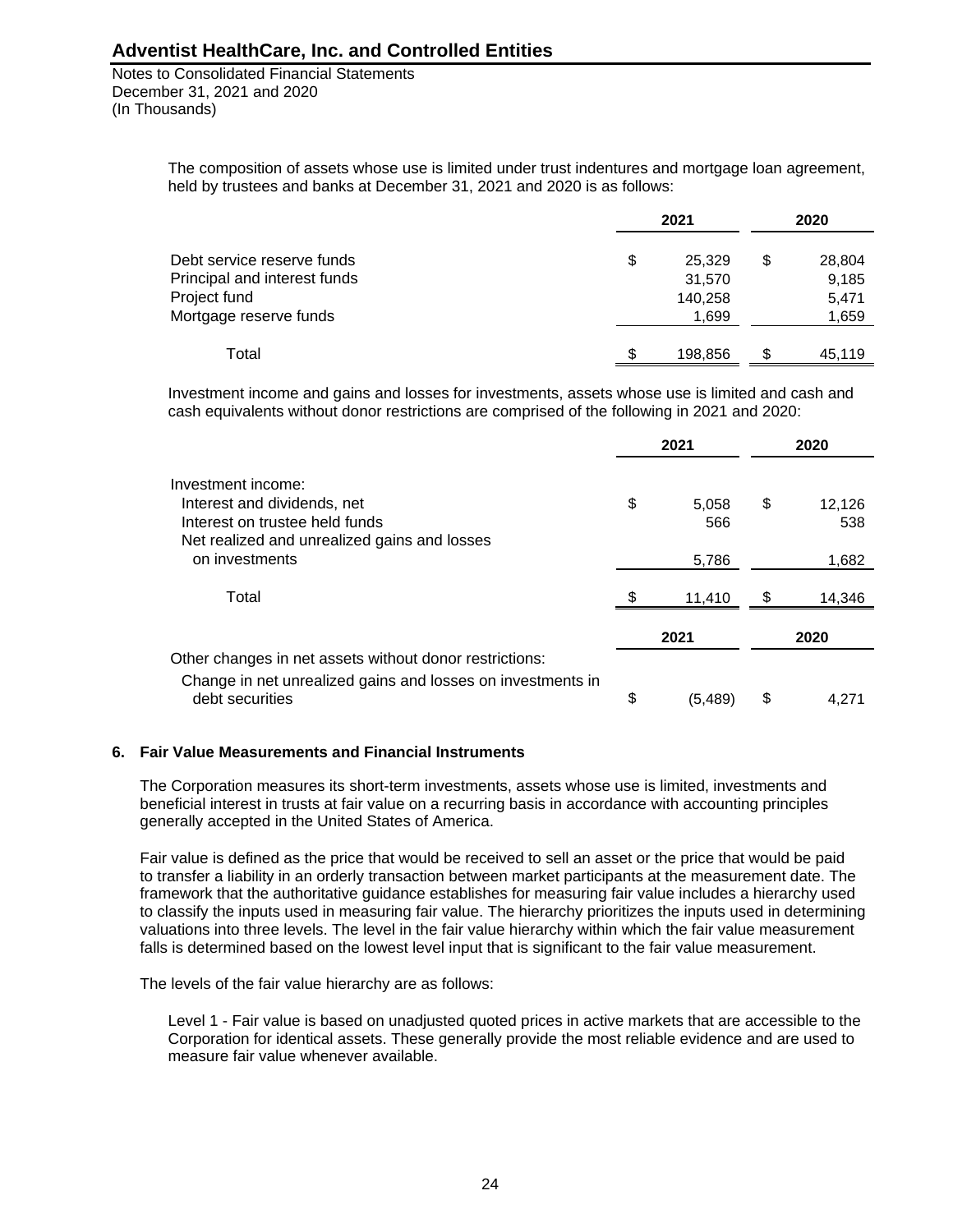Notes to Consolidated Financial Statements December 31, 2021 and 2020 (In Thousands)

> Level 2 - Fair value is based on significant inputs, other than Level 1 inputs, that are observable either directly or indirectly for substantially the full term of the asset through corroboration with observable market data. Level 2 inputs include quoted market prices in active markets for similar assets, quoted market prices in markets that are not active for identical or similar assets and other observable inputs.

Level 3 - Fair value would be based on significant unobservable inputs. Examples of valuation methodologies that would result in Level 3 classification include option pricing models, discounted cash flows and other similar techniques.

The fair value of the Corporation's financial instruments was measured using the following inputs at December 31:

|                                                             | 2021 |                      |    |                                                               |    |                                                                 |    |                                            |
|-------------------------------------------------------------|------|----------------------|----|---------------------------------------------------------------|----|-----------------------------------------------------------------|----|--------------------------------------------|
|                                                             |      | Fair<br><b>Value</b> |    | <b>Quoted Prices in</b><br><b>Active Markets</b><br>(Level 1) |    | <b>Other</b><br><b>Observable</b><br><b>Inputs</b><br>(Level 2) |    | Unobservable<br><b>Inputs</b><br>(Level 3) |
| <b>Reported at Fair Value</b>                               |      |                      |    |                                                               |    |                                                                 |    |                                            |
| Assets:                                                     |      |                      |    |                                                               |    |                                                                 |    |                                            |
| Mutual funds:                                               |      |                      |    |                                                               |    |                                                                 |    |                                            |
| Fixed income,                                               |      |                      |    |                                                               |    |                                                                 |    |                                            |
| intermediate                                                | \$   | 3,435                | \$ | 3,435                                                         | \$ |                                                                 | \$ |                                            |
| Fixed income, multi-sector                                  |      | 2,742                |    | 2,742                                                         |    |                                                                 |    |                                            |
| Fixed income, short-term                                    |      | 4,165                |    | 4,165                                                         |    |                                                                 |    |                                            |
| Equity, international                                       |      | 300                  |    | 300                                                           |    |                                                                 |    |                                            |
| Equity, growth                                              |      | 9,765                |    | 9,765                                                         |    |                                                                 |    |                                            |
| Equity, large value                                         |      | 3,513                |    | 3,513                                                         |    |                                                                 |    |                                            |
| Equity, balanced                                            |      | 6,634                |    | 6,634                                                         |    |                                                                 |    |                                            |
| Equity, midcap value                                        |      | 98                   |    | 98                                                            |    |                                                                 |    |                                            |
| Equity, other                                               |      | 183                  |    | 183                                                           |    |                                                                 |    |                                            |
| Marketable equity securities<br>U.S. government securities: |      | 27,715               |    | 27,715                                                        |    |                                                                 |    |                                            |
| U.S. treasury notes                                         |      | 225,955              |    |                                                               |    | 225,955                                                         |    |                                            |
| U.S. government notes                                       |      | 10,699               |    |                                                               |    | 10,699                                                          |    |                                            |
| Asset backed securities                                     |      | 112,419              |    |                                                               |    | 112,419                                                         |    |                                            |
| Corporate bonds                                             |      | 100,070              |    |                                                               |    | 100,070                                                         |    |                                            |
| Beneficial interest in trusts                               |      | 566                  |    |                                                               |    |                                                                 |    | 566                                        |
| Total assets measured                                       |      |                      |    |                                                               |    |                                                                 |    |                                            |
| at fair value                                               |      | 508,259              | \$ | 58,550                                                        | \$ | 449,143                                                         | \$ | 566                                        |
| Cash and cash equivalents                                   |      | 50,803               |    |                                                               |    |                                                                 |    |                                            |
| Total                                                       | \$   | 559,062              |    |                                                               |    |                                                                 |    |                                            |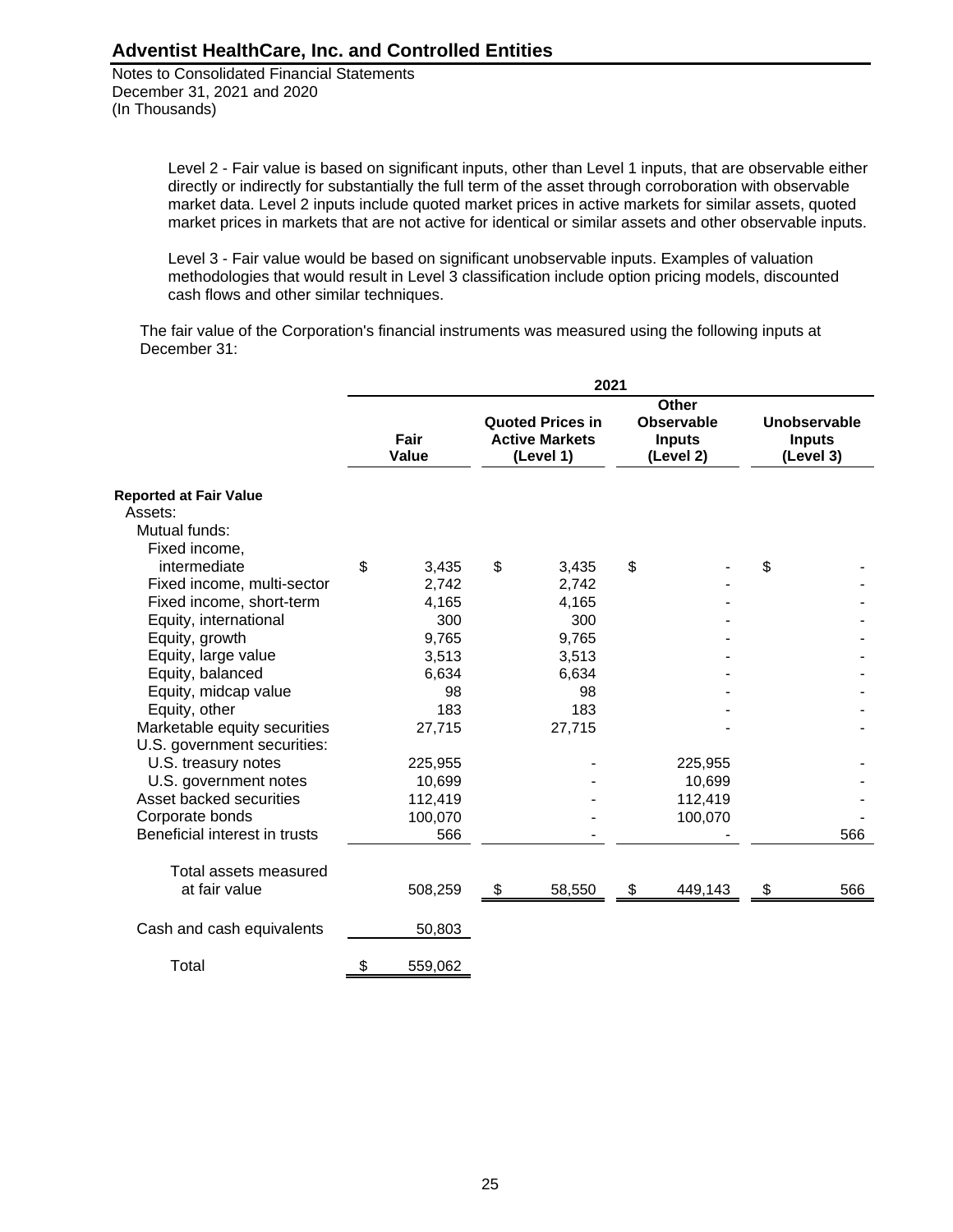Notes to Consolidated Financial Statements December 31, 2021 and 2020 (In Thousands)

|                               | 2020 |               |    |                                                               |    |                                                          |    |                                            |
|-------------------------------|------|---------------|----|---------------------------------------------------------------|----|----------------------------------------------------------|----|--------------------------------------------|
|                               |      | Fair<br>Value |    | <b>Quoted Prices in</b><br><b>Active Markets</b><br>(Level 1) |    | <b>Other</b><br>Observable<br><b>Inputs</b><br>(Level 2) |    | Unobservable<br><b>Inputs</b><br>(Level 3) |
| <b>Reported at Fair Value</b> |      |               |    |                                                               |    |                                                          |    |                                            |
| Assets:<br>Mutual funds:      |      |               |    |                                                               |    |                                                          |    |                                            |
| Fixed income,                 |      |               |    |                                                               |    |                                                          |    |                                            |
| intermediate                  | \$   | 3.494         | \$ | 3,494                                                         | \$ |                                                          | \$ |                                            |
| Fixed income, multi-sector    |      | 2.504         |    | 2.504                                                         |    |                                                          |    |                                            |
| Fixed income, short-term      |      | 54,205        |    | 54,205                                                        |    |                                                          |    |                                            |
| Equity, growth                |      | 9,463         |    | 9,463                                                         |    |                                                          |    |                                            |
| Equity, large value           |      | 3,199         |    | 3,199                                                         |    |                                                          |    |                                            |
| Equity, balanced              |      | 6,457         |    | 6,457                                                         |    |                                                          |    |                                            |
| Equity, midcap value          |      | 110           |    | 110                                                           |    |                                                          |    |                                            |
| Equity, other                 |      | 298           |    | 298                                                           |    |                                                          |    |                                            |
| Marketable equity securities  |      | 22,564        |    | 22,564                                                        |    |                                                          |    |                                            |
| U.S. government securities:   |      |               |    |                                                               |    |                                                          |    |                                            |
| U.S. treasury notes           |      | 113,372       |    |                                                               |    | 113,372                                                  |    |                                            |
| Asset backed securities       |      | 80,143        |    |                                                               |    | 80,143                                                   |    |                                            |
| Corporate bonds               |      | 107,316       |    |                                                               |    | 107,316                                                  |    |                                            |
| Beneficial interest in trusts |      | 554           |    |                                                               |    |                                                          |    | 554                                        |
| Total assets measured         |      |               |    |                                                               |    |                                                          |    |                                            |
| at fair value                 |      | 403,679       | \$ | 102,294                                                       | \$ | 300,831                                                  | \$ | 554                                        |
| Cash and cash equivalents     |      | 53,242        |    |                                                               |    |                                                          |    |                                            |
| Total                         | \$   | 456,921       |    |                                                               |    |                                                          |    |                                            |

The following represents a reconciliation of the assets reported at fair value included in the fair value table within the accompanying consolidated balance sheets at December 31:

|                                                                                                                      | 2021 |                   | 2020                     |
|----------------------------------------------------------------------------------------------------------------------|------|-------------------|--------------------------|
| Short-term investments (Note 5)<br>Medicare advance and accelerated payments (Note 5)                                | \$   | 254,738<br>85,080 | \$<br>250,502<br>140.112 |
| Assets whose use is limited (Note 5):<br>Current portion<br>Under trust indentures and mortgage loan agreement, held |      | 18,718            | 16,597                   |
| by trustees and banks                                                                                                |      | 182,561           | 30,464                   |
| Professional liability trust fund                                                                                    |      | 14,528            | 16,361                   |
| Deferred compensation fund                                                                                           |      | 1,977             | 1,405                    |
| Investments held by foundations (Note 8)<br>Beneficial interest in trusts, included in deposits and other            |      | 894               | 926                      |
| noncurrent assets                                                                                                    |      | 566               | 554                      |
|                                                                                                                      |      | 559,062           | 456.921                  |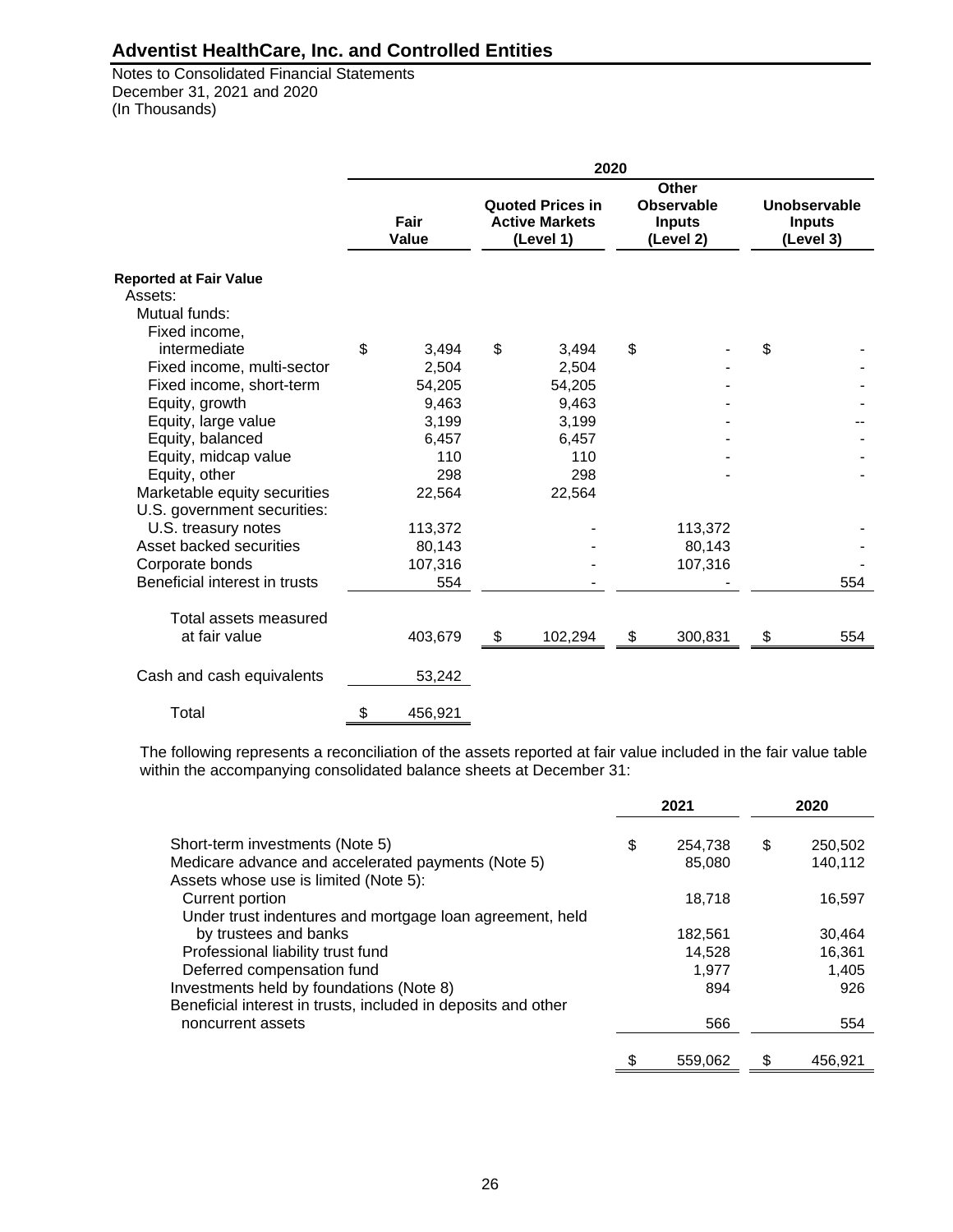Notes to Consolidated Financial Statements December 31, 2021 and 2020 (In Thousands)

The following is a description of the valuation methodologies used for assets and liabilities measured at fair value. There have been no changes in methodologies used at December 31, 2021 and 2020.

Mutual funds and marketable equity securities are valued based on quoted market prices.

U.S. government securities, asset backed securities and corporate bonds are valued based on estimated quoted market prices of similar securities.

Beneficial interest in trusts are valued based on the fair value of the trusts underlying assets which represents a proxy for discounted present value of future cash flows. Beneficial interest in trusts are included in deposits and other noncurrent assets in the accompanying consolidated balance sheets.

### **7. Property and Equipment, Net**

Property and equipment, net consist of the following at December 31:

|                                                                                                                         |  | 2021                                    | 2020                                          |
|-------------------------------------------------------------------------------------------------------------------------|--|-----------------------------------------|-----------------------------------------------|
| Land and improvements<br>Buildings and improvements<br>Office furniture and equipment<br>Computer software and hardware |  | 42.987<br>773,389<br>213,886<br>138,669 | \$<br>38,263<br>742,391<br>204,016<br>136,769 |
| Total                                                                                                                   |  | 1,168,931                               | 1,121,439                                     |
| Less accumulated depreciation and amortization                                                                          |  | (453, 864)                              | (409,895)                                     |
| Total                                                                                                                   |  | 715,067                                 | 711,544                                       |
| Construction in progress                                                                                                |  | 63,062                                  | 17,463                                        |
| Property and equipment, net                                                                                             |  | 778,129                                 | 729,007                                       |

Interest incurred on borrowed funds during the period of construction of capital assets is capitalized as a component of the cost of acquiring those assets. During 2021 and 2020, the Corporation capitalized \$659 and \$365, respectively.

Construction in progress as of December 31, 2021 consists primarily of major renovation and expansion projects of clinical facilities. Purchase commitments related to these and other miscellaneous projects were \$22,943 at December 31, 2021. The cost of these projects is expected to be funded through operations, borrowed funds, as well as transfers from the Corporation's related foundations.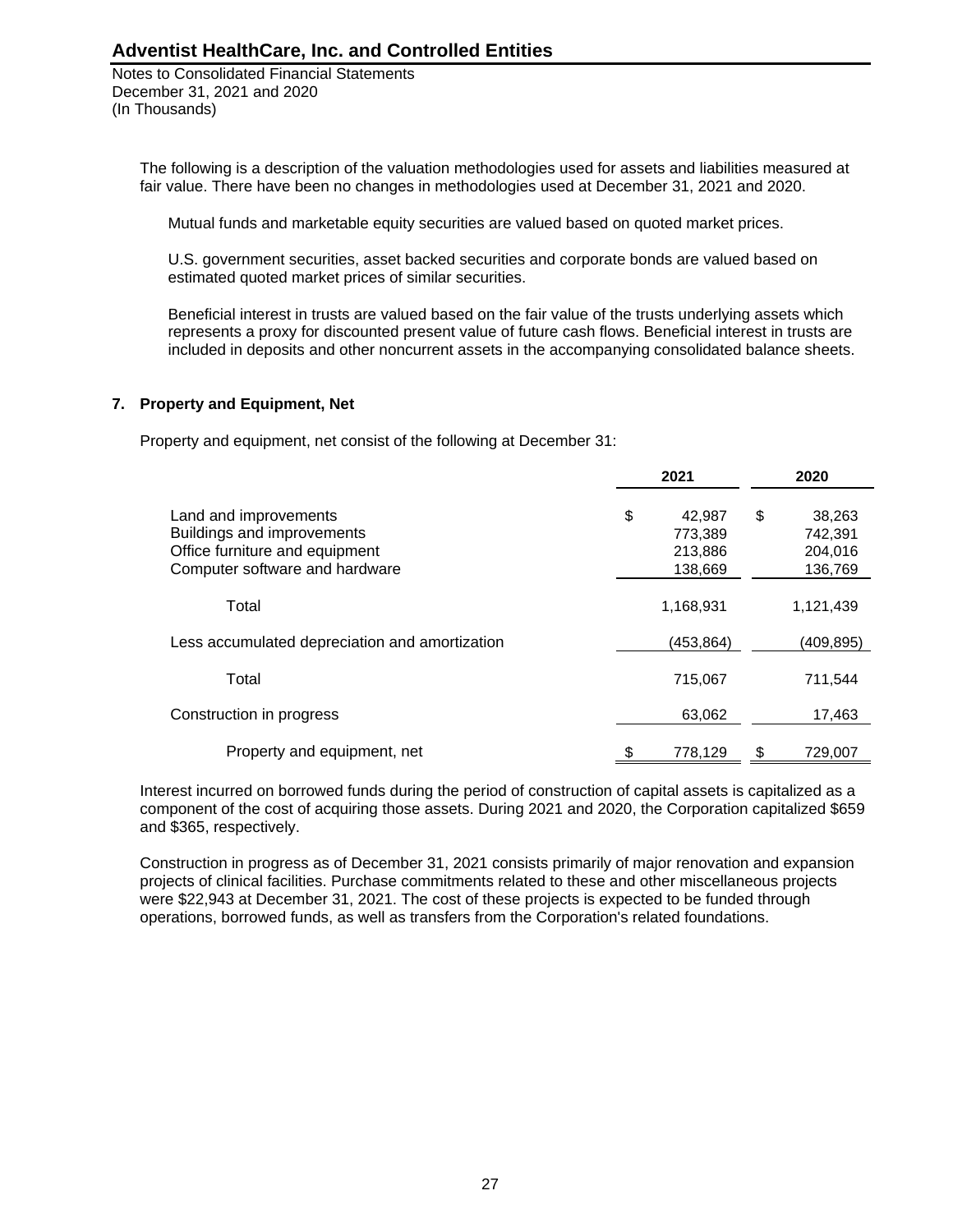Notes to Consolidated Financial Statements December 31, 2021 and 2020 (In Thousands)

#### **8. Investments and Investments in Unconsolidated Subsidiaries**

The Corporation's investments and investments in unconsolidated subsidiaries include the following at December 31, 2021 and 2020:

|                                                                      | 2021 |               |     | 2020          |  |  |
|----------------------------------------------------------------------|------|---------------|-----|---------------|--|--|
| Investment in healthcare entities<br>Investments held by foundations |      | 28.589<br>849 | \$. | 28.171<br>850 |  |  |
| Total                                                                |      | 29.438        | S   | 29.021        |  |  |

#### **Investment in Healthcare Entities**

The Corporation recognized (loss) earnings of \$(912) and \$300 during 2021 and 2020, respectively, related to its ownership interest in the healthcare entities accounted for under the equity method. A brief description of these investments is presented below:

Chesapeake Potomac Regional Cancer Center (CPRCC) - CPRCC provides outpatient radiation oncology services to patients in Maryland. The Corporation had a 20 percent ownership interest in CPRCC. The Corporation's ownership interest was sold on December 31, 2021.

Doctors Regional Cancer Center (DRCC) - DRCC provides outpatient radiation oncology services to patients in Bowie and Lanham, Maryland. The Corporation has a 20 percent ownership interest in DRCC.

Shady Grove Medical Building, LLC (SGMB) - SGMB was organized for the purpose of developing and constructing a cancer care center on the campus of SGMC. The Corporation has a 50 percent ownership interest in SGMB.

White-Oak AHF-1 Manager, LLC (White-Oak) - White-Oak was organized for the purpose of developing and constructing a medical office building on the White Oak campus of WOMC. The Corporation has a 50 percent ownership in White-Oak.

The Corporation had invested \$259 in Advanced Health Collaborative, LLC for a 25 percent ownership interest. This organization was formed to share ideas and explore opportunities to enhance quality of healthcare in the state of Maryland. Advanced Health Collaborative, LLC was dissolved in 2021.

The Corporation has invested \$3,885 in Advanced Health Collaborative II, LLC (AHC II) for a 25 percent interest. AHC II was formed to hold a 24 percent interest in Maryland Health Advantage, LLC which is a Medicare preferred provider network providing health services to its members.

The Corporation has invested \$450 in CoreLife Adventist, LLC (CoreLife) for a 50 percent interest. CoreLife was formed to provide weight loss services.

The Corporation has invested \$6,000 in CoreLife Management Services, Inc. (CoreLife Management) for a 15 percent interest. CoreLife Management was formed to develop, manage and coordinate the provision of a comprehensive scope of integrated medical, nutrition, behavioral and exercise services to treat obesity and its related chronic illnesses.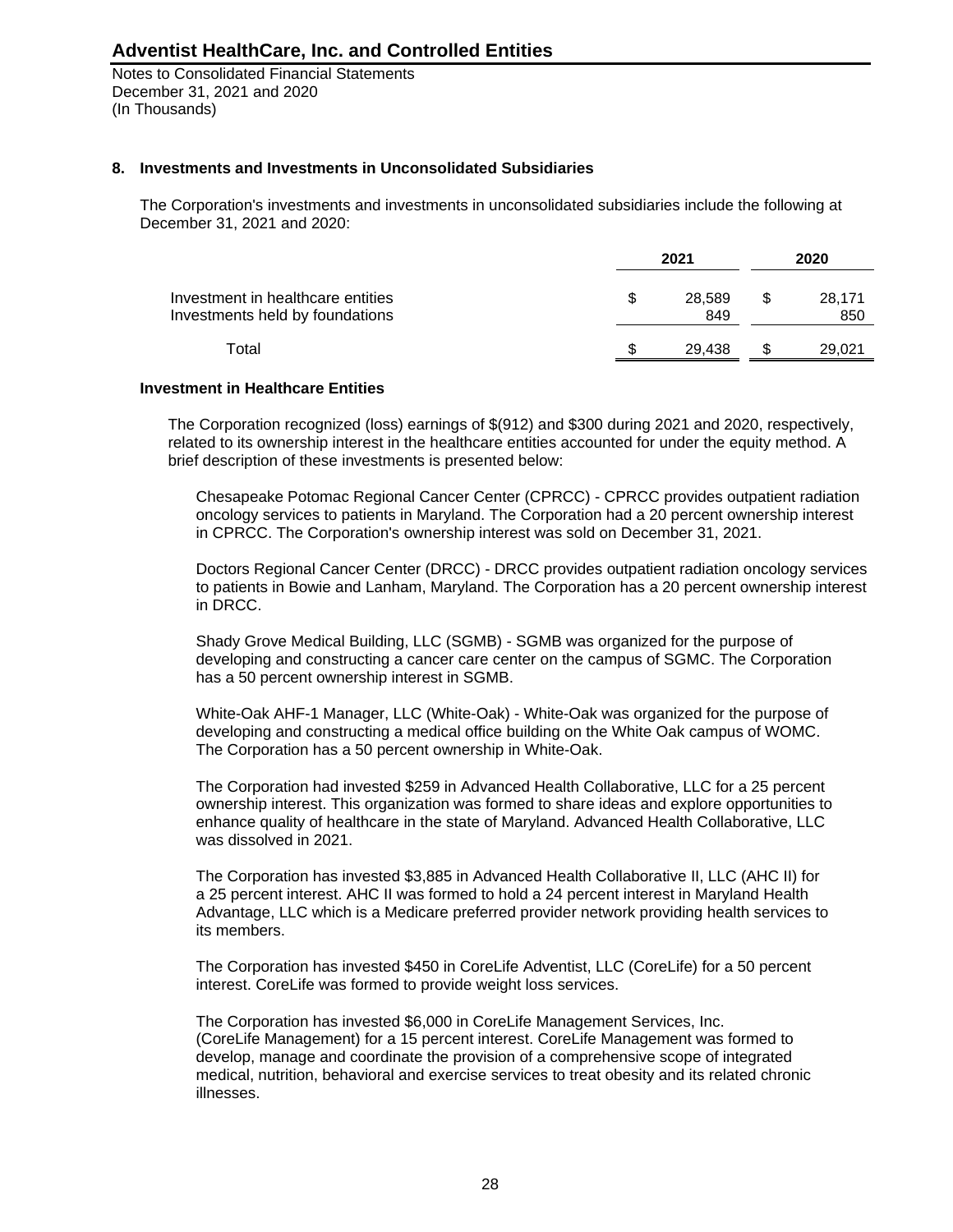Notes to Consolidated Financial Statements December 31, 2021 and 2020 (In Thousands)

Summarized financial information related to these entities is presented below:

|                                            | 2021 |        | 2020 |        |
|--------------------------------------------|------|--------|------|--------|
| Net revenue                                | S    | 26.258 | \$.  | 25,109 |
| Revenues in excess of (less than) expenses |      | 607    |      | (429)  |
| Total assets                               |      | 93.463 |      | 99,632 |
| <b>Total liabilities</b>                   |      | 67.451 |      | 59.153 |

#### **Investments Held by Foundations**

The Foundations also hold marketable debt and equity securities for funds not required to be expended in less than 90 days. These marketable securities are subject to credit and market risks.

### **9. Land Held for Healthcare Development**

From 2002 through 2011, the Corporation acquired various parcels of land in Clarksburg, Maryland totaling approximately 200 acres. Several parcels of the land are fully owned by the Corporation, and the remainder is owned by Cabin Branch Commons, LLC (Cabin Branch), of which the Corporation owns 45 percent.

In May 2013, the Corporation and Cabin Branch entered into a purchase and sale agreement with an unrelated third party to sell 48.8 acres of the land located in Clarksburg. In June 2015, the Corporation and Cabin Branch closed on the sale of the land at a purchase price of \$28,250. The Corporation's portion of the proceeds was \$25,102.

In April 2017, the Corporation entered into a purchase and sale agreement with an unrelated third party to sell 1.6 acres of the land located in Clarksburg. The Corporation closed on the sale of the land in April 2017 at a purchase price of \$1,330 and the proceeds were received in April 2017.

In April 2017, the Corporation entered into a purchase and sale agreement with an unrelated third party to sell 9.95 acres of the land located in Clarksburg at a purchase price of \$7,251. The Corporation's share of \$4,565 was received in November and December 2018.

In December 2018, the Corporation entered into a purchase and sale agreement with an unrelated third party to sell 62.81 acres of the land located in Clarksburg at a purchase price of \$18,800 and the proceeds of \$18,145 were received in April and June 2021.

The total proceeds received related to the parcels of land sold by the Corporation through December 31, 2021 was \$49,142. No gain or loss was recognized on the sale of the parcels of land as of December 31, 2021 and 2020. In 2021, the Corporation obtained an independent appraisal to assess the fair value of the remaining developable acres in Clarksburg, and as a result an impairment loss of \$26,108 was recognized within building and maintenance expense on the consolidated statements of operations for the year ended December 31, 2021. The total remaining land held for healthcare development in Clarksburg as of December 31, 2021 and 2020, was \$5,177 and \$49,430, respectively.

### **10. Short-Term Financing**

The Corporation has a \$10,000 unsecured line of credit with a commercial bank, with interest at LIBOR plus 1.50 percent (1.61 percent at December 31, 2021). There were no borrowings outstanding under this line of credit as of December 31, 2021 or 2020.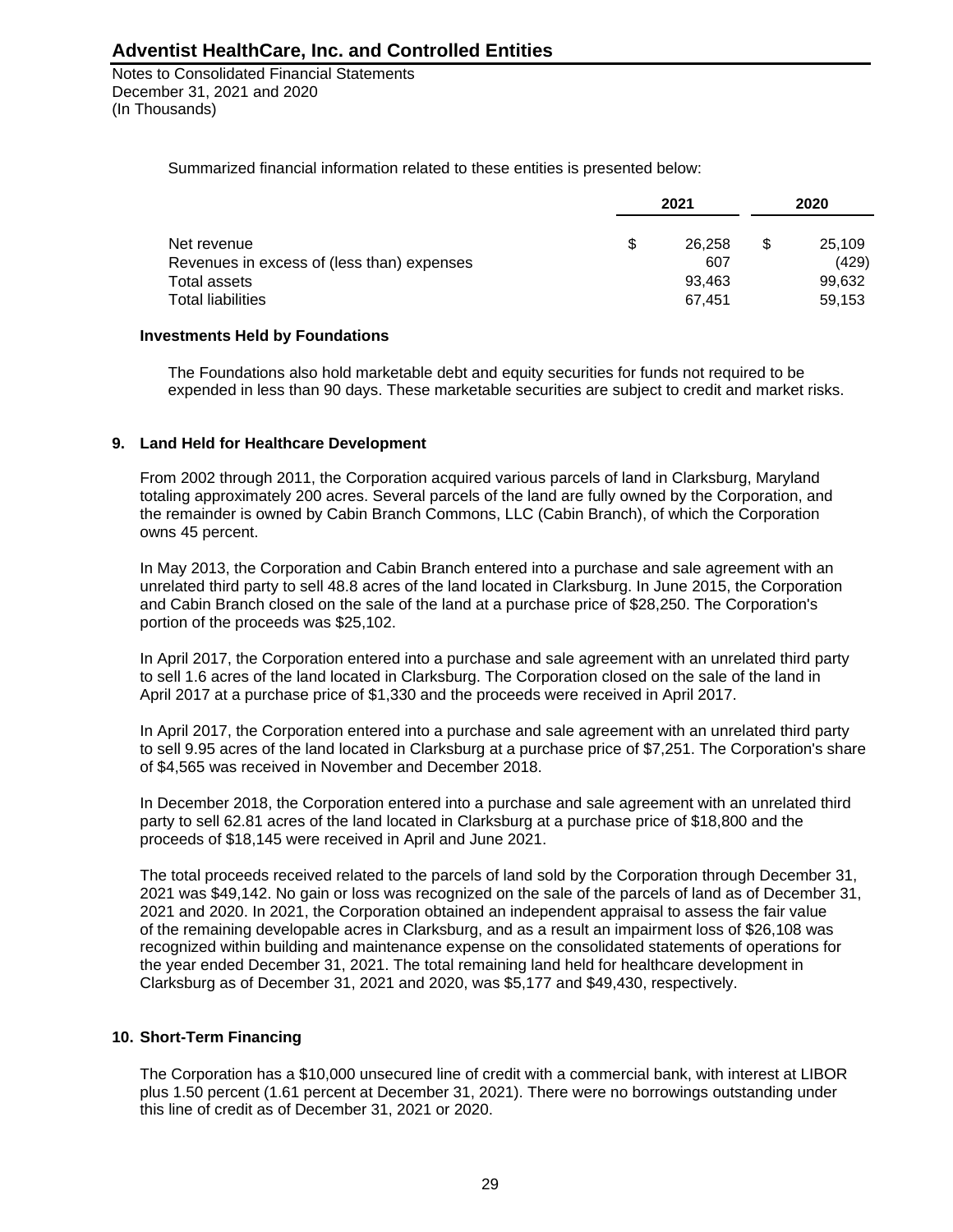Notes to Consolidated Financial Statements December 31, 2021 and 2020 (In Thousands)

### **11. Long-Term Obligations**

Long-term obligations as of December 31, 2021 and 2020 are comprised of the following:

|                                                  | 2021          | 2020 |          |  |
|--------------------------------------------------|---------------|------|----------|--|
| Fixed Rate Revenue Bonds                         | \$<br>698,787 | \$   | 509,232  |  |
| Variable Rate Revenue Bonds                      |               |      | 20,300   |  |
| Note payable                                     |               |      | 20,481   |  |
| Mortgage loan payable                            | 5,727         |      | 6,247    |  |
| Other long-term liabilities                      | 2,658         |      | 4,521    |  |
| Total obligations                                | 707,172       |      | 560,781  |  |
| Plus bond premium<br>Less:                       | 35,212        |      | 11,363   |  |
| <b>Current maturities</b>                        | (13, 832)     |      | (13,991) |  |
| Deferred financing costs                         | (6,039)       |      | (5,024)  |  |
| Noncurrent portion of long-term obligations, net | 722,513       |      | 553,129  |  |

### **Fixed Rate Revenue Bonds**

Fixed Rate Revenue Bonds consist of the Maryland Health and Higher Educational Facilities Authority Refunding Revenue Bonds. Fixed Rate Revenue Bonds consist of the following at December 31:

|              | <b>Interest Rates</b> | 2021    | 2020         |
|--------------|-----------------------|---------|--------------|
|              |                       |         |              |
| \$<br>57.205 | $5 - 6.25%$           | \$      | \$<br>57,205 |
| 15,623       | 3.21%                 | 6,037   | 6,037        |
| 269.750      | 5.00%                 | 261.845 | 267.315      |
| 126.395      | 3.72%                 | 120.280 | 122,350      |
| 40.000       | 2.77%                 | 36,350  | 37,600       |
| 18.725       | 4.00%                 | 17,660  | 18.725       |
| 48.120       | 5.00%                 | 48.120  |              |
| 138.660      | 4.00%-5.00%           | 138,660 |              |
| 69,835       | .70%-3.76%            | 69,835  |              |
|              |                       | 698,787 | 509,232      |
|              | <b>Par Amounts</b>    |         |              |

In December 2020, the Maryland Health and Higher Educational Facilities Authority issued \$18,725 of Hospital Revenue Bonds on behalf of the Corporation. The proceeds of the Series 2020 Bonds were used for the purpose of refunding the Series 2014A Variable Rate Bonds and expenses incurred in connection with the issuance. The Bonds are due in varying annual installments of principal and interest through January 2038. In conjunction with the refunding, a loss on extinguishment of debt was recognized in the accompanying consolidated statements of operations for the year ended December 31, 2020, which is comprised of the following:

| Write-off of unamortized deferred financing costs<br>Redemption premium | 183<br>98 |
|-------------------------------------------------------------------------|-----------|
| Loss on extinguishment of debt                                          | 281       |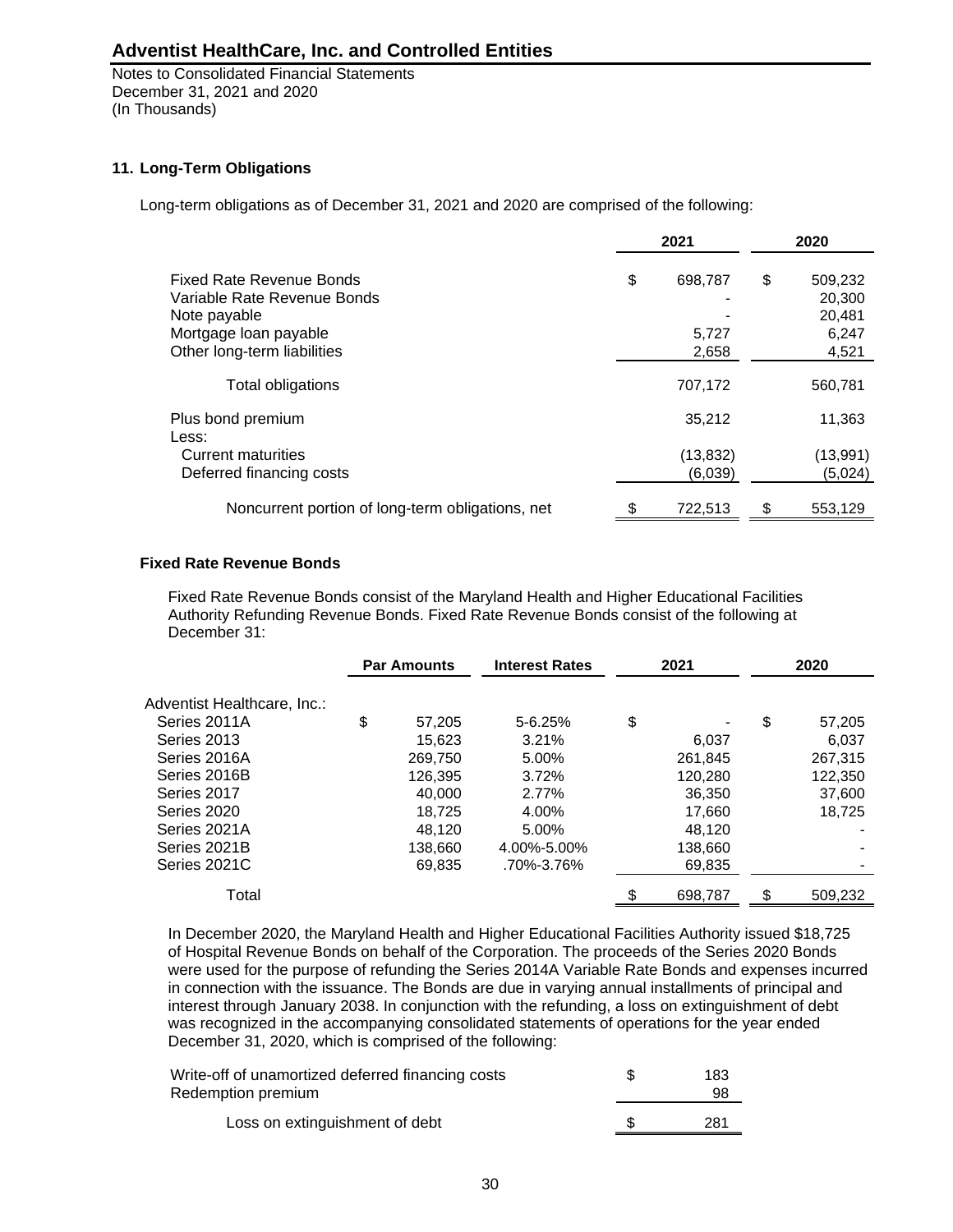Notes to Consolidated Financial Statements December 31, 2021 and 2020 (In Thousands)

> In October 2021, the Maryland Health and Higher Educational Facilities Authority issued \$48,120 of Hospital Revenue Bonds on behalf of the Corporation (Series 2021A). The proceeds of the Series 2021A Bonds were used for the purpose of refunding the Series 2011A and expenses incurred in connection with the issuance. The Bonds are due in varying annual installments of principal and interest through January 2036.

In September 2021, the Maryland Health and Higher Educational Facilities Authority issued \$138,600 (Series 2021B) and \$69,835 (Series 2021C) of Hospital Revenue Bonds on behalf of the Corporation. The proceeds of the Series 2021B Bonds were used for the purpose of setting up a construction fund for an addition and renovations to SGMC and expenses incurred in connection with the issuance. The 2021C Bonds were used to refund the Series 2014B and 2014 term loan and expenses incurred in connection with the issuance. The Series 2021B and C Bonds are due in varying annual installments of principal and interest through January 2051. In conjunction with the refunding, a \$750 loss on extinguishment of debt was recognized in the accompanying consolidated statements of operations for the year ended December 31, 2021, which represents the write-off of unamortized deferred financing costs related to the Series 2014B Variable Rate Bonds and 2014 term loan.

The above bond issues are subject to trust indentures which impose various covenants on SGMC, WOMC, Rehab, Imaging, CIS, Other Health Services and the Support Center (collectively, the Obligated Group) which include restrictions on the transfer or disposition of property, the incurrence of additional liabilities and the achievement of certain pre-established financial indicators. Management believes it has complied with these required financial covenants for the years ended December 31, 2021 and 2020. Debt service reserve funds are required on the Series 2016A, Series 2017, Series 2021A and Series 2021C Bonds.

### **Note Payable**

In December 2014, the Corporation entered into a taxable term note for \$25,000 with a commercial bank, which is secured by a Master Note issued under the Amended and Restated Master Trust Indenture dated as of February 1, 2003. The note bore interest at one month LIBOR plus 2.45 percent. The amortization on the note extended to December 18, 2034, however, the note was scheduled to mature on December 18, 2024. As of December 31, 2020, the outstanding balance was \$20,481. The note was repaid in 2021 through the issuance of the Series 2021C Bonds.

#### **Mortgage Loan Payable**

On December 23, 2004, FWMC entered into an \$11,055 taxable mortgage loan insured by HUD through the Federal Housing Administration. The loan provided for the satisfaction of FWMC's previous bond obligation and for construction, new equipment and financing costs.

During the year ended December 31, 2013, the loan was refinanced through the same lender to lower the interest from 6.125 percent to 3.95 percent per annum, payable in monthly installments. The term of the loan was not changed and the last payment is due in 2030.

As of December 31, 2021 and 2020, the outstanding balance on the loan was \$5,727 and \$6,247, respectively, and payable in monthly installments, including interest at 3.95 percent. The loan is subject to restrictive covenants, including restrictions on additional long-term borrowings and prepayment of the outstanding obligation. In accordance with the terms of the Regulatory Agreement with HUD, FWMC is required to meet certain financial covenants in order to distribute assets to affiliates or incur additional indebtedness. Under the terms of the HUD-insured mortgage loan, FWMC is required to maintain certain deposits with a trustee. Such deposits are included in assets whose use is limited in the accompanying consolidated balance sheets. The loan is secured by FWMC's premises and all the assets and cash flows contained therein.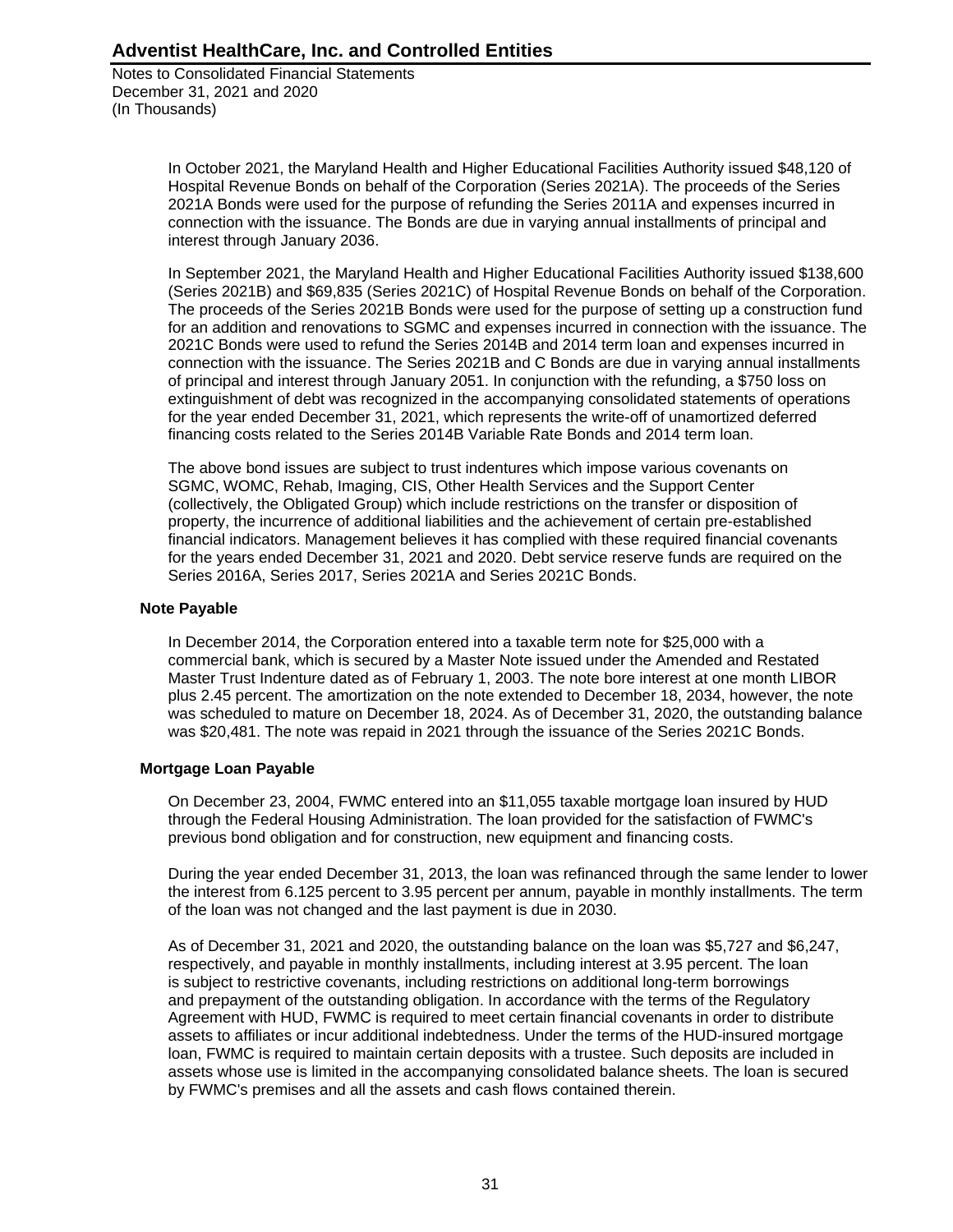Notes to Consolidated Financial Statements December 31, 2021 and 2020 (In Thousands)

### **Other Long-Term Liabilities**

This category consists of other long-term obligations. Interest rates on these other long-term liabilities range from 2.70 percent to 3.40 percent.

Scheduled principal repayments of long-term obligations, excluding financing and operating lease obligations at December 31, 2021 are as follows:

| Years ending December 31: |               |
|---------------------------|---------------|
| 2022                      | \$<br>13,832  |
| 2023                      | 16,484        |
| 2024                      | 16,991        |
| 2025                      | 17,044        |
| 2026                      | 17,278        |
| Thereafter                | 625,543       |
|                           |               |
| Total                     | \$<br>707,172 |

#### **12. Leases**

The Corporation leases office space and equipment used in operations. For many of these leases, the Corporation is responsible for paying property taxes, insurance, as well as maintenance and repair costs. The Corporation's real estate leases generally have initial lease terms of 3 to 20 years or more and typically include one or more options to renew, with renewal terms that generally extend the lease term for an additional five to ten years or more. The Corporation assesses renewal options using a "reasonably certain" threshold, which is understood to be a high threshold, and therefore, the majority of its leases' terms do not include renewal periods for accounting purposes. For leases where the Corporation is reasonably certain to exercise its renewal option, the option periods are included within the lease term, and therefore, the measurement of the right-of-use asset and lease liability. The payment structure of the Corporation's leases generally include annual escalation clauses that are either fixed or variable in nature, some of which are dependent upon published indices. Leases with an initial term of 12 months or less are not recorded on the consolidated balance sheets and expenses for these leases are recognized on a straight-line basis over the lease term as an operating expense.

Certain leases include an option to purchase the leased assets. The Corporation assesses the likelihood of exercising the purchase option using a "reasonably certain" threshold, which is understood to be a high threshold, and therefore, purchase options are generally accounted for when a compelling economic reason to exercise the option exists. Certain leases include an option to terminate the lease, the terms and condition of which vary by contract. These options allow the parties to the contract to terminate their obligations typically in return for an agreed upon financial consideration amount. The Corporation's lease agreements do not contain material residual value guarantees.

The Corporation makes certain assumptions and judgements in determining the discount rate, as most leases do not provide an implicit rate. The Corporation uses a risk-free discount rate based on information available at the commencement date in determining the present value of lease payments. In order to apply the discount rate, a portfolio approach was utilized to group assets based on similar lease terms in a manner whereby the Corporation reasonably expects that the application does not differ materially from application to individual leases.

Subsequent to the lease commencement date, the Corporation reassesses lease classification when there is a contract modification that is accounted for as a separate contract, a change in the lease term, or a change in the assessment of whether the lessee is reasonably certain to exercise an option to purchase the underlying asset or terminate the lease.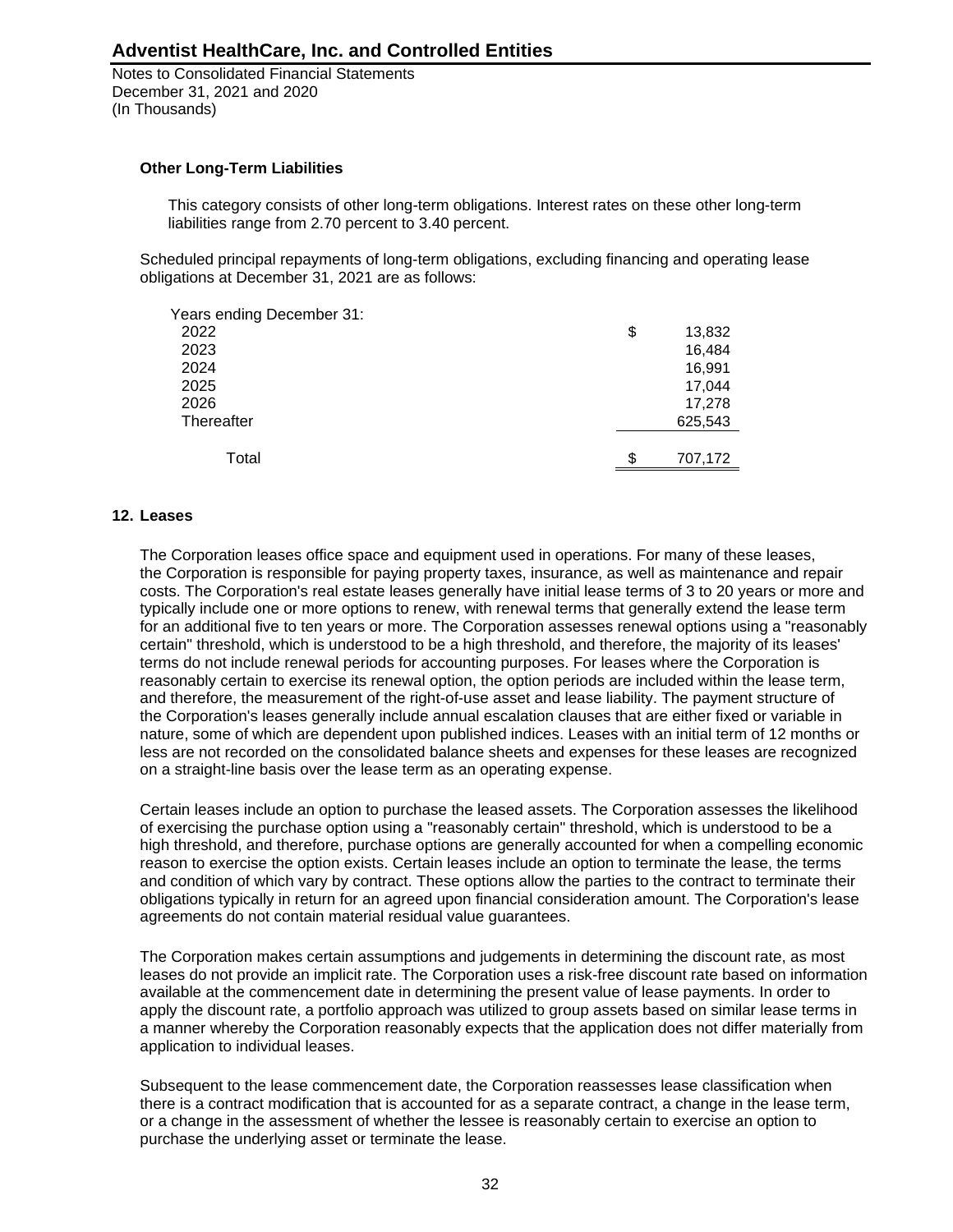Notes to Consolidated Financial Statements December 31, 2021 and 2020 (In Thousands)

Future minimum payments under financing lease obligations as of December 31, 2021 were as follows:

| Years ending December 31:         |              |
|-----------------------------------|--------------|
| 2022                              | \$<br>3,817  |
| 2023                              | 3,303        |
| 2024                              | 3,103        |
| 2025                              | 3,072        |
| 2026                              | 2,896        |
| Thereafter                        | 3,937        |
|                                   |              |
| Total                             | 20,128       |
|                                   |              |
| Less amount representing interest | 1,581        |
|                                   |              |
| Total financing lease obligations | 18,547       |
|                                   |              |
| Less current portion              | 3,373        |
|                                   |              |
| Long-term obligations             | \$<br>15,174 |

Future minimum payments under operating lease obligations as of December 31, 2021 were as follows:

| Years ending December 31:          |              |
|------------------------------------|--------------|
| 2022                               | \$<br>17,159 |
| 2023                               | 15,879       |
| 2024                               | 10,080       |
| 2025                               | 9,050        |
| 2026                               | 8,093        |
| Thereafter                         | 35,817       |
|                                    |              |
| Total                              | 96,078       |
|                                    |              |
| Lease amount representing interest | 12,013       |
|                                    |              |
| Total operating lease obligations  | 84,065       |
|                                    |              |
| Less current portion               | 14,587       |
| Long-term obligations              | \$<br>69,478 |
|                                    |              |

Total lease costs are comprised of the following for the years ended December 31, 2021 and 2020:

|                                                                                                                      | 2021<br>S<br>1.166<br>356<br>18.322 |        |   |                       |
|----------------------------------------------------------------------------------------------------------------------|-------------------------------------|--------|---|-----------------------|
| Financing lease cost:<br>Amortization of right-of-use asset<br>Interest on lease obligations<br>Operating lease cost |                                     |        | S | 1.127<br>72<br>18.214 |
| Total lease cost                                                                                                     |                                     | 19.844 |   | 19.413                |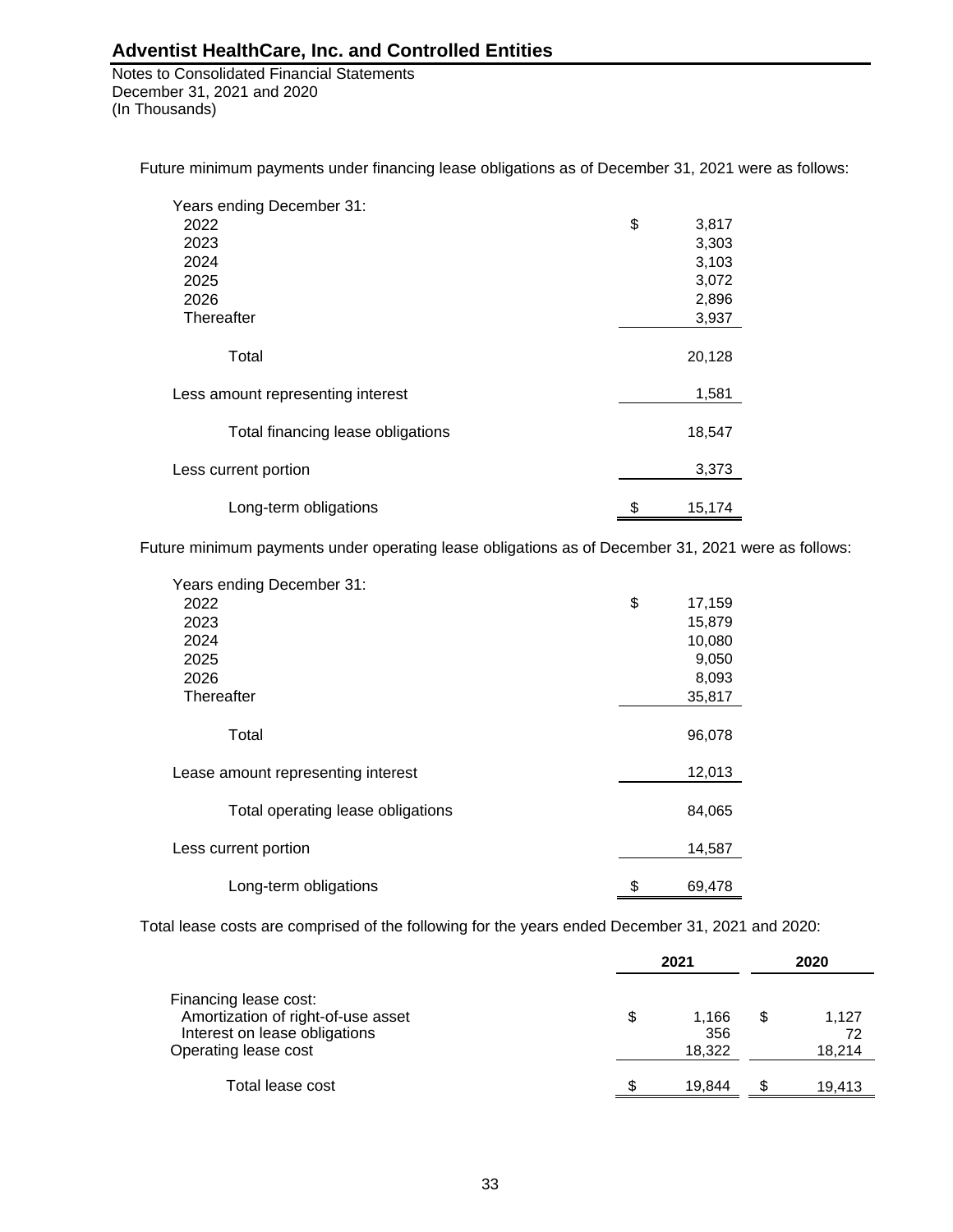Notes to Consolidated Financial Statements December 31, 2021 and 2020 (In Thousands)

Other supplemental information as of and for the years ended December 31, 2021 and 2020 is as follows:

|                                        | 2021       | 2020       |
|----------------------------------------|------------|------------|
| Weighted-average remaining lease term: |            |            |
| Financing lease obligations            | 6.05 years | 6.20 years |
| Operating lease obligations            | 8.45 years | 8.50 years |
| Weighted-average discount rate:        |            |            |
| Financing lease obligations            | $2.71\%$   | $3.03\%$   |
| Operating lease obligations            | 3.45%      | %<br>3.81  |

Certain lease agreements contain a number of restrictive covenants that, among other things, and subject to certain exemptions, impose operating and financial restrictions on the Corporation.

### **13. Retirement, Health Plan and Life Insurance**

#### **Defined Contribution Retirement Plan**

The Corporation sponsors a 401(a) defined contribution retirement plan, which covers substantially all full-time employees. After 12 months of full-time or regular part-time employment of at least 1,000 base hours, the Corporation will contribute a total of 2 percent of eligible employees' compensation, plus a matching employer contribution equal to 50 percent of employee contributions (to the 403(b) plan) up to 6 percent of base salary. The Corporation also has a 403(b) retirement savings plan for employees. Employee contributions are made to the 403(b) retirement savings plan. Retirement plan expense was \$12,755 and \$12,023 in 2021 and 2020, respectively.

#### **Supplemental Executive Retirement Plan**

The Corporation also has a Supplemental Executive Retirement Plan (SERP) that became effective in 2015 and covers a group of key executives. SERP expense was \$686 in 2021 and \$161 in 2020. In addition, a SERP liability adjustment was recorded for (\$112) in 2021 and (\$860) in 2020, which was recognized in net assets without donor restrictions in the consolidated statements of changes in net assets. At December 31, 2021 and 2020, the Corporation's liability for the SERP was \$2,200 and \$2,312, respectively, which is included in other liabilities in the consolidated balance sheets.

### **Executive Retention 457(F) Plan**

Effective January 1, 2015, the Corporation established the Executive Retention 457(F) Plan (the 457(F) Plan). The 457(F) Plan is a tax-deferred plan offered to key executives, whereby annual employer contributions are made to the Plan. Plan participants become vested in the contributions and receive plan payments in the second calendar year after the contribution is made, if the participant is still employed. The final contribution will be made to the Plan for the year in which the plan participant becomes 62. The 457(F) Plan expense was \$2,385 in 2021 and \$2,142 in 2020. The Corporation's liability for the 457(F) Plan at December 31, 2021 and 2020 was \$4,098 and \$3,480, respectively, which is included in other liabilities in the consolidated balance sheets.

### **Salary Deferral (457(b)) Plan**

Employees who contribute the maximum allowable amount to the 403(b) retirement plan have an opportunity to contribute additional funds on a tax-deferred basis to a 457(b) retirement plan up to the maximum tax-sheltered opportunity. There are no employer contributions to this plan.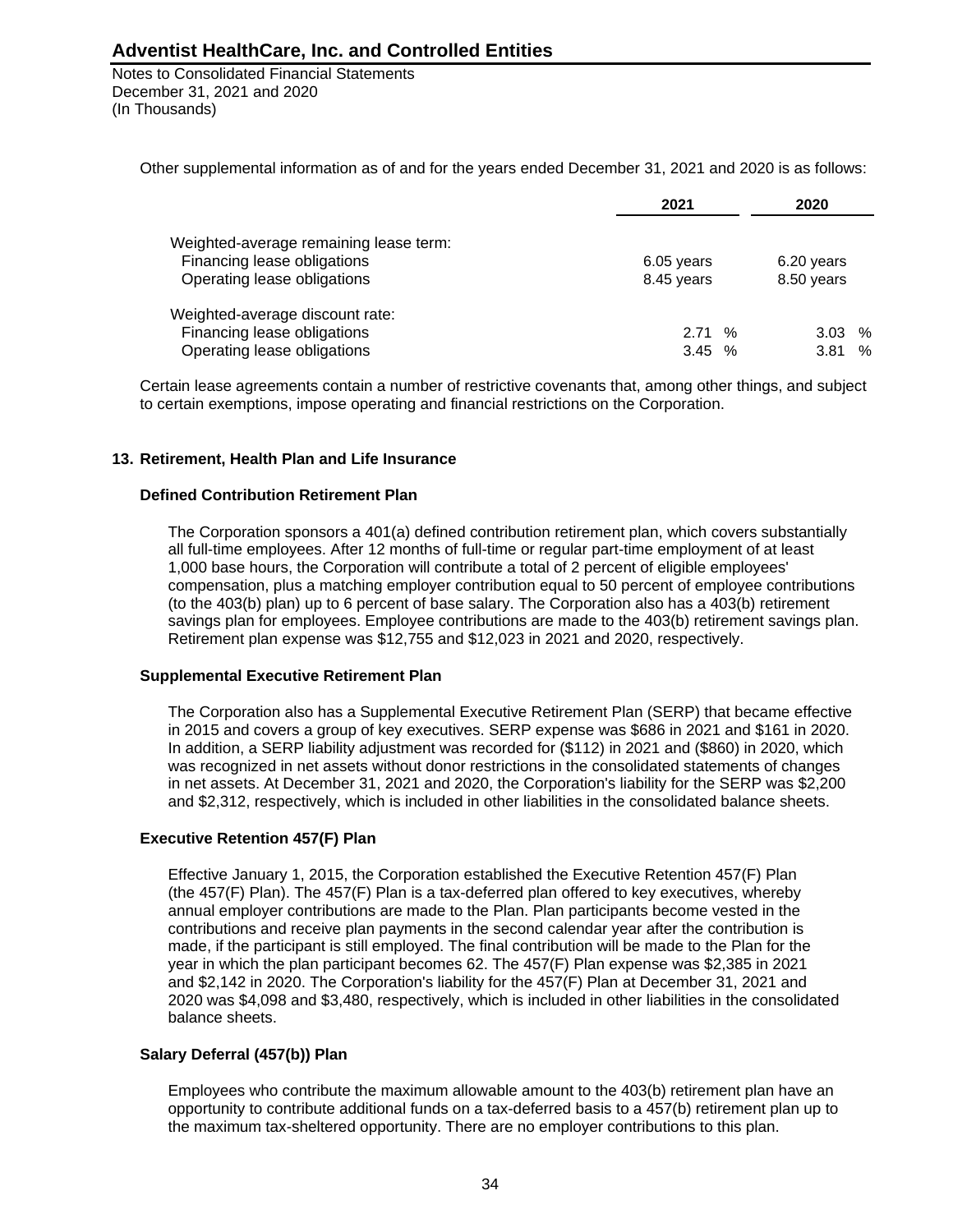Notes to Consolidated Financial Statements December 31, 2021 and 2020 (In Thousands)

### **Health Plan**

The Corporation maintains a self-insurance employee program for its health insurance coverage. The Corporation accrues the estimated costs of incurred and reported and incurred but not reported claims, after consideration of its stop-loss insurance coverage, based upon data provided by the third party administrator of the program and historical claims experience.

#### **Life Insurance**

Full-time and part-time employees are insured, through a third party carrier, for an amount equal to one times their base salary at time of enrollment up to \$450,000 for full-time employees and \$10,000 for part-time employees. In addition, if death is caused by accident, the employee is insured for an additional benefit equal to the amount of their life insurance.

### **14. Commitments and Contingencies**

### **Litigation and Claims**

The Corporation is subject to asserted and unasserted claims (in addition to litigation) encountered in the ordinary course of business. In the opinion of management and after consultation with legal counsel, the Corporation has established adequate reserves related to all known matters. The outcome of any potential investigative, regulatory or prosecutorial activity that may occur in the future cannot be predicted with certainty. However, any associated potential future losses resulting from such activity could have a material adverse effect on the Corporation's future financial position, results of operations and liquidity.

#### **Insurance**

The Corporation's primary coverage for professional liability is provided through a self-funded insurance retention trust (the Trust) established on January 1, 1993. The Trust is funded based on actuarial estimates and provides coverage of \$4,000,000 per occurrence with no annual aggregate limitation. The Trust also provides general liability coverage up to \$1,000,000 per occurrence and \$3,000,000 in the aggregate. The Corporation also carries umbrella excess liability insurance on a claims made basis with a commercial carrier, with limits of \$20,000,000 per occurrence and in aggregate.

It is the Corporation's policy to accrue for the ultimate cost of uninsured asserted and unasserted malpractice claims, if any, when incidents occur. Based on a review of the Corporation's prior experience and incidents occurring through December 31, 2021, management determined that the fully-funded professional liability reserve reported at December 31, 2021 and 2020 is adequate in light of the program's excess umbrella policy currently in force and historical claims experience. The estimated professional liability for both asserted and unasserted claims was \$20,337 and \$19,937 at December 31, 2021 and 2020, respectively. The discount rate used in determining these liabilities was 2.5 percent at both December 31, 2021 and 2020.

The Corporation is self-insured for unemployment and workers' compensation benefits. The liability for unemployment and workers' compensation claims payable is an estimate based on the Corporation's past experience and is included in the accompanying consolidated balance sheets. It is reasonably possible that the estimates used could change materially in the near term.

#### **Remediation**

Certain buildings, which were constructed prior to the passage of the Clean Air Act, contain encapsulated asbestos material. Current law requires that this asbestos be removed in an environmentally safe fashion prior to demolition and renovation of these buildings. At this time, the Corporation has no plans to demolish or renovate these buildings and, as such, cannot reasonably estimate the fair value of the liability for such asbestos removal.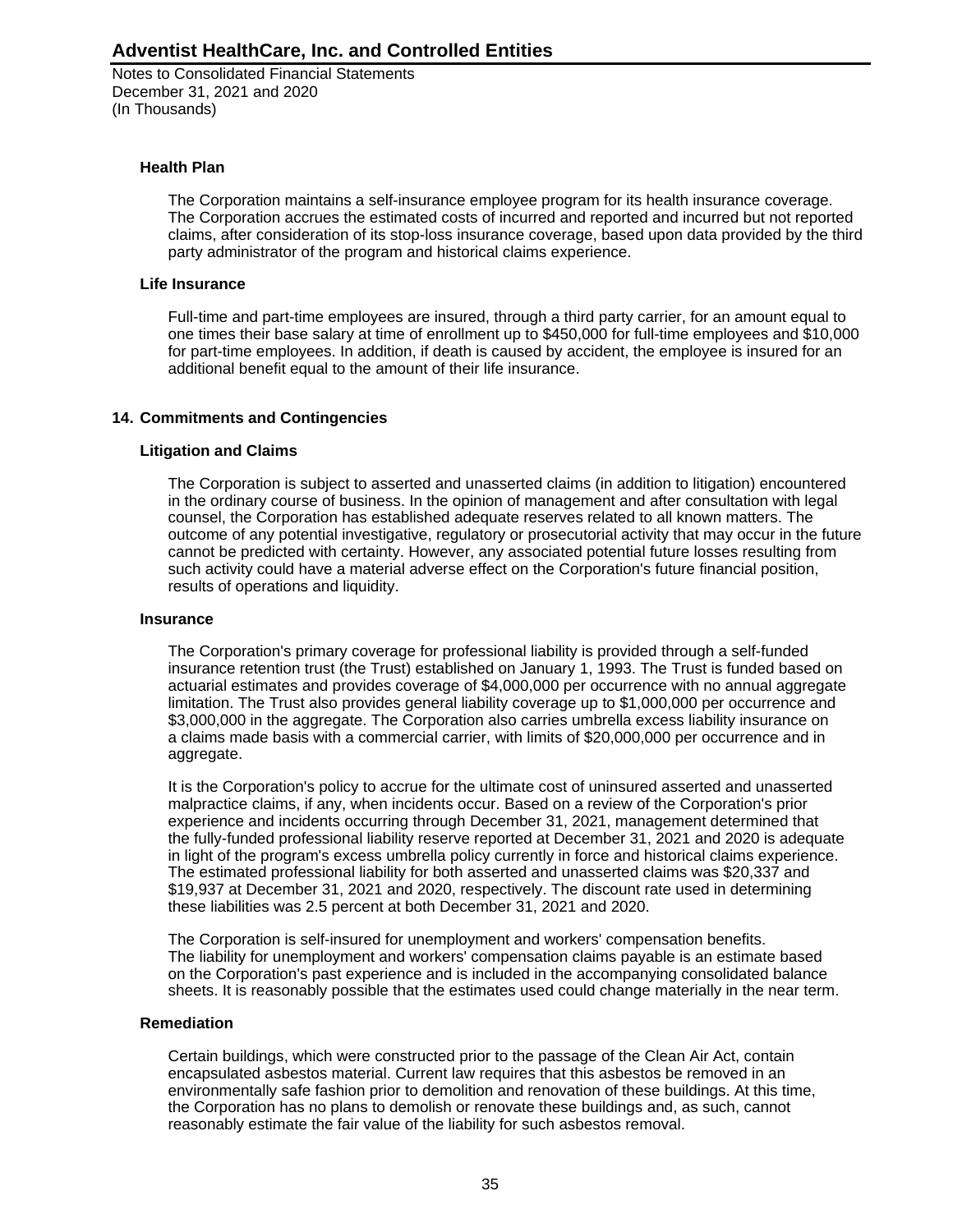Notes to Consolidated Financial Statements December 31, 2021 and 2020 (In Thousands)

### **COVID-19**

The COVID-19 pandemic is having significant effects on global markets, supply chains, businesses and communities. The Corporation's evaluation of the effects of these events is ongoing as of the date the accompanying consolidated financial statements were issued. COVID-19 may impact various parts of the Corporation's 2022 operations and financial performance. The extent of the impact will depend on future developments, including the duration and spread of the outbreak and related governmental or other regulatory actions.

### **15. Business and Credit Concentrations**

The Corporation grants credit to patients, substantially all of whom are local residents. The Corporation generally does not require collateral or other security in extending credit, however, it routinely obtains assignment of (or is otherwise entitled to receive) patients' benefits receivable under their health insurance programs, plans or policies.

At December 31, 2021 and 2020, concentrations of gross receivables from third party payors and others are as follows:

|                          | 2021        | 2020     |
|--------------------------|-------------|----------|
| Medicare                 | 19<br>%     | 19<br>%  |
| Medicaid                 | 11          | 15       |
| Other third party payors | 48          | 42       |
| Self-pay and others      | 22          | 24       |
|                          | $\%$<br>100 | %<br>100 |

The Corporation maintains its cash and cash equivalents with several financial institutions. Cash and cash equivalents on deposit with any one financial institution are insured up to \$250,000.

### **16. Liquidity and Availability**

The Corporation's financial assets available for general expenditures within one year of the consolidated balance sheets date, consist of the following at December 31:

|                                                    |   | 2021    |   | 2020    |
|----------------------------------------------------|---|---------|---|---------|
| Cash and cash equivalents                          | S | 37.017  | S | 55,444  |
| Medicare advance and accelerated payments (Note 1) |   | 85,080  |   | 140,112 |
| Short-term investments                             |   | 254,738 |   | 250,502 |
| Patient accounts receivable                        |   | 125.171 |   | 117,816 |
| Other receivables                                  |   | 89.085  |   | 41.574  |
| Assets whose use is limited,                       |   |         |   |         |
| Professional liability trust fund                  |   | 2,423   |   | 1,942   |
| Total                                              |   | 593.514 |   | 607,390 |

The Corporation has designated certain assets as available for settling professional liability claims, however, these assets could be used for general expenditures if necessary, and therefore, have been included in the information above.

As part of the Corporation's liquidity management plan, it has a policy to structure its financial assets to be available as its general expenditures, liabilities and other obligations come due. In addition, the Corporation invests excess cash in short-term investments.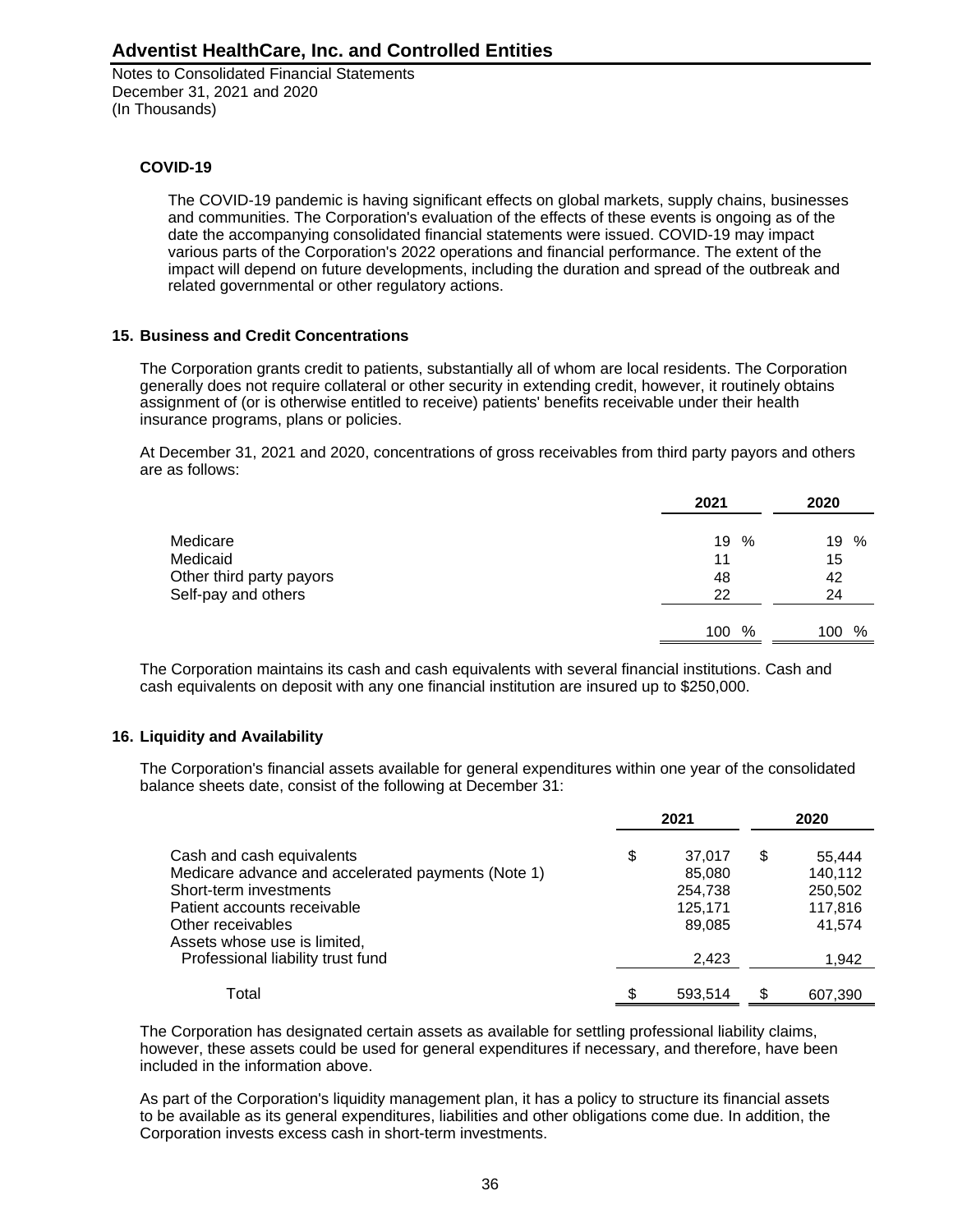Notes to Consolidated Financial Statements December 31, 2021 and 2020 (In Thousands)

### **17. Functional Expenses**

A summary of the Corporation's operating expenses by function for the year ended December 31, 2021 is as follows:

|                              | Hospital<br><b>Acute and</b><br>Ambulatory<br><b>Services</b> |         | <b>Home Care</b><br><b>Services</b> |        |        | Other<br><b>Health Care</b><br><b>Services</b> |        | Other.<br>Including<br>General and<br><b>Administrative</b> |     | <b>Fundraising</b> | <b>Total</b>    |
|------------------------------|---------------------------------------------------------------|---------|-------------------------------------|--------|--------|------------------------------------------------|--------|-------------------------------------------------------------|-----|--------------------|-----------------|
| Salaries and wages           | \$                                                            | 262,218 | \$                                  | 15.466 |        | 95,837                                         | \$     | 54,730                                                      | \$  |                    | \$<br>428,251   |
| Employee benefits            |                                                               | 51,301  |                                     | 2,687  |        | 16,355                                         |        | 11,456                                                      |     |                    | 81,799          |
| Contract labor               |                                                               | 88,927  |                                     | 838    |        | 97,286                                         |        | 856                                                         |     |                    | 187,907         |
| Medical supplies             |                                                               | 119,439 |                                     | 389    |        | 13,774                                         |        | (578)                                                       |     |                    | 133,024         |
| General and administrative   |                                                               | 64,599  |                                     | 3,421  | 39,515 |                                                | 31,319 |                                                             | 307 | 139,161            |                 |
| Building and maintenance     |                                                               | 39,811  |                                     | 735    | 15,281 |                                                | 27,958 |                                                             |     |                    | 83,785          |
| Insurance                    |                                                               | 9,031   |                                     | 117    |        | 1,417                                          |        | 3,014                                                       |     |                    | 13,579          |
| Interest<br>Depreciation and |                                                               | 21,408  |                                     | (3)    |        | 2,018                                          |        | 2,212                                                       |     |                    | 25,635          |
| amortization                 |                                                               | 34,163  |                                     | 243    |        | 4,985                                          |        | 8,800                                                       |     |                    | 48,191          |
| Total                        | \$                                                            | 690,897 |                                     | 23,893 | S      | 286,468                                        | S      | 139,767                                                     | \$  | 307                | \$<br>1,141,332 |

In 2021, the Corporation also incurred other health care services expenses of \$225 related to the Takoma Park campus that were included in the loss from discontinued operations in the consolidated statements of operations. These expenses were comprised of miscellaneous other operating expenses related to the operations of the walk-in clinic.

A summary of the Corporation's operating expenses by function for the year ended December 31, 2020 is as follows:

|                              | Hospital<br><b>Acute and</b><br>Ambulatory<br><b>Services</b> | <b>Home Care</b><br><b>Services</b> |    | Other<br><b>Health Care</b><br><b>Services</b> | Other.<br>Including<br>General and<br><b>Administrative</b> |    | <b>Fundraising</b> | Total         |
|------------------------------|---------------------------------------------------------------|-------------------------------------|----|------------------------------------------------|-------------------------------------------------------------|----|--------------------|---------------|
| Salaries and wages           | \$<br>263.923                                                 | \$<br>18.146                        | \$ | 88,188                                         | \$<br>44,072                                                | \$ |                    | \$<br>414,329 |
| Employee benefits            | 51,944                                                        | 3,198                               |    | 15,270                                         | 8,141                                                       |    | ٠                  | 78,553        |
| Contract labor               | 55,010                                                        | 106                                 |    | 12,507                                         | 303                                                         |    |                    | 67,926        |
| Medical supplies             | 116,966                                                       | 529                                 |    | 7,614                                          | 376                                                         |    |                    | 125,485       |
| General and administrative   | 60,105                                                        | 969                                 |    | 21,907                                         | 47,550                                                      |    | 1,738              | 132,269       |
| Building and maintenance     | 34,321                                                        | 814                                 |    | 13,782                                         | 2,394                                                       |    |                    | 51,311        |
| Insurance                    | 5,350                                                         | 117                                 |    | 1,775                                          | 3,115                                                       |    |                    | 10,357        |
| Interest<br>Depreciation and | 22,675                                                        |                                     |    | 480                                            | 2,259                                                       |    |                    | 25,414        |
| amortization                 | 32,351                                                        | 267                                 |    | 4,031                                          | 9,257                                                       |    |                    | 45,906        |
| Total                        | \$<br>642,645                                                 | 24,146                              | \$ | 165,554                                        | \$<br>117,467                                               | \$ | 1,738              | \$<br>951,550 |

In 2020, the Corporation also incurred other health care services expenses of \$7,576 related to the Takoma Park campus that were included in the loss from discontinued operations in the consolidated statements of operations. These expenses were comprised of the loss on disposal of \$4,822 and miscellaneous other operating expenses related to the operations of the walk-in clinic.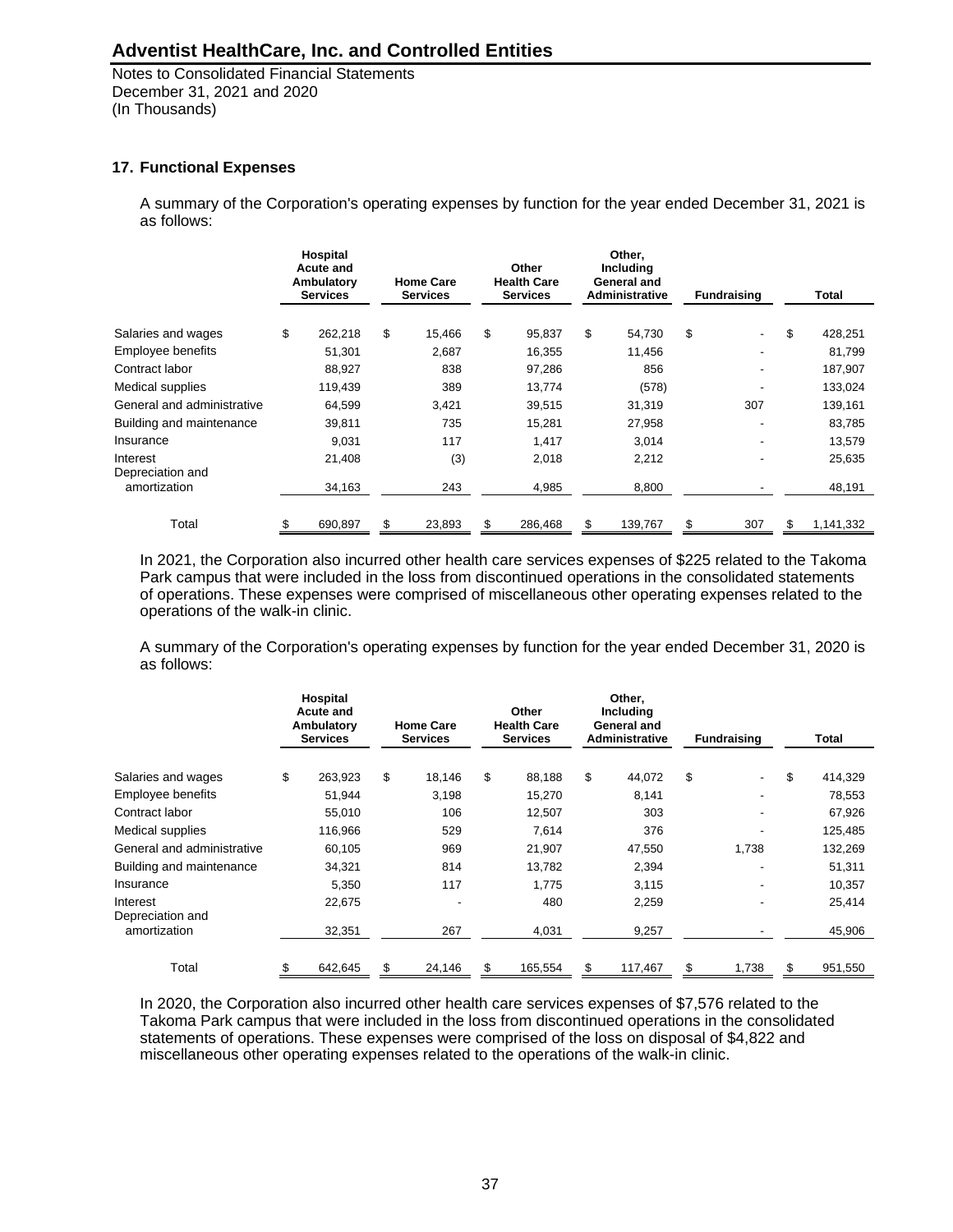(In Thousands)

|                                                                                | Shady<br>Grove<br><b>Medical</b><br>Center | <b>White Oak</b><br><b>Medical</b><br>Center | Rehab                  | Imaging<br><b>Services</b>   | <b>Clinical</b><br>Integration<br><b>Services</b> | Other<br>Health<br><b>Services</b> | Support<br>Center | Eliminating<br><b>Entries</b> | Total<br>Combined<br>Obligated<br>Group | Fort<br>Washington<br>Medical<br>Center | Lourie<br>Center | <b>Adventist</b><br><b>Home Care</b><br><b>Services</b> | Urgent<br>Care           | One Health<br>Quality<br>Alliance | <b>Foundations</b> | Eliminating<br><b>Entries</b> | Consolidated<br><b>Adventist</b><br>HealthCare,<br>Inc. |
|--------------------------------------------------------------------------------|--------------------------------------------|----------------------------------------------|------------------------|------------------------------|---------------------------------------------------|------------------------------------|-------------------|-------------------------------|-----------------------------------------|-----------------------------------------|------------------|---------------------------------------------------------|--------------------------|-----------------------------------|--------------------|-------------------------------|---------------------------------------------------------|
| <b>Assets</b>                                                                  |                                            |                                              |                        |                              |                                                   |                                    |                   |                               |                                         |                                         |                  |                                                         |                          |                                   |                    |                               |                                                         |
| <b>Current Assets</b>                                                          |                                            |                                              |                        |                              |                                                   |                                    |                   |                               |                                         |                                         |                  |                                                         |                          |                                   |                    |                               |                                                         |
| Cash and cash equivalents                                                      | 341,051<br>S.                              | (113, 872)<br>- \$                           | 19,483<br>- 9          | (38, 301)<br>- \$            | (49, 964)                                         | 8,208                              | $(128, 543)$ \$   | $\sim$                        | 38,062<br><b>S</b>                      | 1,996                                   | (257)            | 15,392<br>- \$                                          | (20, 295)<br>- \$        | (4, 557)<br>- \$                  | 6,676 \$<br>- \$   | $\blacksquare$                | 37,017<br>- \$                                          |
| Medicare advance and accelerated payments                                      |                                            |                                              |                        |                              |                                                   |                                    | 85,080            |                               | 85,080                                  |                                         |                  |                                                         |                          |                                   |                    |                               | 85,080                                                  |
| Short-term investments                                                         | $\sim$                                     |                                              |                        |                              |                                                   |                                    | 254,738           |                               | 254,738                                 | $\overline{\phantom{a}}$                |                  |                                                         |                          |                                   |                    |                               | 254,738                                                 |
| Assets whose use is limited                                                    | $\overline{\phantom{a}}$                   | 7,495                                        |                        |                              |                                                   |                                    | 11,127            |                               | 18,622                                  | 96                                      |                  |                                                         |                          |                                   |                    |                               | 18,718                                                  |
| Patient accounts receivable                                                    | 57,543                                     | 40.640                                       | 7.996                  | 5,436                        | 408                                               | (5)                                | 430               |                               | 112,448                                 | 5,821                                   | $\sim$           | 4.943                                                   | 1,959                    |                                   |                    |                               | 125,171                                                 |
| Other receivables                                                              | 2,837                                      | 2,220                                        | 229                    | 3,253                        | 5,141                                             | 39,618                             | 34,626            | (2,480)                       | 85,444                                  | 424                                     | 1,884            | (7)                                                     | $\overline{\phantom{a}}$ | 77                                | 1,263              | $\overline{\phantom{a}}$      | 89,085                                                  |
| Inventories                                                                    | 4,857                                      | 4,436                                        | 134                    |                              |                                                   | 135                                |                   |                               | 9,562                                   | 766                                     |                  |                                                         |                          |                                   |                    |                               | 10,328                                                  |
| Prepaid expenses and other current assets                                      | 1,280                                      | 1,114                                        | 146                    | 76                           | 87                                                | 120                                | 8,774             | $\overline{\phantom{a}}$      | 11,597                                  | 205                                     | $\sim$           | 49                                                      | 66                       |                                   |                    | $\overline{\phantom{a}}$      | 11,917                                                  |
| Total current assets                                                           | 407,568                                    | (57, 967)                                    | 27,988                 | (29, 536)                    | (44, 328)                                         | 48,076                             | 266,232           | (2,480)                       | 615,553                                 | 9,308                                   | 1,627            | 20,377                                                  | (18, 270)                | (4, 480)                          | 7,939              | $\overline{\phantom{a}}$      | 632,054                                                 |
| <b>Property and Equipment, Net</b>                                             | 171,791                                    | 451,546                                      | 21,591                 | 15,048                       | 2,884                                             | 119                                | 83,109            |                               | 746,088                                 | 24,869                                  | 1,012            | 691                                                     | 5,469                    |                                   |                    |                               | 778,129                                                 |
| <b>Financing Lease Right-of-Use Assets</b>                                     | 9,177                                      | 2,045                                        | 717                    | 2,277                        | $\overline{\phantom{a}}$                          | 290                                | 5,307             |                               | 19,813                                  | 141                                     | $\sim$           | 36                                                      |                          |                                   |                    |                               | 19,990                                                  |
| <b>Operating Lease Right-of-Use Assets</b>                                     | 25,830                                     | 36,917                                       | 551                    | 5,401                        | 1,595                                             | 291                                |                   |                               | 70,585                                  | 2,115                                   | 898              | 1,339                                                   | 6,575                    |                                   |                    |                               | 81,512                                                  |
| <b>Assets Whose Use is Limited</b><br>Under trust indentures and mortgage loan |                                            |                                              |                        |                              |                                                   |                                    |                   |                               |                                         |                                         |                  |                                                         |                          |                                   |                    |                               |                                                         |
| agreement, held by trustees and banks                                          | 153,660                                    | 22,816                                       | 454                    |                              |                                                   |                                    | 3,932             | $\overline{\phantom{a}}$      | 180,862                                 | 1,699                                   |                  |                                                         |                          |                                   |                    |                               | 182,561                                                 |
| Professional liability trust fund                                              | $\overline{\phantom{a}}$                   |                                              |                        |                              |                                                   |                                    | 14,365            |                               | 14,365                                  | 163                                     |                  |                                                         |                          |                                   |                    |                               | 14,528                                                  |
| Deferred compensation fund                                                     |                                            |                                              |                        |                              |                                                   |                                    | 1,977             |                               | 1,977                                   | $\overline{\phantom{0}}$                |                  |                                                         |                          |                                   |                    |                               | 1,977                                                   |
| Cash and Cash Equivalents Restricted for<br><b>Capital Acquisitions</b>        |                                            |                                              | 186                    |                              |                                                   |                                    |                   |                               | 186                                     |                                         | 858              |                                                         |                          |                                   | 629                |                               | 1,673                                                   |
| <b>Investments and Investments in</b><br><b>Unconsolidated Subsidiaries</b>    | (2,033)                                    | 14,999                                       |                        |                              |                                                   |                                    | 27,976            |                               | 40,942                                  |                                         |                  |                                                         |                          |                                   | 849                | (12, 353)                     | 29,438                                                  |
| <b>Land Held for Healthcare Development</b>                                    | $\overline{\phantom{a}}$                   |                                              |                        |                              |                                                   |                                    | 5,177             |                               | 5,177                                   |                                         |                  |                                                         |                          |                                   |                    |                               | 5,177                                                   |
| Intangible Assets, Net                                                         | 1,235                                      | $\overline{\phantom{a}}$                     | 717                    | 5,435                        |                                                   |                                    |                   | $\overline{\phantom{0}}$      | 7,387                                   |                                         |                  | 126                                                     |                          |                                   |                    | $\overline{\phantom{a}}$      | 7,513                                                   |
| <b>Deposits and Other Noncurrent Assets</b>                                    | 501                                        | 33                                           | 54                     | 104                          | 18                                                | 33                                 | 4,405             |                               | 5,148                                   | 34                                      |                  | 27                                                      | 63                       |                                   | 2,115              | $\sim$                        | 7,387                                                   |
| <b>Assets Held for Sale</b>                                                    |                                            |                                              |                        |                              |                                                   | 12,054                             |                   |                               | 12,054                                  |                                         |                  |                                                         |                          |                                   |                    |                               | 12,054                                                  |
| Total assets                                                                   | \$ 767,729 \$ 470,389                      |                                              | 52,258<br>$\mathbb{S}$ | $(1,271)$ \$<br>$\mathbb{S}$ | $(39,831)$ \$                                     | 60,863                             | $$412,480$ \$     |                               | $(2,480)$ \$ 1,720,137                  | 38,329<br>- \$                          | 4,395<br>- \$    | 22,596<br>$\sqrt{3}$                                    | $(6, 163)$ \$<br>\$      | $(4,480)$ \$                      | $11,532$ \$        | $(12,353)$ \$                 | 1,773,993                                               |

#### **Adventist HealthCare, Inc. and Controlled Entities**

Consolidating Schedule, Balance Sheet December 31, 2021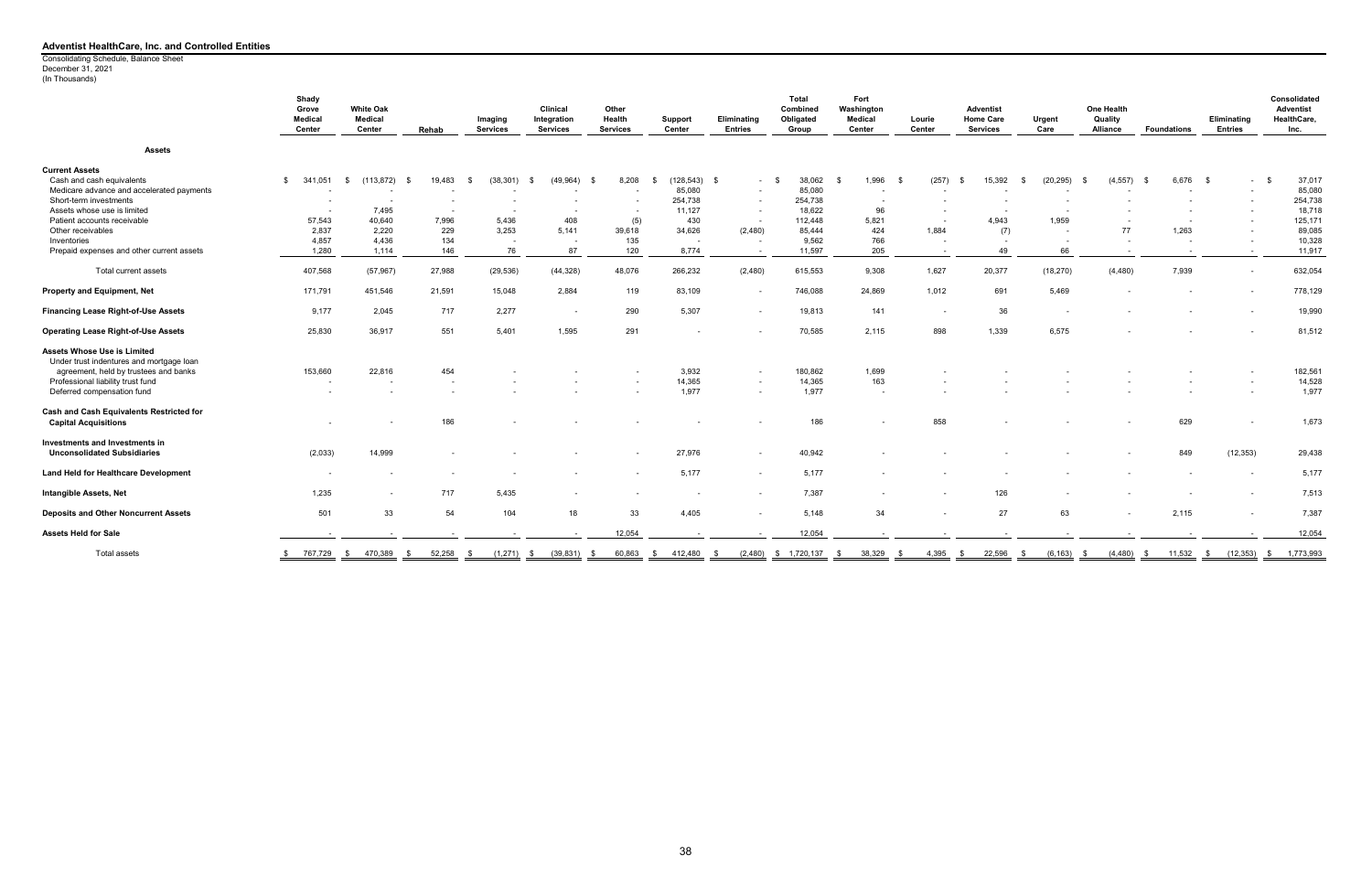(In Thousands) Consolidating Schedule, Balance Sheet December 31, 2021

#### **Adventist HealthCare, Inc. and Controlled Entities**

|                                                      | Shady<br>Grove<br><b>Medical</b><br>Center | <b>White Oak</b><br><b>Medical</b><br>Center | Rehab          | Imaging<br><b>Services</b> | Clinical<br>Integration<br><b>Services</b> | Other<br>Health<br><b>Services</b> | Support<br>Center        | Eliminating<br><b>Entries</b> | Total<br>Combined<br>Obligated<br>Group | Fort<br>Washington<br>Medical<br>Center | Lourie<br><b>Center</b>  | <b>Adventist</b><br><b>Home Care</b><br><b>Services</b> | Urgent<br>Care           | One Health<br>Quality<br><b>Alliance</b> | <b>Foundations</b> | Eliminating<br><b>Entries</b> | Consolidated<br><b>Adventist</b><br>HealthCare,<br>Inc. |
|------------------------------------------------------|--------------------------------------------|----------------------------------------------|----------------|----------------------------|--------------------------------------------|------------------------------------|--------------------------|-------------------------------|-----------------------------------------|-----------------------------------------|--------------------------|---------------------------------------------------------|--------------------------|------------------------------------------|--------------------|-------------------------------|---------------------------------------------------------|
| <b>Liabilities and Net Assets (Deficit)</b>          |                                            |                                              |                |                            |                                            |                                    |                          |                               |                                         |                                         |                          |                                                         |                          |                                          |                    |                               |                                                         |
| <b>Current Liabilities</b>                           |                                            |                                              |                |                            |                                            |                                    |                          |                               |                                         |                                         |                          |                                                         |                          |                                          |                    |                               |                                                         |
| Accounts payable and accrued expenses                | 53,515<br>$\mathbf{\$}$                    | 25,636                                       | 3,169          | 1,254                      | 1,689                                      | 36,188<br>- \$                     | 28,156                   | - \$                          | 149,607<br>- \$                         | 8,142                                   | 96                       | 621                                                     | 591                      | 200<br>- \$                              | $12 \quad$ \$      | $\sim$                        | 159,269<br>- \$                                         |
| Accrued compensation and related items               | 18,504                                     | 11,492                                       | 4,355          | 1,748                      | 1,319                                      | 452                                | 20,655                   | (2,480)                       | 56,045                                  | 2,851                                   | 1,053                    | 1,761                                                   | 525                      | 89                                       |                    |                               | 62,324                                                  |
| Interest payable                                     |                                            |                                              |                |                            |                                            |                                    | 8,311                    |                               | 8,311                                   |                                         |                          |                                                         |                          |                                          |                    |                               | 8,311                                                   |
| Deferred revenues                                    | 2,656                                      | 211                                          |                |                            | 211                                        |                                    | 5,564                    |                               | 8,642                                   |                                         | 377                      |                                                         |                          |                                          |                    |                               | 9,019                                                   |
| Due to third party payors                            | 11,647                                     | 8,298                                        | 73             |                            | $\overline{\phantom{a}}$                   |                                    | 68                       |                               | 20,086                                  | 641                                     | $\overline{\phantom{a}}$ | $\overline{\phantom{a}}$                                |                          |                                          |                    |                               | 20,727                                                  |
| Medicare advance and accelerated payments            | $\sim$                                     |                                              |                |                            |                                            |                                    | 77,520                   |                               | 77,520                                  | 7,560                                   |                          |                                                         |                          |                                          |                    |                               | 85,080                                                  |
| Intercompany payable (receivable)                    | 40,255                                     | 33,034                                       | 558            |                            | 803                                        | $\sim$                             | (77, 520)                |                               | (2,870)                                 | $\overline{\phantom{a}}$                | $\sim$                   | 2,870                                                   |                          |                                          |                    | $\overline{\phantom{a}}$      |                                                         |
| Estimated self-insured professional liability        | $\sim$                                     |                                              |                |                            |                                            |                                    | 2,423                    |                               | 2,423                                   | 96                                      |                          |                                                         |                          |                                          |                    |                               | 2,519                                                   |
| Current maturities of:                               |                                            |                                              |                |                            |                                            |                                    |                          |                               |                                         |                                         |                          |                                                         |                          |                                          |                    |                               |                                                         |
| Long-term obligations                                | 3,405                                      | 4,913                                        | 337            | $\overline{a}$             | $\overline{\phantom{a}}$                   | $\overline{\phantom{a}}$           | 4,613                    |                               | 13,268                                  | 541                                     |                          |                                                         | 23                       |                                          |                    | $\overline{\phantom{a}}$      | 13,832                                                  |
| Financing lease obligations                          | 1,249                                      | 272                                          | 99             | 872                        | $\overline{\phantom{a}}$                   | 39                                 | 776                      |                               | 3,307                                   | 61                                      | $\overline{\phantom{a}}$ | $5^{\circ}$                                             | $\overline{\phantom{a}}$ |                                          |                    |                               | 3,373                                                   |
| Operating lease obligations                          | 8,081                                      | 2,600                                        | 338            | 835                        | 477                                        | 226                                | $\overline{\phantom{a}}$ |                               | 12,557                                  | 538                                     | 563                      | 311                                                     | 618                      |                                          |                    |                               | 14,587                                                  |
| Total current liabilities                            | 139,312                                    | 86,456                                       | 8,929          | 4,709                      | 4,499                                      | 36,905                             | 70,566                   | (2,480)                       | 348,896                                 | 20,430                                  | 2,089                    | 5,568                                                   | 1,757                    | 289                                      | 12 <sup>°</sup>    | $\overline{\phantom{a}}$      | 379,041                                                 |
| <b>Construction Payable</b>                          | 4,621                                      | 1,850                                        | 984            | 604                        |                                            |                                    | 1,369                    |                               | 9,428                                   | 279                                     |                          |                                                         |                          |                                          |                    |                               | 9,707                                                   |
| Long-Term Obligations, Net                           |                                            |                                              |                |                            |                                            |                                    |                          |                               |                                         |                                         |                          |                                                         |                          |                                          |                    |                               |                                                         |
| Bonds payable                                        | 273,531                                    | 356,404                                      | 3,771          |                            |                                            |                                    | 81,950                   | $\overline{\phantom{a}}$      | 715,656                                 |                                         |                          |                                                         |                          |                                          |                    | $\sim$                        | 715,656                                                 |
| Notes payable                                        | 522                                        | 343                                          | $\sim$         |                            |                                            |                                    | 998                      |                               | 1,863                                   | 4,968                                   |                          |                                                         | 26                       |                                          |                    | $\sim$                        | 6,857                                                   |
| <b>Financing Lease Obligations</b>                   | 7,257                                      | 1,687                                        | 541            | 1,191                      | $\overline{\phantom{a}}$                   | 232                                | 4,146                    |                               | 15,054                                  | 91                                      |                          | 29                                                      |                          |                                          |                    |                               | 15,174                                                  |
| <b>Operating Lease Obligations</b>                   | 18,868                                     | 35,018                                       | 219            | 4,856                      | 1,190                                      | 78                                 |                          |                               | 60,229                                  | 1,632                                   | 360                      | 1,091                                                   | 6,166                    |                                          |                    |                               | 69,478                                                  |
| <b>Other Liabilities</b>                             | 1,490                                      | 31                                           |                |                            | 380                                        | $\overline{\phantom{a}}$           | 7,566                    |                               | 9,467                                   |                                         |                          |                                                         |                          |                                          | 48                 | $\overline{\phantom{a}}$      | 9,515                                                   |
| <b>Estimated Self-Insured Professional Liability</b> |                                            |                                              |                |                            |                                            |                                    | 17,655                   |                               | 17,655                                  | 163                                     |                          |                                                         |                          |                                          |                    |                               | 17,818                                                  |
| <b>Total liabilities</b>                             | 445,601                                    | 481,789                                      | 14,444         | 11,360                     | 6,069                                      | 37,215                             | 184,250                  | (2,480)                       | 1,178,248                               | 27,563                                  | 2,449                    | 6,688                                                   | 7,949                    | 289                                      | 60                 |                               | 1,223,246                                               |
| <b>Net Assets (Deficit)</b>                          |                                            |                                              |                |                            |                                            |                                    |                          |                               |                                         |                                         |                          |                                                         |                          |                                          |                    |                               |                                                         |
| Net assets (deficit) without donor restrictions      | 321,263                                    | (12, 571)                                    | 37,344         | (12, 631)                  | (45,900)                                   | 23,648                             | 226,603                  |                               | 537,756                                 | 10,482                                  | 1,148                    | 15,900                                                  | (14, 112)                | (4,769)                                  | 3,637              | (12, 246)                     | 537,796                                                 |
| Net assets with donor restrictions                   | 865                                        | 1,171                                        | 470            |                            |                                            |                                    | 1,627                    |                               | 4,133                                   | 284                                     | 798                      |                                                         |                          |                                          | 7,835              | (107)                         | 12,951                                                  |
| Total net assets (deficit)                           | 322,128                                    | (11, 400)                                    | 37,814         | (12, 631)                  | (45,900)                                   | 23,648                             | 228,230                  |                               | 541,889                                 | 10,766                                  | 1,946                    | 15,908                                                  | (14, 112)                | (4,769)                                  | 11,472             | (12, 353)                     | 550,747                                                 |
| Total liabilities and net assets (deficit)           | 767,729<br>\$                              | 470,389<br>- S                               | 52,258<br>- \$ | (1,271)<br>\$              | (39, 831)<br>$^{\circ}$                    | 60,863<br>- \$                     | 412,480<br>- \$          | (2,480)<br>\$                 | \$ 1,720,137                            | 38,329<br>- SS                          | 4,395<br>- \$            | 22,596<br><b>S</b>                                      | (6, 163)<br>- \$         | (4, 480)<br>$^{\circ}$                   | 11,532<br>- \$     | (12, 353)<br>\$               | 1,773,993<br>\$                                         |